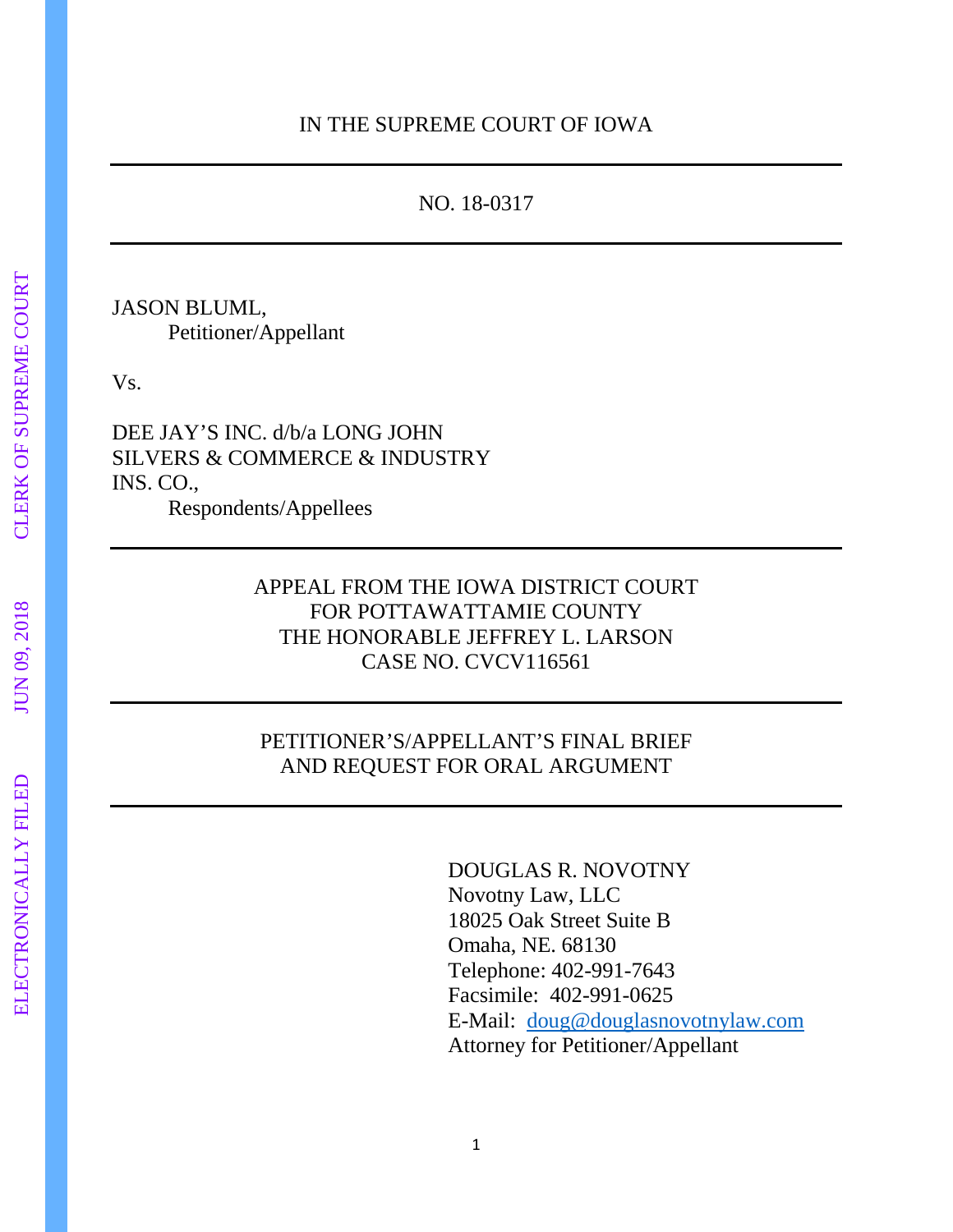# I.

# **TABLE OF CONTENTS**

| I.   | <b>TABLE OF CONTENTS</b>                                                                                                                                                                                                                                                                                                                                                                                                                                                                                     | $2 - 3$   |
|------|--------------------------------------------------------------------------------------------------------------------------------------------------------------------------------------------------------------------------------------------------------------------------------------------------------------------------------------------------------------------------------------------------------------------------------------------------------------------------------------------------------------|-----------|
| II.  | <b>TABLE OF AUTHORITIES</b>                                                                                                                                                                                                                                                                                                                                                                                                                                                                                  | $4 - 7$   |
| Ш.   | STATEMENT OF THE ISSUES PRESENTED FOR REVIEW                                                                                                                                                                                                                                                                                                                                                                                                                                                                 | $8-13$    |
| IV.  | ROUTING STATEMENT                                                                                                                                                                                                                                                                                                                                                                                                                                                                                            | 13        |
| V.   | STATEMENT OF THE CASE                                                                                                                                                                                                                                                                                                                                                                                                                                                                                        | 13-17     |
| VI.  | <b>STATEMENT OF THE FACTS</b>                                                                                                                                                                                                                                                                                                                                                                                                                                                                                | 18-24     |
| VII. | <b>ARGUMENT</b>                                                                                                                                                                                                                                                                                                                                                                                                                                                                                              |           |
|      | 1. The Deputy Workers Compensation Commissioner, Iowa<br>Workers Compensation Commissioner, and District Court<br>Committed an Error of Law and an Abuse of Discretion in<br>Determining Mr. Bluml's injury did not arise out of and in<br>the course and scope of his employment                                                                                                                                                                                                                            | 24-43     |
|      | II. The Deputy Workers Compensation Commissioner, The<br><b>Iowa Workers Compensation Commissioner and District</b><br>Court Committed An Error of Law and an Abuse of<br>Discretion in determining Mr. Bluml's injury did not arise<br>out of and in the course and scope of his employment and<br>finding all other issues moot. If error had not occurred it<br>should have been found that Mr. Bluml has incurred a<br>permanent disability and that he is entitled to Permanent<br>Disability Benefits. | 43-49     |
|      | III. The Deputy Workers Compensation Commissioner, The<br><b>Iowa Workers Compensation Commissioner and District</b><br>Court Committed An Error of Law and an Abuse of<br>Discretion in determining Mr. Bluml's injury did not arise                                                                                                                                                                                                                                                                        | $50 - 53$ |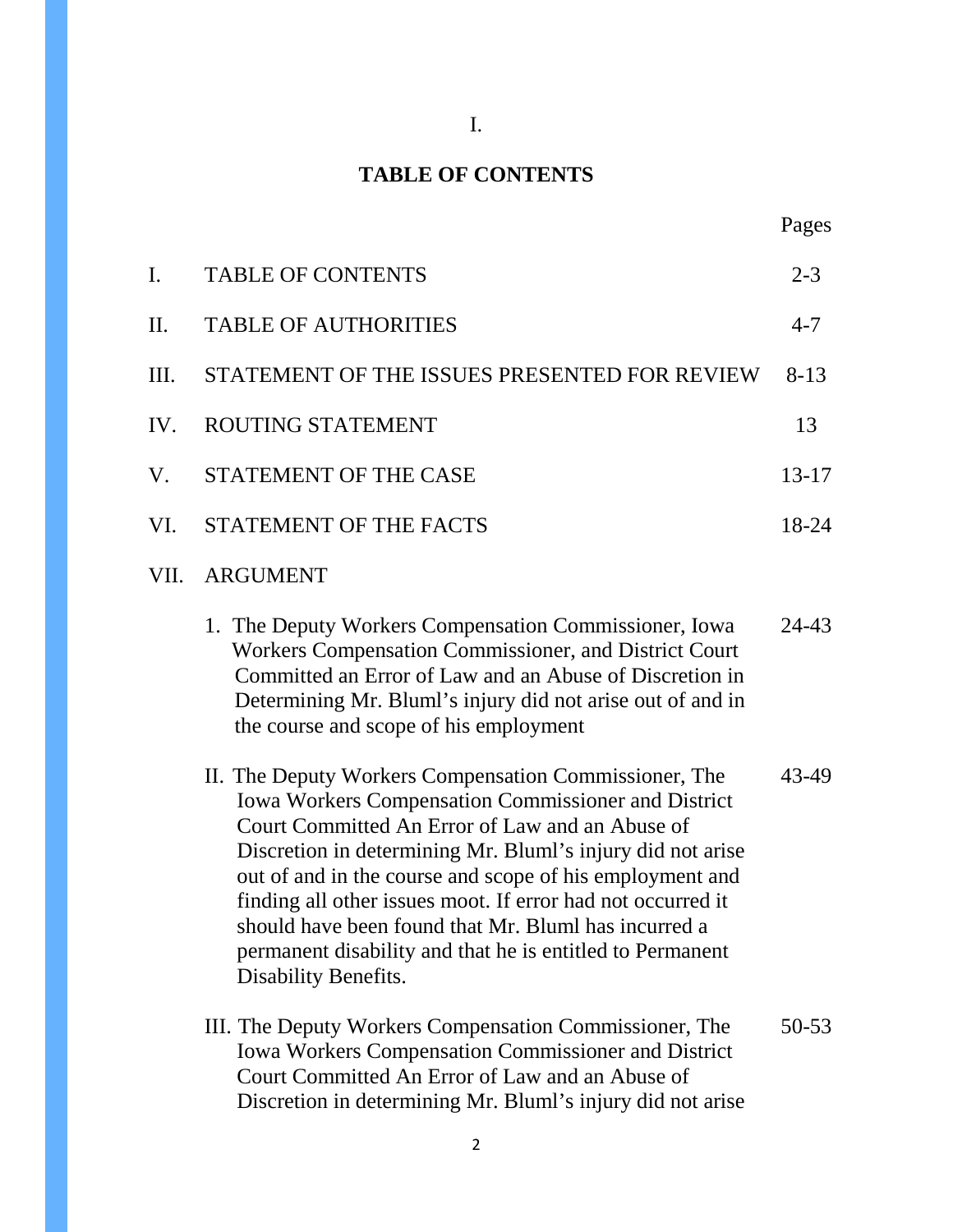out of and in the course and scope of his employment. If error had not occurred, it should have been found that Mr. Bluml was entitled to penalty benefits.

| IV. The Deputy Workers Compensation Commissioner, The        | 53-58 |
|--------------------------------------------------------------|-------|
| Iowa Workers Compensation Commissioner and District          |       |
| Court Committed An Error of Law and an Abuse of              |       |
| Discretion in determining Mr. Bluml's injury did not arise   |       |
| out of and in the course and scope of his employment. If     |       |
| error had not occurred, it should have been found that Mr.   |       |
| Bluml is entitled to payment of medical expenses pursuant to |       |
| Iowa Code Section 85.27.                                     |       |
|                                                              |       |

|     | VIII. CONCLUSION                                                                                                      | 59-60 |
|-----|-----------------------------------------------------------------------------------------------------------------------|-------|
| IX. | <b>REQUEST FOR ORAL ARGUMENT</b>                                                                                      | 61    |
| X.  | <b>CERTIFICATE OF COSTS</b>                                                                                           | 62    |
|     | CERTIFICATE OF COMPLIANCE WITH TYPE-VOLUME<br>LIMITATION, TYPEFACE REQUIREMENTS AND TYPE<br><b>STYLE REQUIREMENTS</b> | 63    |
|     | <b>PROOF OF SERVICE</b>                                                                                               | 64    |
|     | <b>CERTIFICATE OF FILING</b>                                                                                          |       |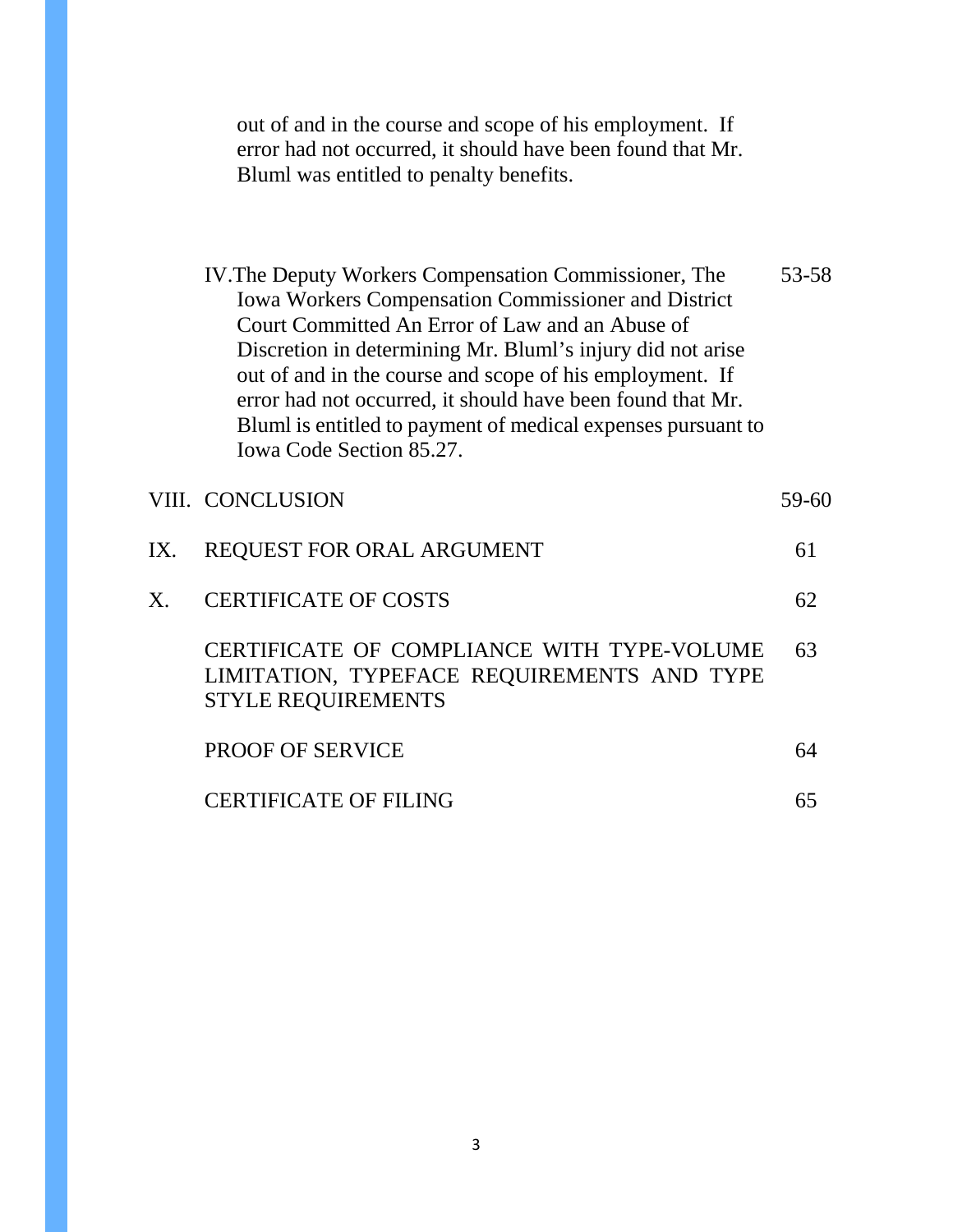**II.**

# **TABLE OF AUTHORITIES**

# CASES

| AARP v. Whitacre, 834 N.W. 2d 870 (Iowa App. 2013)               | 4,7,8,9,<br>14,30<br>36, 37, 38,<br>39,40,42 |
|------------------------------------------------------------------|----------------------------------------------|
| AFSCME Iowa Council 61 v. State, Department of Administrative    | 4,8,28                                       |
| American General Ins. Co. v. Barrett, 300 S.W. 2d 358 (Tex. Civ. | 4,8,41                                       |
| Anthon-Oto Cmty Sch. Dist. v. Public Employment Relations Bd.,   | 4,8,27                                       |
| Arkansas Dept. of Health & Human Services v. Ahlborn, 547 U.S.   | 4, 12, 57                                    |
| Benco Manufacturing v. Albertsen, 764 N.W. 2d 783 (Iowa Ct. App. | 4,8,15,38,<br>39                             |
| Bernard v. Carlson Cos. -TGIF, 728 S.E. 2d 508 (Va. App.         | 4,8,42                                       |
| Burton v. Hilltop Care Center, 813 N.W. 2d 250 (Iowa 2012)       | 4,8,10,25,<br>45                             |
| Chapman, Dependents of v. Hanson Scale Co., 495 So. 2d 1357      | 4,8,33,34,<br>35,42                          |
| Christensen v. Snap-On-Tools Corp., 554 N.W. 2d 254 (Iowa 1996). | 4, 11, 52                                    |
| City of Madrid v. Blasnitz, 742 N.W. 2d 77 (Iowa 2007)           | 4,11,53                                      |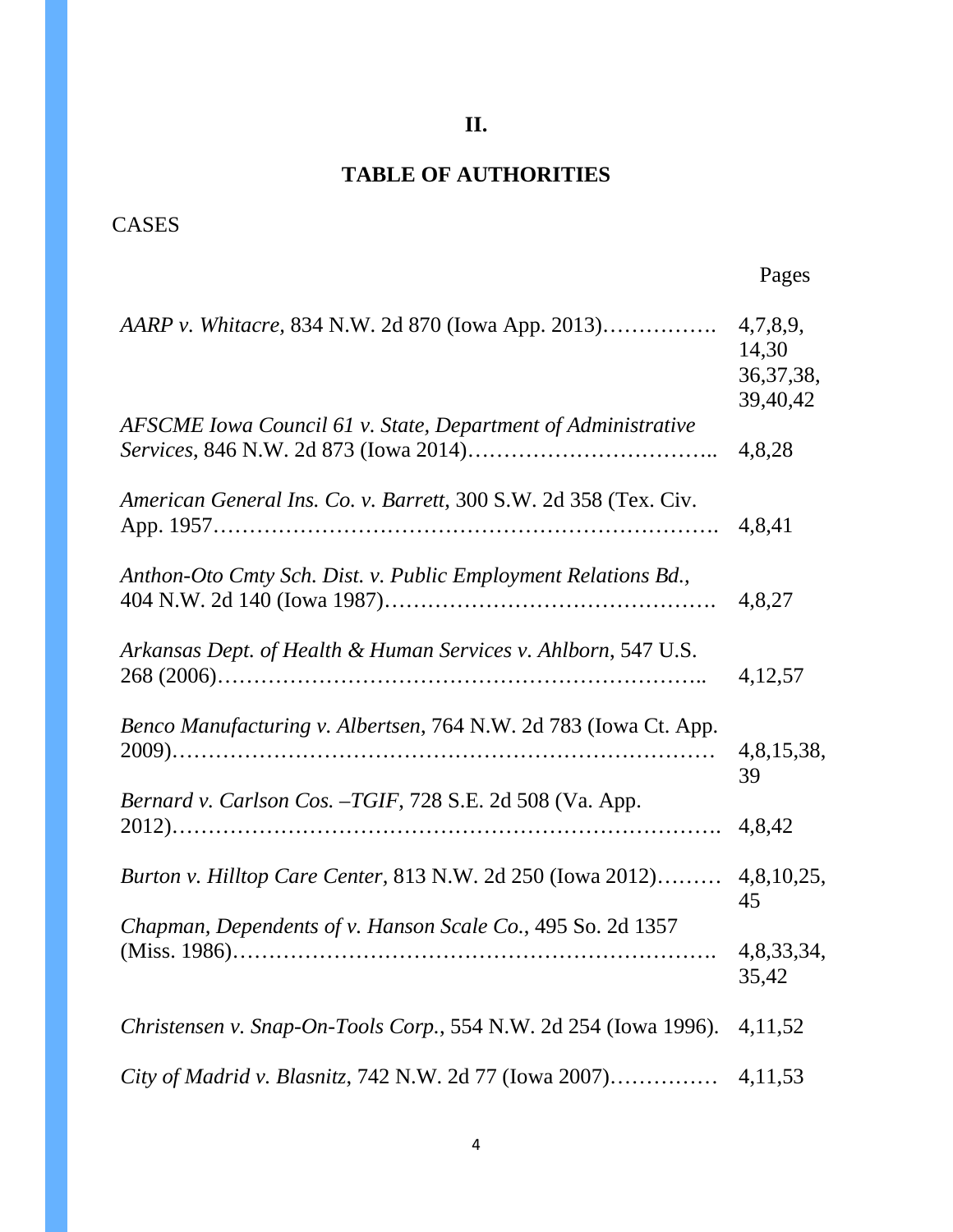| Clark v. Vicorp Restaurants, Inc., 696 N.W. 2d 596 (Iowa          |                                  |
|-------------------------------------------------------------------|----------------------------------|
| Curries Co. v. McCurdy, 746 N.W. 2d 278 (Iowa App. 2008)          | 5,8,39                           |
| Dico, Inc. v. Iowa Employment Appeal Bd., 576 N.W. 2d 352 (Iowa   | 5,8,28                           |
| Finch v. Schneider Specialized Carriers, Inc., 700 N.W. 2d 328    | 5,8,27                           |
| General Ins. Corp. v. Wickersham, 235 S.W. 2d 215 (Tex. Civ. App. | 5,9,35                           |
| George v. Great Eastern Food Products, Inc., 207 A. 2d 161 (N.J.  | 5,9,35                           |
| Guyton v. Irving Jensen Co. 373 N.W. 2d 101 (Iowa 1985)           | 5,10,47                          |
| <i>Herrera v. IBP, Inc., 633 N.W. 2d 284 (Iowa 2001)</i>          | 5,9,10,25,<br>45                 |
| Keystone Nursing Care Ctr. v. Craddock, 705 N.W. 2d 299 (Iowa     | 5, 12, 52                        |
|                                                                   | 5,9,15,<br>30,33,40              |
| Lakeside Casino v. Blue, 743 N.W. 2d 169 (Iowa 2007)              | 5,9,12,26,<br>27,36,40,<br>43,51 |
| Lange v. Iowa Dep't. of Revenue, 710 N.W. 2d. 242 (Iowa 2006)     | 5,10,46                          |
| Langford v. Liberty Mutual Insurance Co., 854 S.W. 2d. 100 (Tenn. | 5,12,58                          |
| Ledbetter v. Michigan Carton Co., 253 N.W. 2d 753 (Mich. App.     | 5,9,42                           |
| Luvaul v. A. Ray Barker Motor Co., 384 P. 2d 885 (N.M. 1963)      | 5,9,42                           |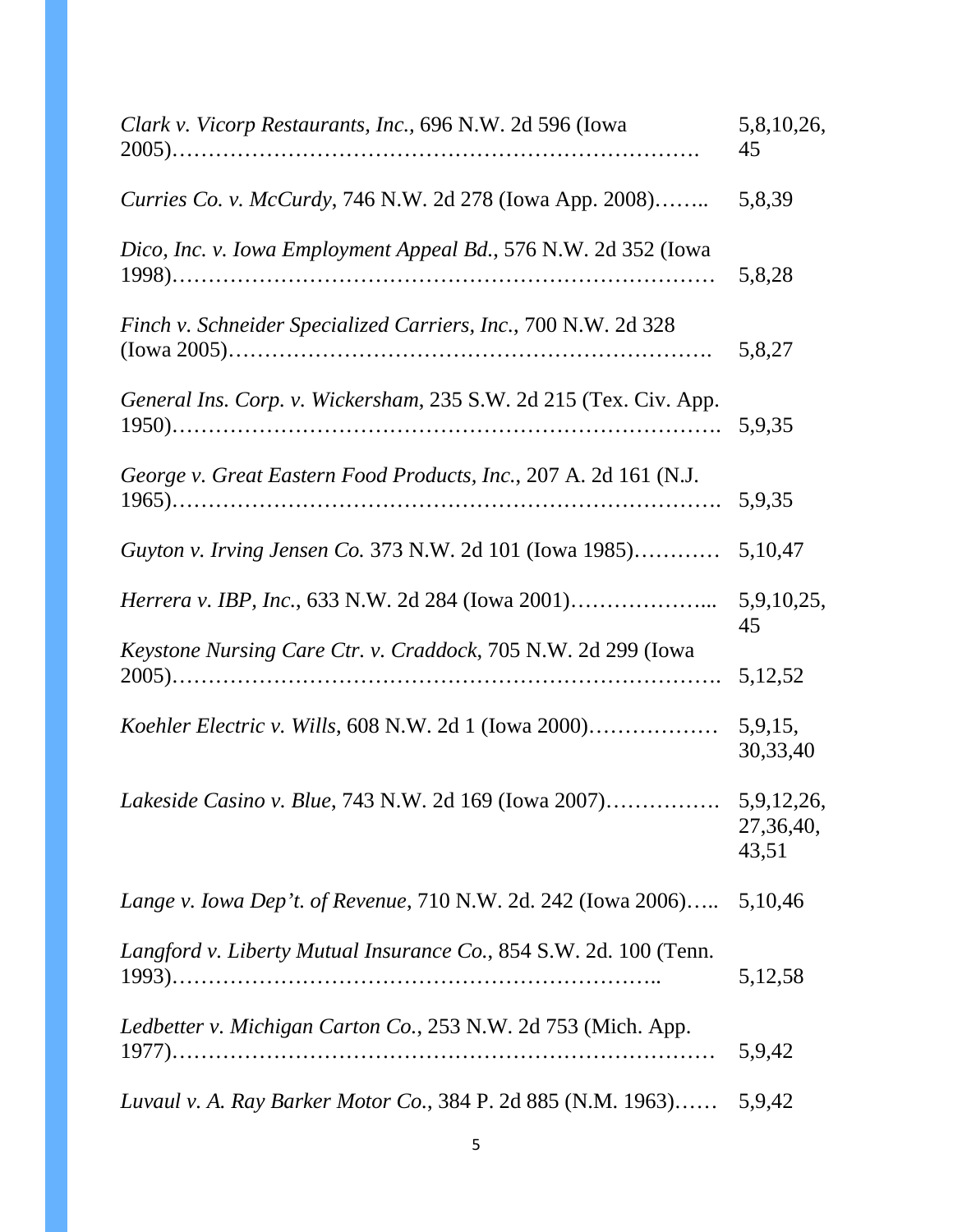| McSpadden v. Big Ben Coal Co., 288 N.W. 2d 181 (Iowa 1980) 6,10,46      |          |
|-------------------------------------------------------------------------|----------|
| Miedema v. Dial Corp., 551 N.W. 2d 309 (Iowa 1996) 6,9,29,38            |          |
|                                                                         |          |
|                                                                         |          |
| Schadendorf v. Snap-On Tools Corp., 757 N.W. 2d 330 (Iowa               | 46,52,55 |
| Schoenfeld v. FDL Foods, Inc., 560 N.W. 2d 595 (Iowa 1997) 6,9,28       |          |
| Secondary Injury Fund of Iowa v. Nelson, 544 N.W. 2d 258 (Iowa          | 6,10,48  |
| Smalley v. Nebraska Dept. of Health & Human Services, 811 N.W.          |          |
| Smith v. Container General Corp., 559 So. 2d 1019 (Miss. 1990) 6,9,34   |          |
| Soo Line R.R. v. Iowa Dep't. of Transp., 521 N.W. 2d 685 (Iowa          | 6,9,28   |
|                                                                         |          |
| Tyson Foods, Inc. v. Hedlund, 740 N.W. 2d 192 (Iowa 2007) 6,12,54       |          |
| Westling v. Hormel Foods Corp., 810 N.W. 2d. 247 (Iowa 2012) 6,9,11,25, | 45       |
| Ziegler v. United States Gypsum Co., 106 N.W. 2d 591 (Iowa 1961).       | 6,12,56  |
| 2800 Corp v. Fernandez, 528 N.W. 2d 124 (Iowa 1995)                     | 6,9,29   |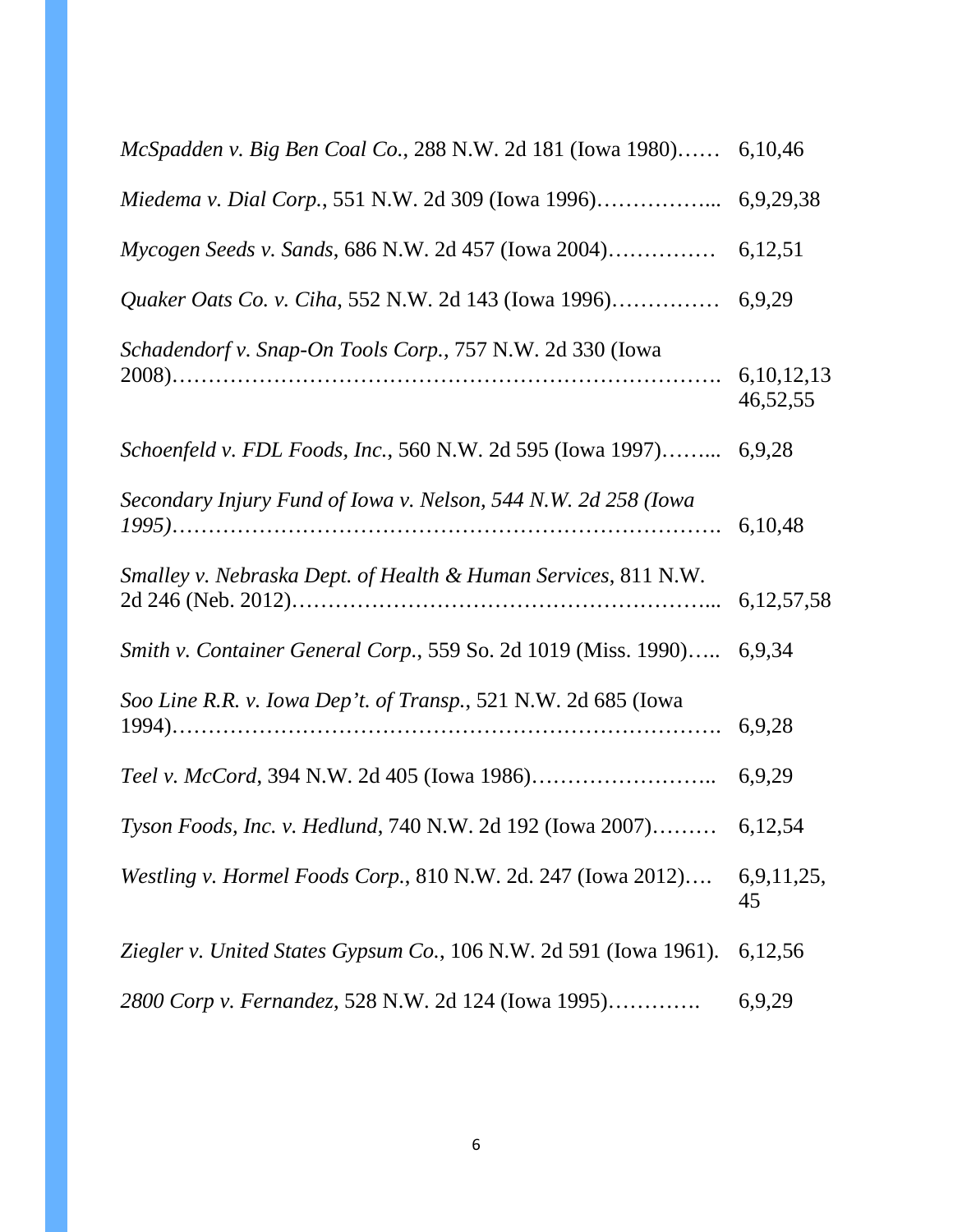# IOWA WORKERS COMPENSATION CASES

| Chamberlin v. Ralston Purina, (File No. 661698 (App. October 29,           |                         |
|----------------------------------------------------------------------------|-------------------------|
| Debose v. Process Mechanical Inc. (File No. 889569 Feb. 22, 1993). 7,11,49 |                         |
| Kriegel v. Kwik Trip, Inc., (File No. 1168032, App. Nov. 30                |                         |
| Ladwig v. Farner Bocken Co., (File No. 5000116 April 16, 2003) 7,9,31,32,  | 33, 34, 38,<br>42       |
| <i>Shadel v. Snap-on-Tools Corp.</i> , (File No. 5006828 April 12, 2004)   | 7, 11, 47               |
|                                                                            | 42                      |
| <b>STATUTES &amp; Rules</b>                                                |                         |
|                                                                            |                         |
|                                                                            | $25-28, 45$<br>46,51,55 |
|                                                                            |                         |
|                                                                            |                         |
|                                                                            | 53,59                   |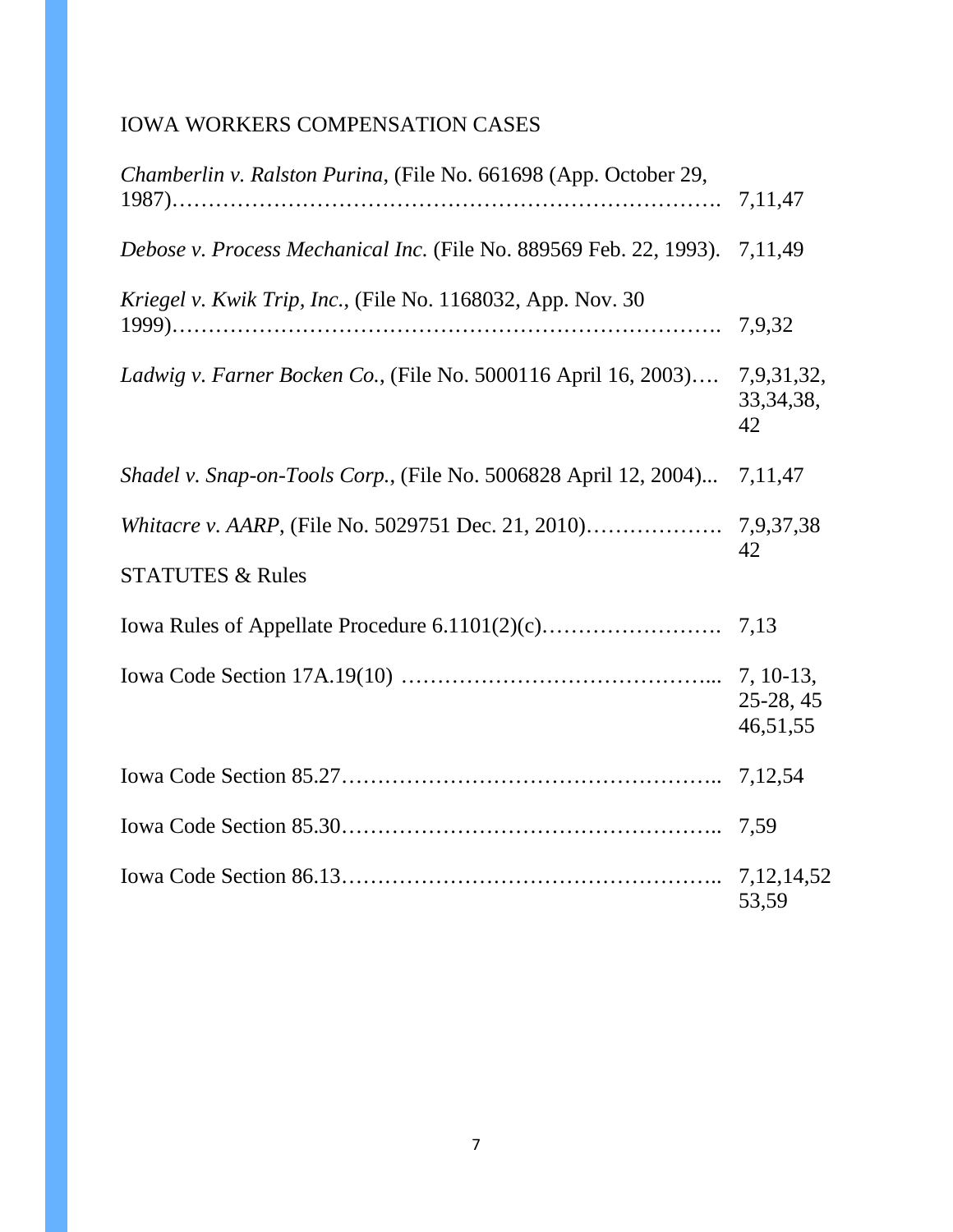#### **STATEMENT OF THE ISSUES PRESENTED FOR REVIEW**

I. WHETHER THE DEPUTY WORKERS COMPENSATION COMMISSIONER, THE IOWA WORKERS COMPENSATION COMMISSIONER AND DISTRICT COURT COMMITTED AN ERROR OF LAW AND AN ABUSE OF DISCRETION IN DETERMINING MR. BLUML'S INJURY DID NOT ARISE OUT OF AND IN THE COURSE AND SCOPE OF HIS EMPLOYMENT.

#### **CASES**

*AARP v. Whitacre*, 834 N.W. 2d 870 (Iowa App. 2013).

*AFSCME Iowa Council 61 v. State, Department of Administrative Services*, 846 N.W. 2d 873 (Iowa 2014).

*American General Ins. Co. v. Barrett*, 300 S.W. 2d 358 (Tex. Civ. App. 1957).

*Anthon-Oto Cmty Sch. Dist. v. Public Relations Bd.*, 404 N.W. 2d 140 (Iowa 1987).

*Benco Manufacturing v. Albertsen*, 764 N.W. 2d 783 (Iowa Ct. App. 2009).

*Bernard v. Carlson Cos. – TGIF*, 728 S.E. 2d. 508 (Va. App. 2012).

*Burton v. Hilltop Care Center,* 813 N.W. 2d 250 (Iowa 2012).

*Chapman, Dependents of v. Hanson Scale Co.,* 495 So. 2d 1357 (Miss. 1986).

*Clark v. Vicorp Restaurant, Inc.*, 696 N.W. 2d 596 (Iowa 2005).

*Curries Co. v. McCurdy*, 746 N.W. 2d 278 (Iowa App. 2008).

*Dico, Inc. v. Iowa Employment Appeal Bd.*, 576 N.W. 2d 352 (Iowa 1998).

*Finch v. Schneider Specialized Carriers, Inc.*, 700 N.W. 2d 328 (Iowa 2005).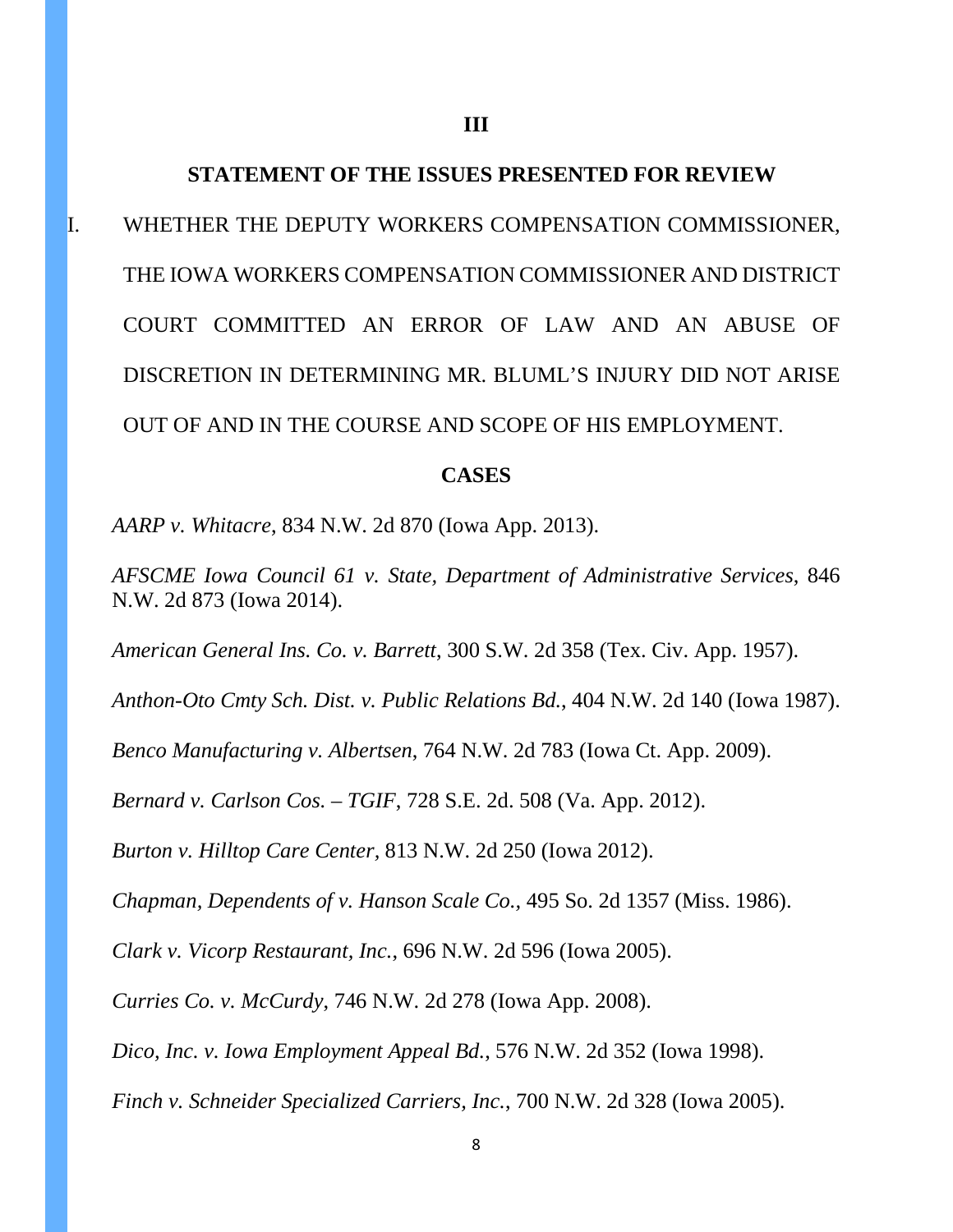*General Ins. Corp. v. Wickersham*, 235 S.W. 2d 215 (Tex. Civ. App. 1950).

*George v. Great Eastern Food Products, Inc.*, 207 A. 2d 161 (N.J. 1965).

*Herrera v. IBP, Inc.,* 633 N.W. 2d 284 (Iowa 2001).

*Koehler Electric v. Wills*, 608 N.W. 2d 1 (Iowa 2000).

*Lakeside Casino v. Blue*, 743 N.W. 2d 169 (Iowa 2007).

*Ledbetter v. Michigan Carton Co.*, 253 N.W. 2d 753 (Mich. App. 1977).

*Luvaul v. A. Ray Barker Motor Co.*, 384 p. 2d 885 (N.M. 1963).

*Miedema v. Dial Corp*, 551 N.W. 2s 309 (Iowa 1996).

*Quaker Oats Co. v. Ciha*, 552 N.W. 2d 143 (Iowa 1996).

*Schoenfeld v. FDL Foods, Inc.*, 560 N.W. 2d 595 (Iowa 1997).

*Smith v. Container General Corp.* 559 So. 2d 1019 (Miss. 1990).

*Soo Line R.R. v. Iowa Dep't of Transp.*, 521 N.W. 2d 685 (Iowa 1994).

*Teel v. McCord*, 394 N.W. 2d 405 (Iowa 1986).

*Westling v. Hormel Foods Corp.*, 810 N.W. 2d 247 (Iowa 2012).

*2800 Corp. v. Fernandez*, 528 N.W. 2d 124 (Iowa 1995).

#### **IOWA WORKERS COMPENSATION CASES**

*Kriegel v. Kwik Trip, Inc.*, (File No. 1168032 Nov. 30, 1999).

*Ladwig v. Farner Bocken Co.* (File No, 5000116 April 16, 2003).

*Whitacre v. AARP* (File No. 5029751 December 21, 2010).

#### **STATUTES & RULES**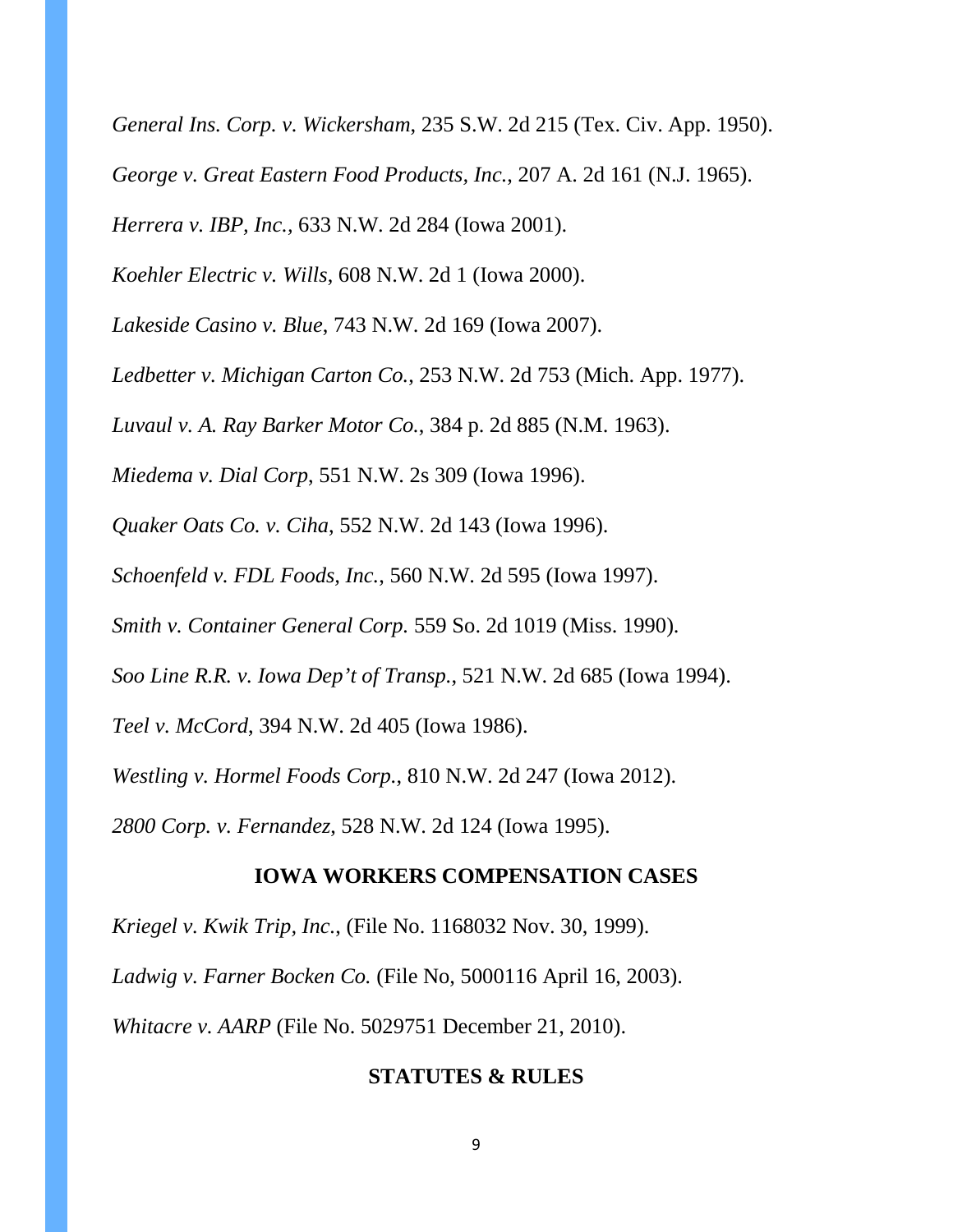Iowa Code Section 17A. 19(10)(a) through (n)

II. WHETHER THE DEPUTY WORKERS COMPENSATION COMMISSIONER, THE IOWA WORKERS COMPENSATION COMMISSIONER AND THE DISTRICT COURT COMMITTED AN ERROR OF LAW AND AN ABUSE OF DISCRETION IN DETERMINING MR. BLUML'S INJURY DID NOT ARISE OUT OF AND IN THE COURSE OF HIS EMPLOYMENT AND FINDING ALL OTHER ISSUES MOOT. IF ERROR HAD NOT OCCURRED IT SHOULD HAVE BEEN FOUND THAT MR. BLUML HAS INCURRED A PERMANENT DISABILITY AND THAT HE IS ENTITLED TO PERMANENT DISABILITY BENEFITS

#### **CASES**

*Burton v. Hilltop Care Center,* 813 N.W. 2d 250 (Iowa 2012).

*Clark v. Vicorp Restaurant, Inc.*, 696 N.W. 2d 596 (Iowa 2005).

*Guyton v. Irving Jensen Co.*, 373 N.W. 2d 101 (Iowa 1985).

*Herrera v. IBP, Inc.,* 633 N.W. 2d 284 (Iowa 2001).

*Lange v. Iowa Dep't of Revenue*, 710 N.W. 2d 242 (Iowa 2006).

*McSpadden v. Big Ben Coal Co.*, 288 N.W. 2d 181 (Iowa 1980).

*Schadendorf v. Snap-On Tools Corp.*, 757 N.W. 2d 330 (Iowa 2008).

*Secondary Injury Fund of Iowa v. Nelson*, 544 N.W. 2d 258 (Iowa 1995).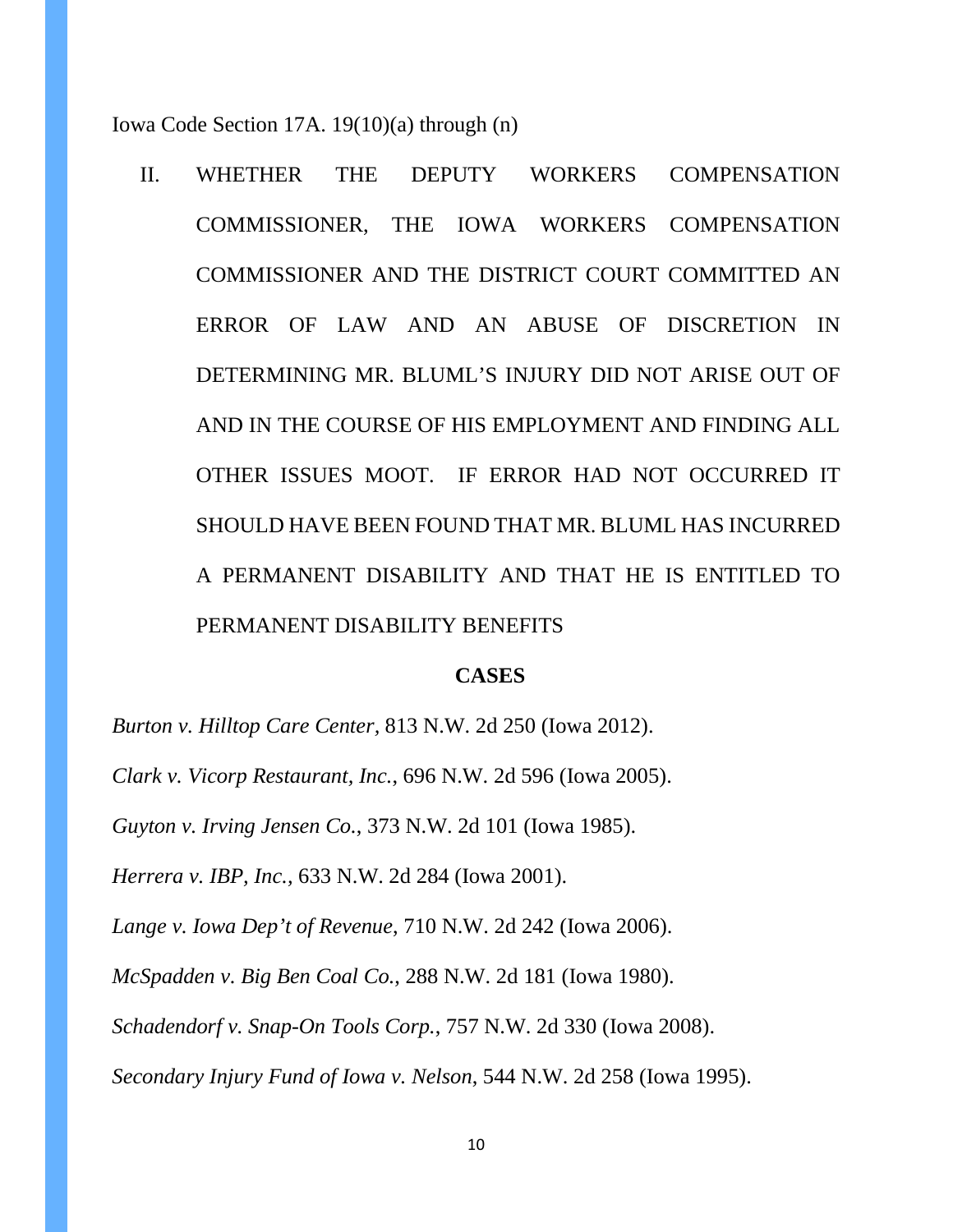*Westling v. Hormel Foods Corp.*, 810 N.W. 2d 247 (Iowa 2012).

### **IOWA WORKERS COMPENSATION CASES**

*Chamberlin v. Ralston Purina,* (File No. 661698 App. October 29, 1987).

*Debose v. Process Mechanical Inc.* (File No. 889569 Feb. 22 1993).

*Shadel v. Snap-on-Tools Corp.*, (File No. 5006828 April 12, 2004).

#### **STATUTES & RULES**

Iowa Code Section 17A. 19(10)(a) through (n)

III. WHETHER THE DEPUTY WORKERS COMPENSATION COMMISSIONER, THE IOWA WORKERS COMPENSATION COMMISSIONER AND THE DISTRICT COURT COMMITTED AN ERROR OF LAW AND AN ABUSE OF DISCRETION IN DETERMINING MR. BLUML'S INJURY DID NOT ARISE OUT OF AND IN THE COURSE OF HIS EMPLOYMENT AND FINDING ALL OTHER ISSUES MOOT. IF ERROR HAD NOT OCCURRED IT SHOULD HAVE BEEN FOUND THAT MR. BLUML WAS ENTITLED TO PENALTY BENEFITS

#### **CASES**

*Christensen v. Snap-On-Tools Corp.*, 554 N.W. 2d 254 (Iowa 1996).

*City of Madrid v. Blasnitz*, 742 N.W. 2d 77 (Iowa 2007).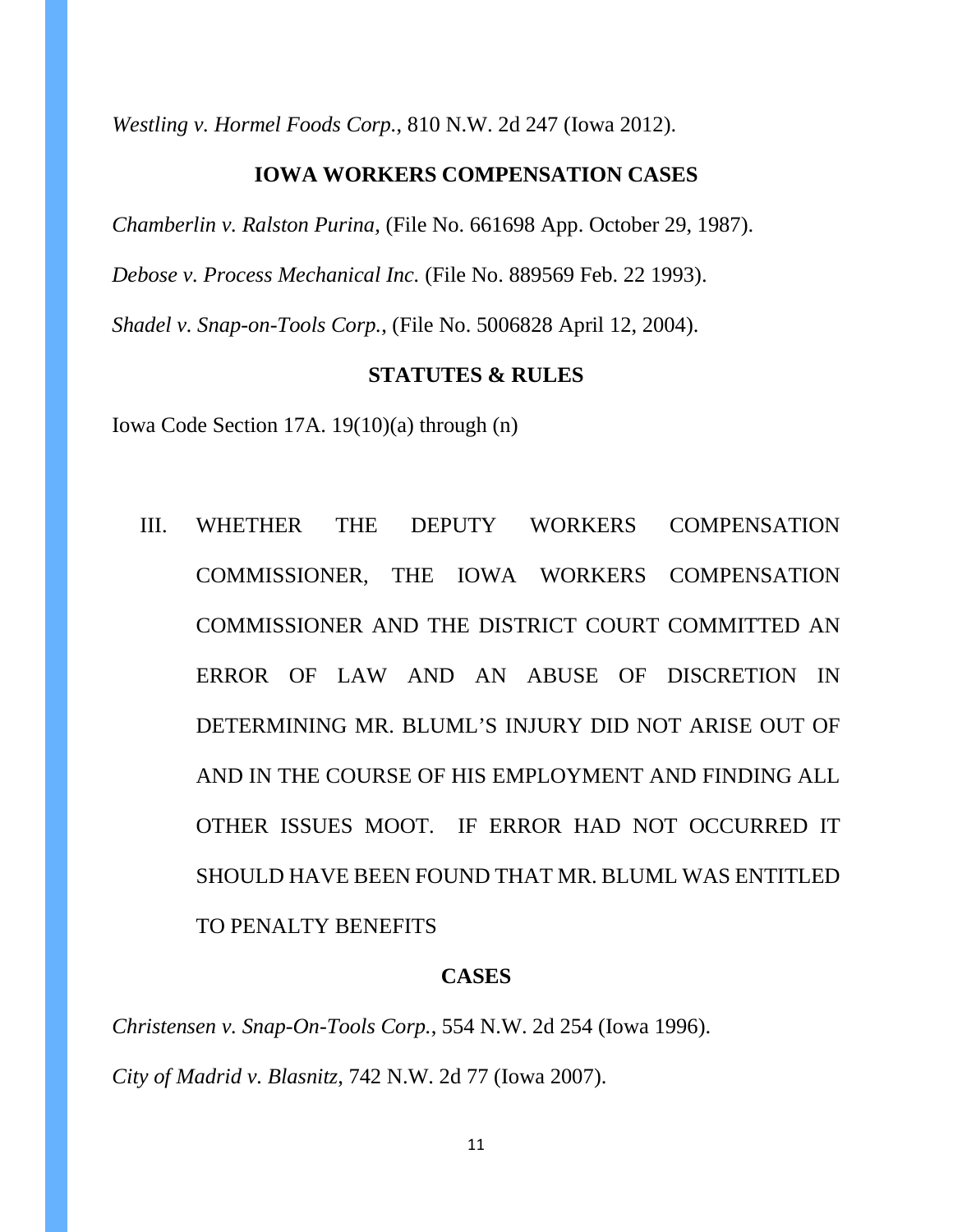*Keystone Nursing Care Center v. Craddock*, 705 N.W. 2d 299 (Iowa 2005). *Lakeside Casino v. Blue*, 743 N.W. 2d 169 (Iowa 2007).

*Mycogen Seeds v. Sands*, 6868 N.W. 2d 457 (Iowa 2004).

*Schadendorf v. Snap-On Tools Corp.*, 757 N.W. 2d 330 (Iowa 2008).

### **STATUTES AND RULES**

Iowa Code 17A.19(10)

Iowa Code 86.13

IV. WHETHER THE DEPUTY WORKERS COMPENSATION COMMISSIONER, THE IOWA WORKERS COMPENSATION COMMISSIONER AND THE DISTRICT COURT COMMITTED AN ERROR OF LAW AND AN ABUSE OF DISCRETION IN DETERMINING MR. BLUML'S INJURY DID NOT ARISE OUT OF AND IN THE COURSE OF HIS EMPLOYMENT AND FINDING ALL OTHER ISSUES MOOT. IF ERROR HAD NOT OCCURRED IT SHOULD HAVE BEEN FOUND THAT MR. BLUML IS ENTITLED TO PAYMENT OF MEDICAL EXPENSES PURSUANT TO IOWA CODE SECTION 85.27

### **CASES**

*Arkansas Dept. of Health & Human Services v. Ahlborn*, 547 U.S. 268 (2006). *Langford v. Liberty Mutual Insurance Co.*, 854 S.W. 2d 100 (Tenn. 1993)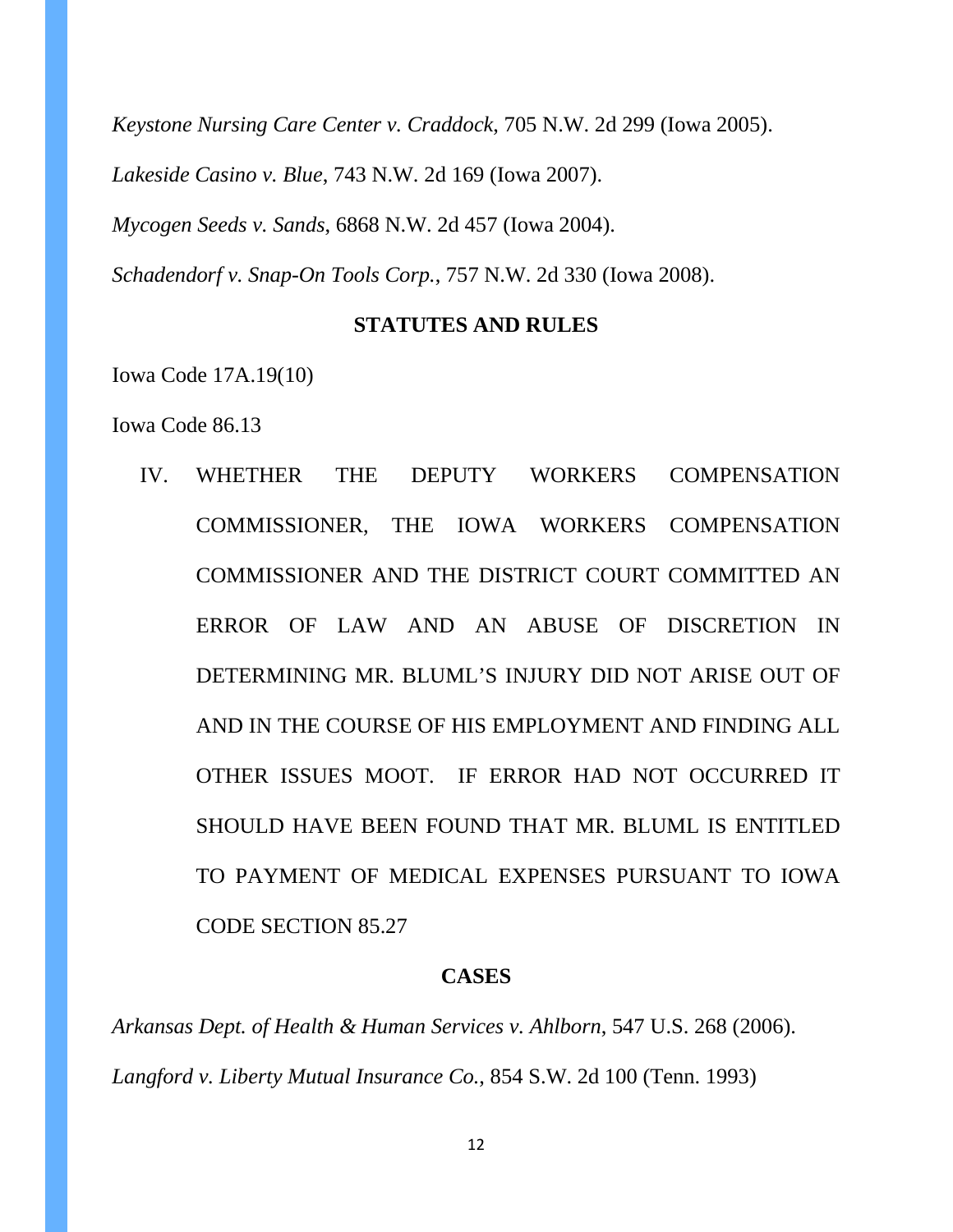*Schadendorf v. Snap-On Tools Corp.*, 757 N.W. 2d 330 (Iowa 2008).

*Smalley v. Nebraska Dept. of Health & Human Services*, 811 N.W. 2d 246 (Neb. 2012).

*Tyson Foods, Inc. v. Hedlund*, 740 N.W. 2d 192 (Iowa 2007).

*Ziegler v. United States Gypsum Co.*, 106 N.W. 2d 591 (Iowa 1961).

#### **STATUTES & RULES**

Iowa Code 17A.19(10)

Iowa Code 85.2

#### **IV**

### **ROUTING STATEMENT**

Under the provisions of Iowa Rule of Appellate Procedure 6.1101(2)(c), Appellant respectfully represents that this case be retained by the Iowa Supreme Court because it presents a substantial issue of first impression. Specifically, the issue in this case is whether or not an idiopathic fall onto a level floor should be compensable under Iowa Workers Compensation laws when the hardness of the floor affects the severity of the injury.

### **V.**

# **STATEMENT OF THE CASE**

This matter is before the Iowa Supreme Court on appeal from a Ruling on Petition for Judicial Review entered by the Iowa District Court of Pottawattamie County. A summary of the proceeding are as follows.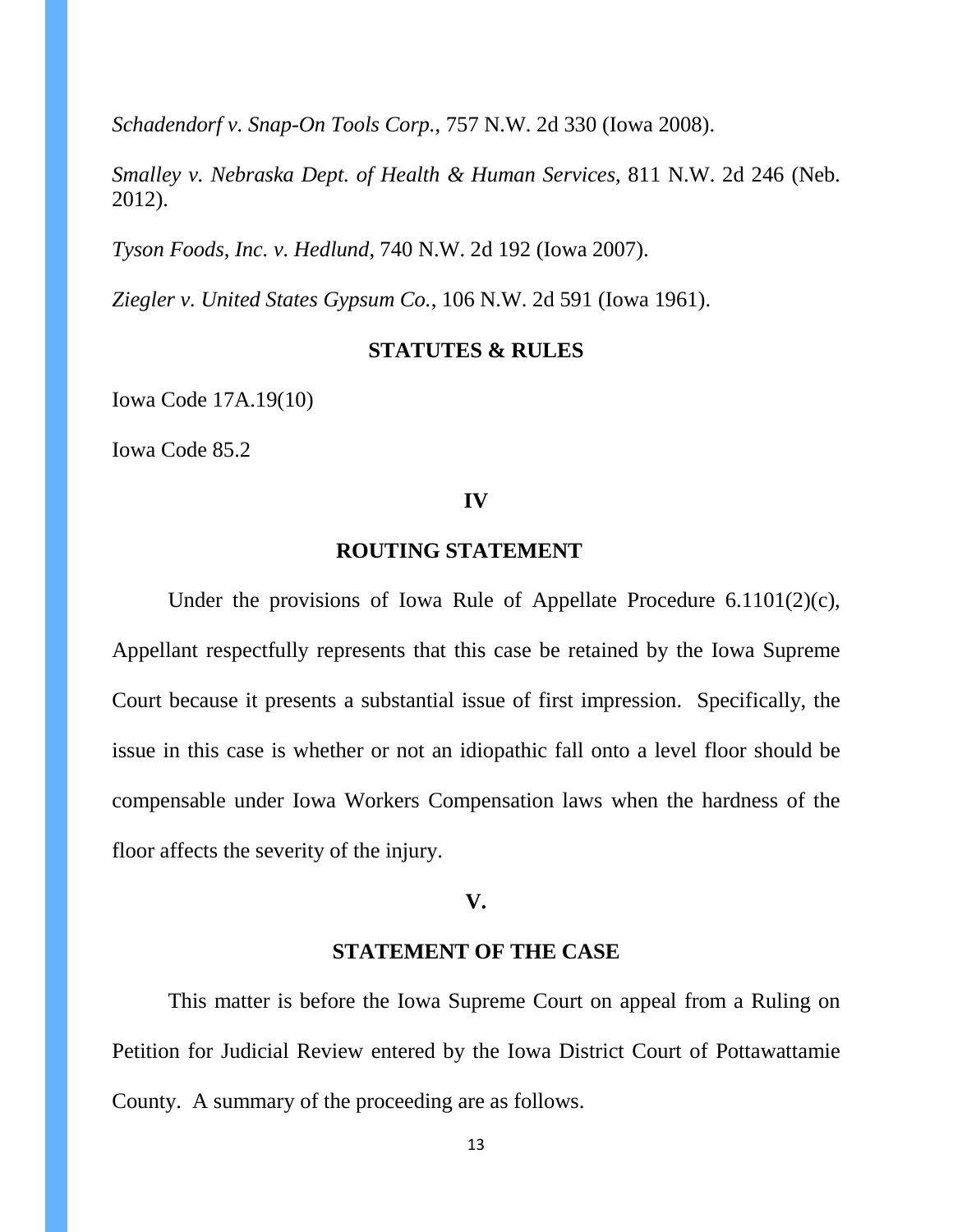On February 7, 2014, Jason Bluml filed a Petition for arbitration seeking workers' compensation benefits pertaining to an incident that occurred on February 15, 2012 at his employment, Long John Silvers, in Council Bluffs, Iowa. (App at 30). The case went to hearing/trial on October 13, 2015 before Deputy Commissioner John Christenson. (App. At 11). The issues of the case were the following:

- 1. Whether Mr. Bluml sustained an injury that arose out of and in the course of employment;
- 2. Whether the injury resulted in a temporary disability;
- 3. Whether the injury resulted in a permanent disability; and if so
- 4. The extent of Mr. Bluml's entitlement to permanent partial/total disability benefits;
- 5. Whether Mr. Bluml qualified and would be considered an odd-lot employee;
- 6. Whether there was a causal connection between the injury and the claimed medical expenses and if so, Mr. Bluml's entitlement to payment of requested past medical expenses and future medical expenses necessitated by the fall; and
- 7. Whether the Defendants were liable for penalty under Iowa Code Section 86.13. (App at 11-12)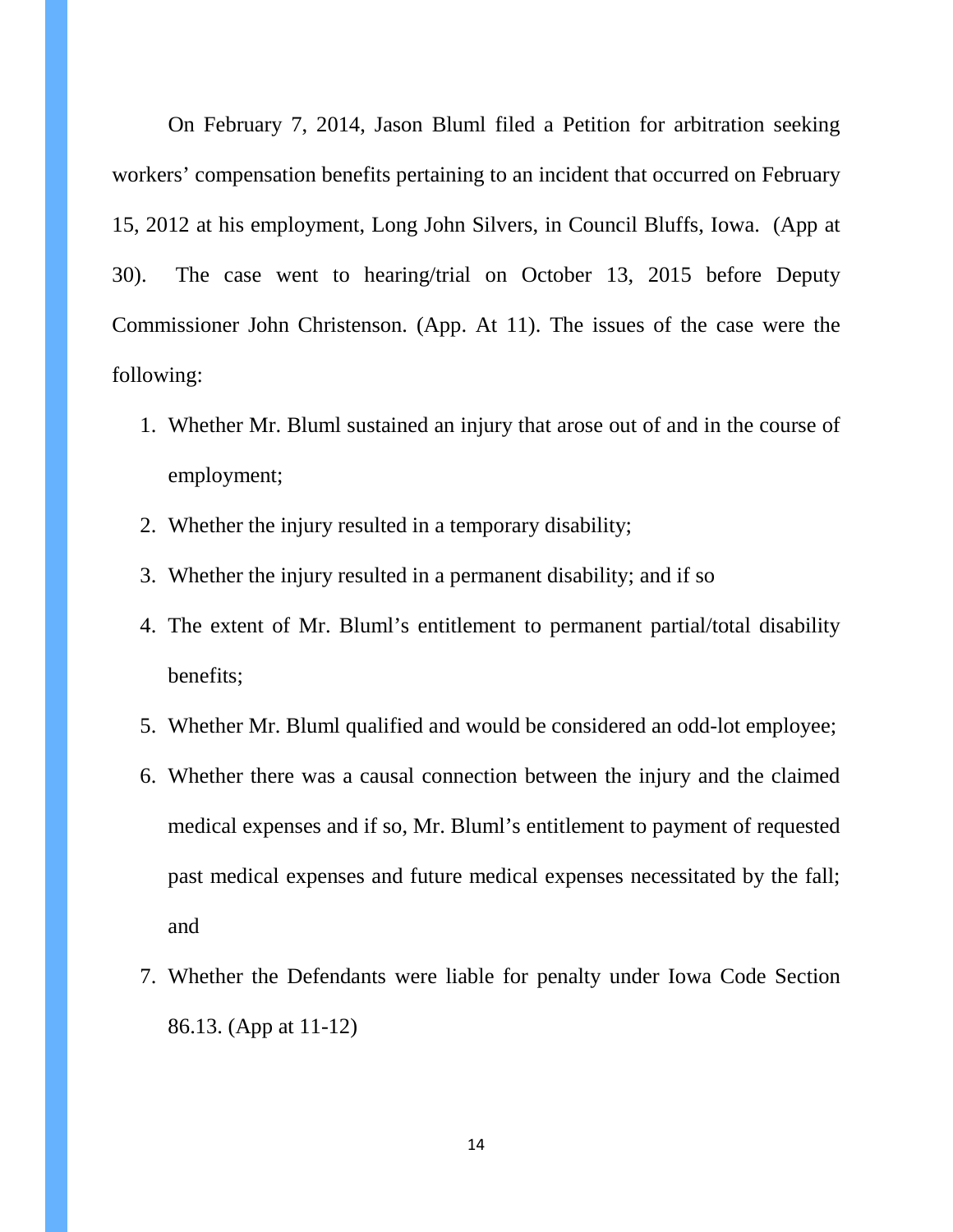On January 13, 2016 the Deputy Commissioner ruled that Mr. Bluml failed to carry his burden of proof that he sustained an injury that arose out of and in the course and scope of his employment. Specifically, Deputy Christenson stated, in part:

Claimant had a fall caused by a seizure. Claimant's fall was due to a personal condition. He fell on a level surface. There is no evidence in the record claimant hit any tables, chairs, or kitchen equipment as he fell to the floor. There is no evidence claimant struck his head on any kind of work structure. Claimant had an idiopathic fall on a level surface. As noted in dicta in the Koehler, Benco and Whitacre decisions, and as detailed in Larson's, falls of this nature are not compensable.

….the law appears clear that idiopathic falls to level surfaces are not compensable under Iowa law. Given this record, claimant has failed to carry his burden of proof he sustained an injury that arose out of and in the course of employment. (App. at 18)

Due to Deputy Christenson finding Mr. Bluml failed to carry his burden of proof

on the issues of causation and compensability, the Deputy Commissioner found all other issues moot. (App. at 18).

Mr. Bluml appealed the case to the Iowa Workers Compensation Commissioner. (App at 20). On July 20, 2017, Joseph S. Cortese II, Iowa Workers Compensation Commissioner, also ruled that Mr. Bluml, failed to carry his burden of proof that on February 15, 2012, he sustained an injury which arose out of and in the course of his employment. Commissioner Cortese stated in part:

Claimant in this matter hit no objects or structures as he fell to the floor. There is no real dispute that the injuries sustained by claimant were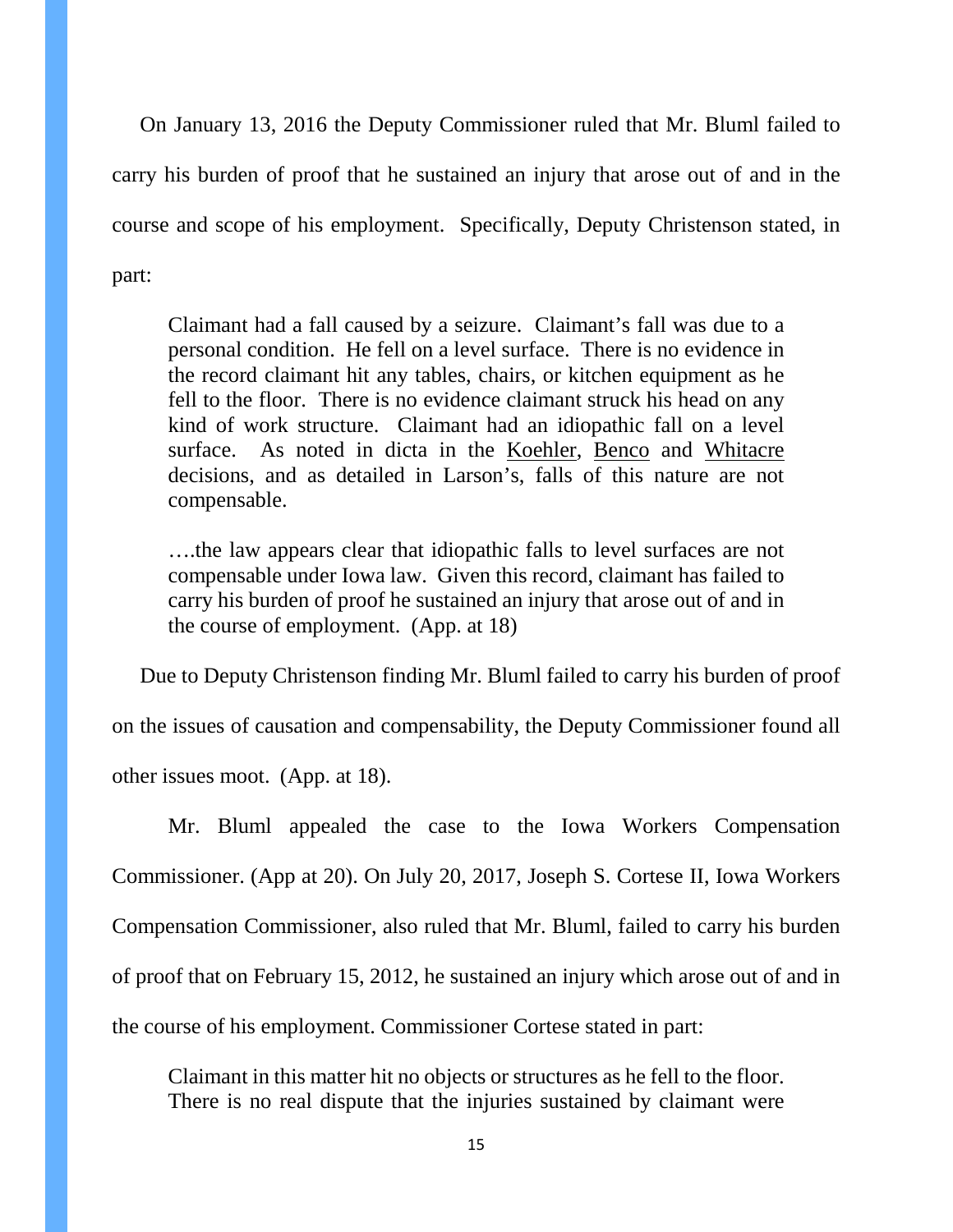rendered more serious because claimant's fall occurred on a ceramic tile floor inside defendant-employer's restaurant. **This appears to be a case of first impression in the State of Iowa.** Claimant argues Iowa should adopt the rule followed by the minority of jurisdictions which hold that idiopathic falls on a level floor surface are compensable when the hardness of the floor affects the severity of the injury. (Citations Omitted)

Defendants in this matter argue that Iowa should adopt the rule followed by the majority of jurisdictions which hold that idiopathic falls on a level floor are not compensable regardless of the hardness of the floor on a theory that presents a risk or hazard encountered everywhere and that such risks and hazards presented by a level floor are the same risks which confront all members of the public. (Citations omitted)…..

I find the authority and the arguments presented by Defendants in support of the majority rule on this issue are more persuasive than the authority and arguments presented by claimant in support of the minority rule. I therefore affirm the deputy commissioner's finds that claimant failed to carry his burden of proof that on February 15, 2012, he sustained an injury which arose out of and in the course of his employment with defendant-employer as alleged…. (App at 22-23; 28).

Due to the Commissioner finding that Mr. Bluml failed to carry his burden of

proof on the issues of causation and compensability, Mr. Cortese found it unnecessary to address the other issues raised by Mr. Bluml, including the entitlement to permanent benefits, penalty benefits and entitlement to payment of past medical expenses and future medical expenses necessitated by the fall. (App. At 21).

On August 16, 2017, Mr. Bluml filed a Petition for Judicial Review in the District Court of Pottawattamie County, Iowa. (App at 30-55). Mr. Bluml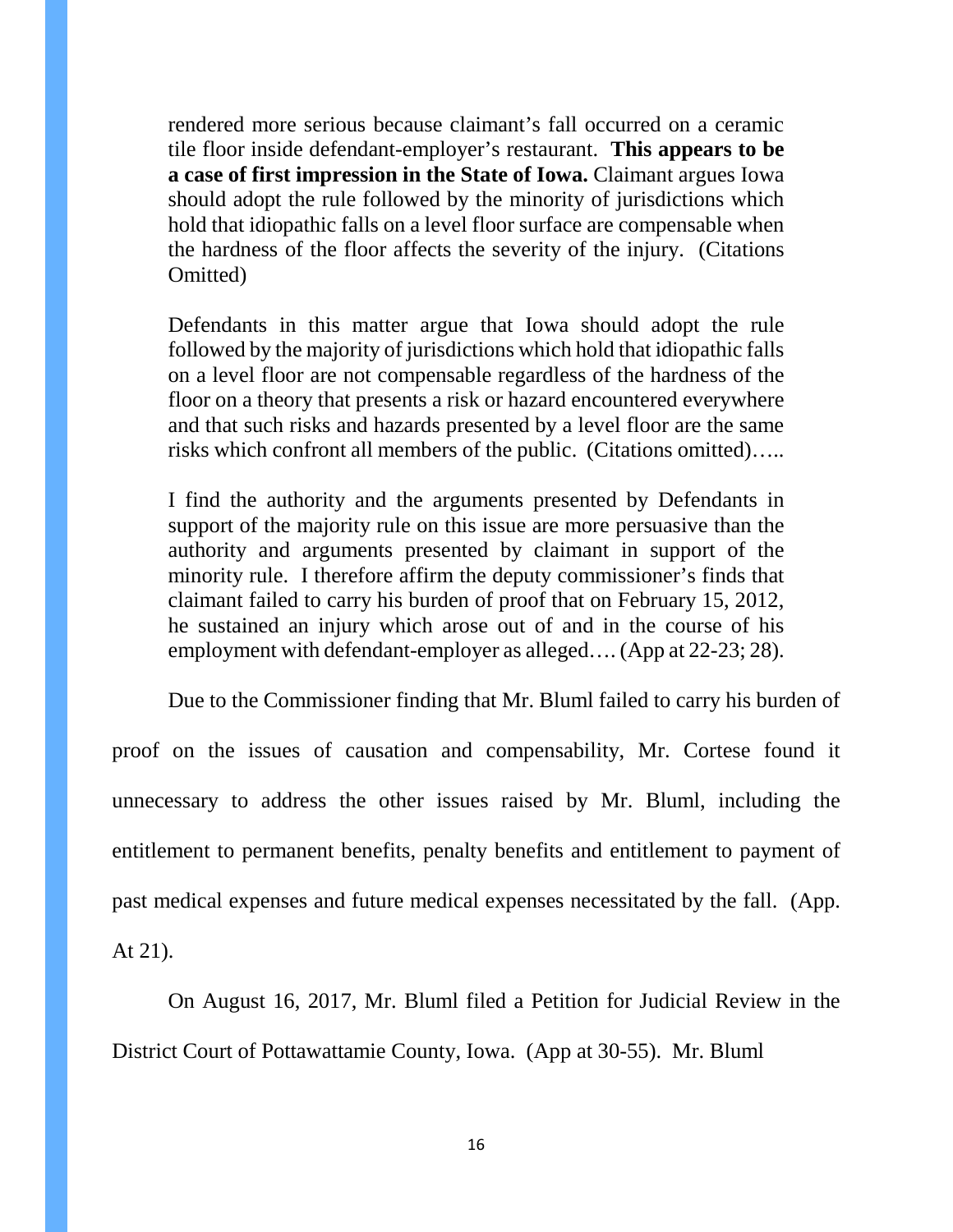asserted a number of matters were subject to appeal. First Mr. Bluml asserted the Deputy and Commissioner misinterpreted the law and are incorrect in finding that Mr. Bluml failed to carry his burden of proof that on February 15, 2012 Petitioner sustained an injury that arose out of and in the course of his employment. (App at 31)

Secondly, Mr. Bluml asserted had the Deputy and/or Commissioner correctly interpreted the law in finding this was a compensable matter, the other issues raised by Mr. Bluml in the arbitration proceeding, which include the extent of entitlement, if any, to temporary and permanent disability benefits, Mr. Bluml's entitlement to penalty benefits, and Mr. Bluml's entitlement to payment of requested past medical expenses and future medical expenses necessitated by the fall, would have been determined in his favor. (App at 32). Briefs were filed with the District Court by both parties.

On January 25, 2018, Judge Jeffrey Larson affirmed the decision of the Workers' Compensation Commissioner. (App at 56-67.) Mr. Bluml timely filed this appeal, on February 21, 2018, asserting the February 15, 2012 work place injury was indeed a compensable injury under Iowa Workers Compensation laws and the other issues raised by him, including the entitlement to permanent benefits, penalty benefits and entitlement to payment of past medical expenses and future medical expenses necessitated by the fall, should be found in his favor. (App. At 69)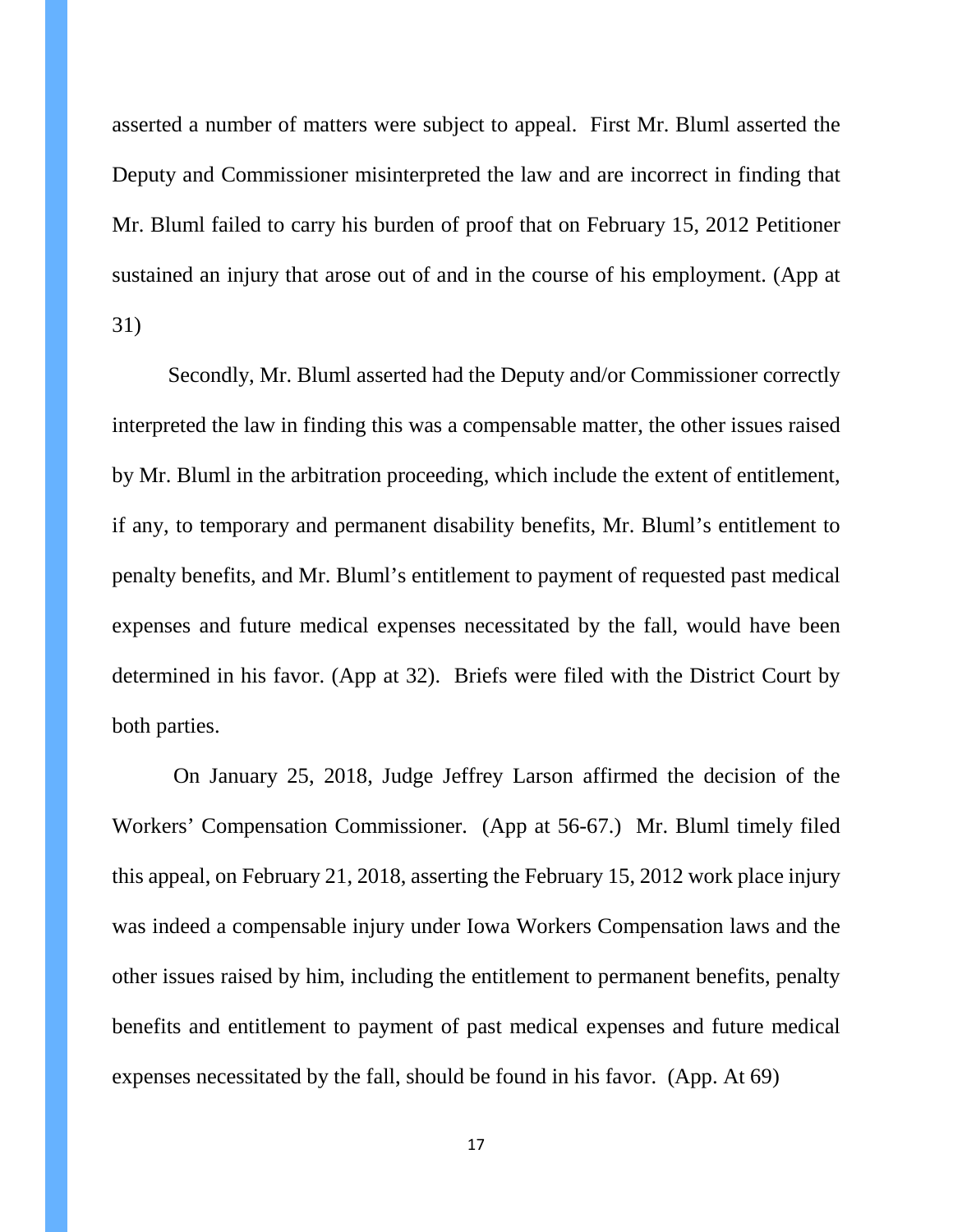#### **STATEMENT OF FACTS**

On February 15, 2012, Jason Bluml was working at the Long John Silver's restaurant located at 603 32nd Avenue in Council Bluffs, Iowa, when he fell to the ground striking his head on a tile floor. (App 316-320). Mr. Bluml testified that he had no recollection of the fall (App at 82 ¶12- 83 ¶13), but was aware he hit his head on a tile floor. (App at 82 ¶ 14-17). Pictures of the area where Mr. Bluml fell depict a hard tile/ceramic surface, metal counters and a relatively narrow working area. (App at 323-324). While Mr. Bluml has a history of seizures, sometimes caused by alcohol consumption, lab reports show Mr. Bluml did not have any alcohol in his system on the date of the accident, February 15, 2012. (App at 173).

Witnesses at the restaurant observed Mr. Bluml fall straight back, with his head landing on the floor. (See App at 316-320). Mr. Bluml's co-workers, Amanda Cyr, Craig Drew and Matthew Klabunde, all heard Mr. Bluml's head strike the floor and subsequently observed blood coming out of his ear. (See App at 316-320). The Council Bluffs Fire Department/Ambulance arrived at the scene and observed Mr. Bluml had a large hematoma on the back side of his head. (App at 164). Mr. Bluml was transported to Mercy Hospital's Emergency room in Council Bluffs and was found to have a subarachnoid hemorrhage and subdural hemorrhage. (App. At 167; 169). Mr. Bluml required intubation, and after stabilized, was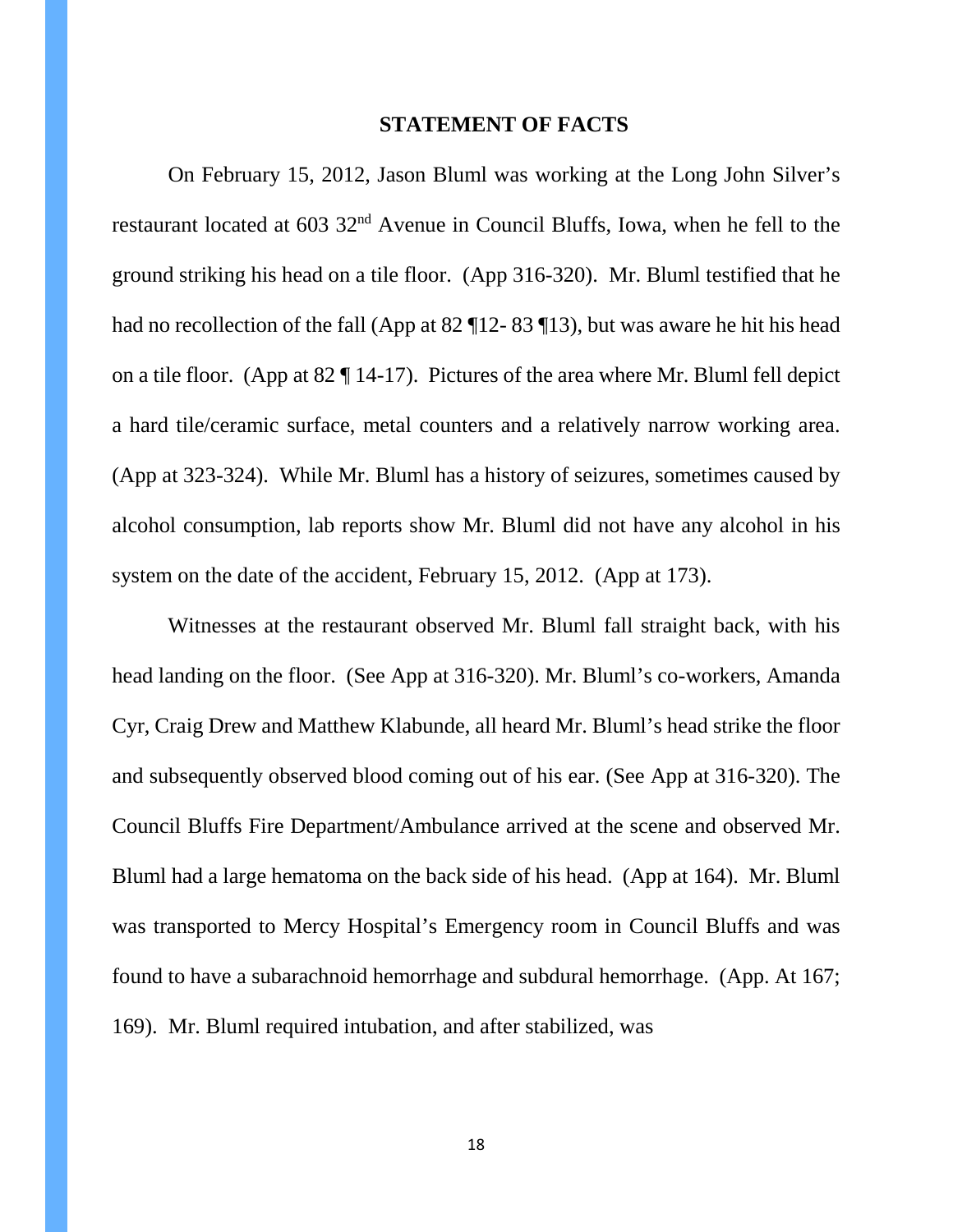transported to the University of Nebraska Medical Center for further treatment. (App at 220).

Follow up CT scans showed a bilateral hemorrhagic contusion, bilateral subarachnoid and intraventricular hemorrhages and a left frontal subdural hematoma. On February 18, 2012, Mr. Bluml underwent a decompressive craniotomy (App at 205; 220). Subsequently on March 2, 2015, Mr. Bluml underwent a tracheostomy and a PEG tube placement. (App at 205; 220).

On March 12, 2012, Mr. Bluml was transferred to Immanuel Medical center for acute brain injury rehabilitation. Subsequently on April 11, 2012, Mr. Bluml was transferred to Quality Living Incorporated where he underwent rehabilitation consisting of physical therapy, cognitive therapy and speech therapy. (App at 205). On June 6, 2012, Mr. Bluml was readmitted to the Nebraska Medical Center where he underwent a cranioplasty. (App at 206). Following surgery he went back to QLI until he was released to his girlfriend's home on August 30, 2012. (App at 220).

Dr. David Surdell, the neurosurgeon who operated on Mr. Bluml, stated that the subarachnoid hemorrhage and subdural hemorrhage resulted from the February 15, 2012 fall. (App 238-239). Dr. Surdell further opined that the February 15, 2012 fall necessitated neurosurgical treatment in the form of the left sided decompressive craniectomy, placement of a right frontal intracranial monitoring bolt and subsequent cranioplasty. (App 238-239). Dr. Surdell also opined that the fall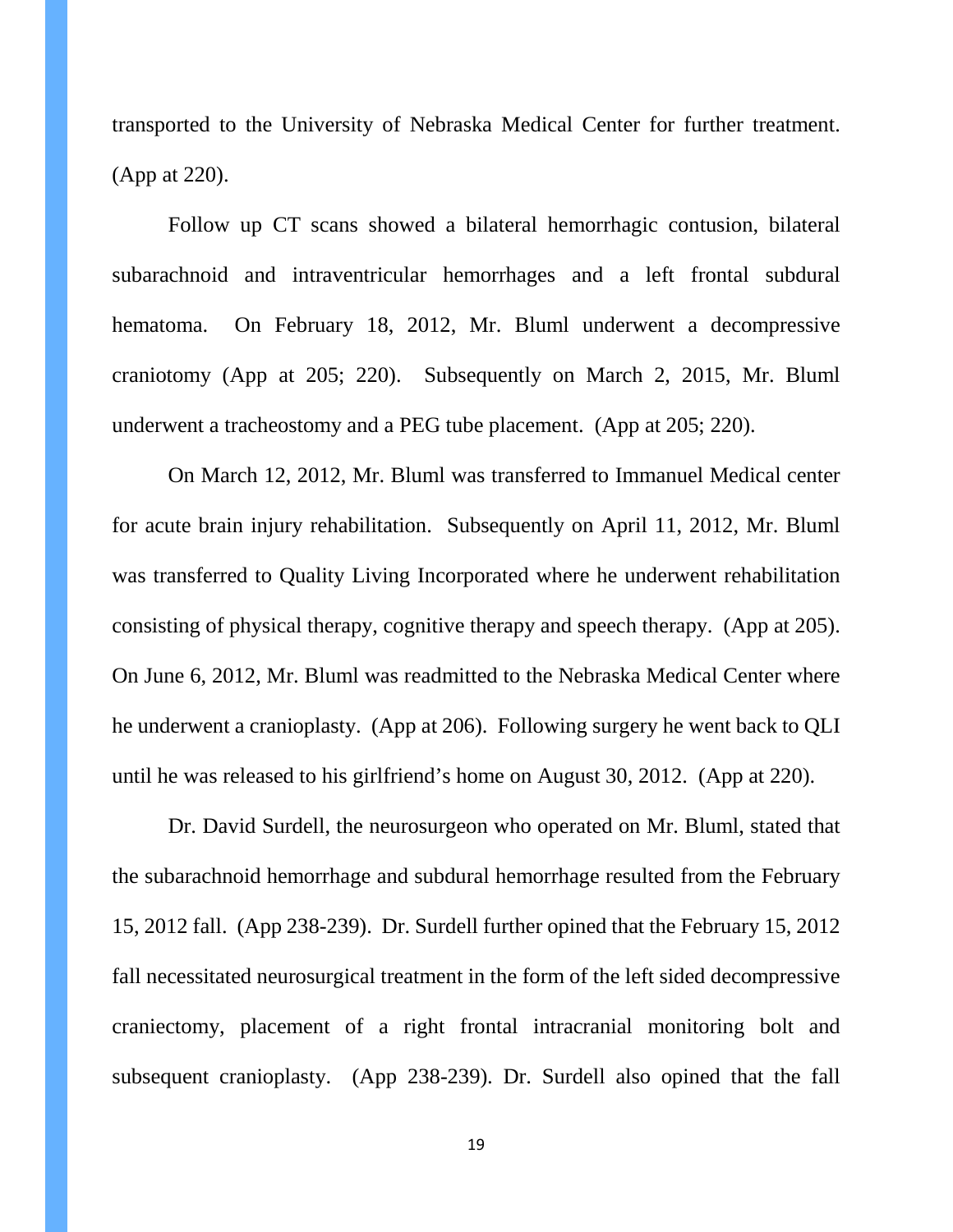resulted in a traumatic brain injury resulting in cognitive impairments. (App 238- 239).

A CT of Mr. Bluml's brain has revealed extensive encephalomalacia of the anterior lateral left temporal lobe and left frontal lobe. (App at 248). Dr. John Hannam, a neurologist at Lakeside Hospital in Omaha, Nebraska, has opined that Mr. Bluml has convulsive seizure disorder, posttraumatic epilepsy due to left cerebral hemisphere injury which led to the previous craniectomy and decompression. (App at 230).

Dr. Christine Jeffrey, Mr. Bluml's primary physician, evaluated Mr. Bluml on September 19, 2012 and found that Mr. Bluml had significant cognitive impairments as a result of the February 15, 2012 fall and resulting brain injury. (App. at 187).

Following his release from QLI, Mr. Bluml experienced seizures on December 23, 2012, January 22, 2013, March 30, 2013, January 20, 2014, May 10, 2014 and May 24, 2015. All of these seizures were believed to involve alcohol use. (App at 220). On April 8, 2013 Dr. Jeffrey noted that due to memory issues, Mr. Bluml would probably forget being counseled not to drink alcohol. (App. At 192- 194). Mr. Bluml was admitted to rehabilitation centers to treat his alcohol abuse problems. (App. 251; 257).

An August 14, 2015 report drafted by Dr. Jeffrey states in part:

20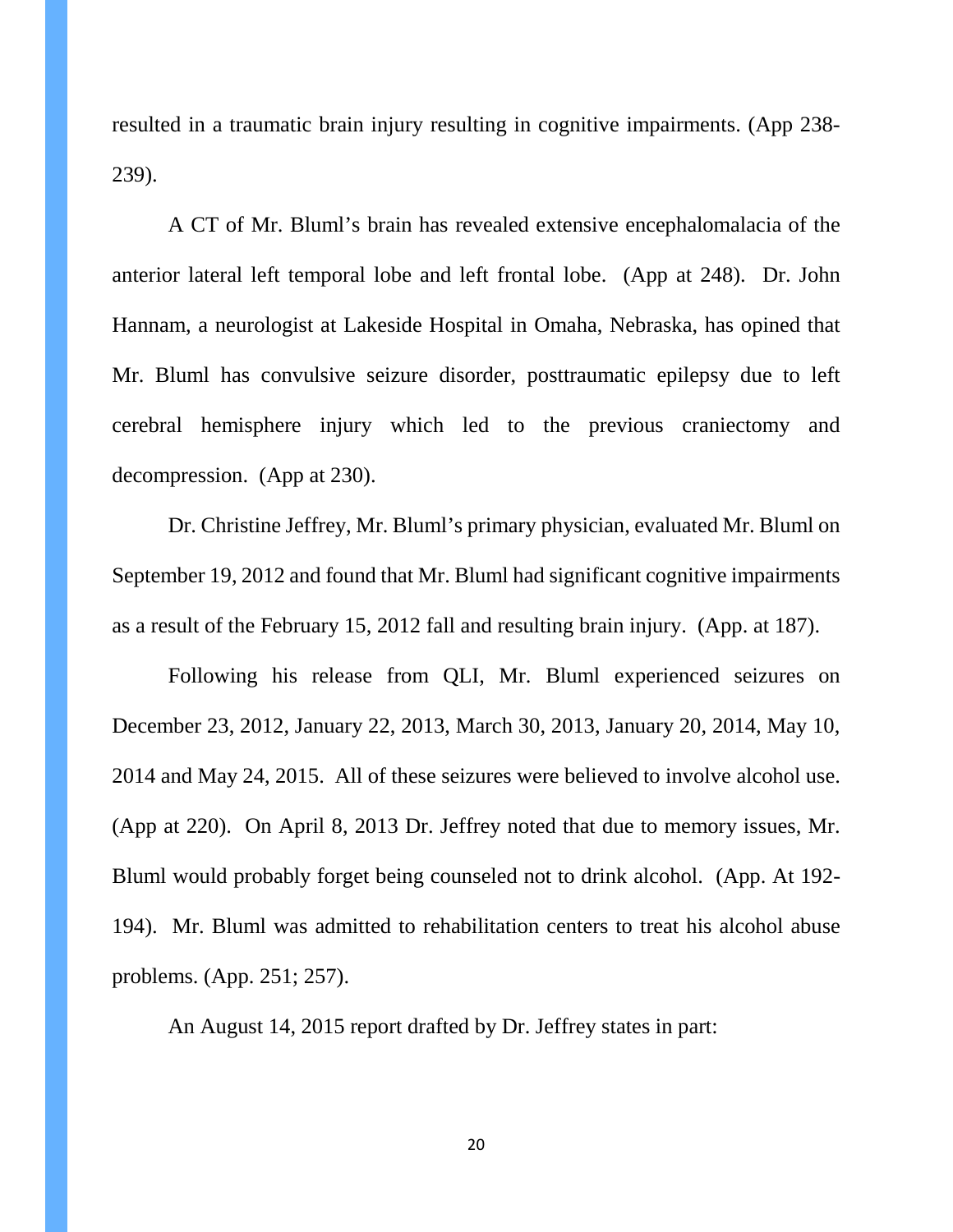Currently Jason has diagnoses of traumatic brain injury, cognitive impairment, seizure disorder, and alcohol abuse. I feel that Jason's injury was related to the fall that he sustained at work when he hit his head on the tile floor, and this fall did, and the subsequent injury did, contribute to the following cognitive impairments that he currently experiences.

At this time he has reached maximum medical improvement for the most part, although he still has the potential to make continued improvements. So in that regard, it is difficult to say if he has reached the maximum that is possible for him. It is likely that he will continue to improve if he is able to abstain from alcohol. As a result of the injury, Jason did not experience any impairment to his arms, legs, or back; however, he did sustain the traumatic brain injury, but I am unsure as to the percentage of that impairment.

His cognitive impairments really are in relation to lack of insight to remember the things that he needs to keep himself away from alcohol. He is able to understand simple instructions, and if he has a repetitive job where the instructions are laid out and he has supervision, he is able to perform those without any trouble. However any complicated or complex tasks would be beyond what he is able to perform at this time. Because of his injury, he does not have the insight to understand why he needs to abstain from alcohol. When you talk to him, however, he is able to tell you that he cannot drink any longer because of his seizure disorder, but in the next minute, he will forget that (and) be unable to recall the steps that he needs to take to avoid going back to alcohol use.

As a result of his injuries, it is likely that Jason will have continued problems with his cognitive impairment and while he will continue to make small gains, he has for the most part achieved the majority of his improvement. His preexisting seizure disorder is something that he will need to deal with on a daily basis. I would anticipate that Jason will require future medical treatment in the form of medications as well as ongoing therapies to help him improve his cognitive abilities. Also if he would relapse and start drinking again, then he would also have medical treatments related to that……

Jason's cognitive impairments, his lack of judgment, and his limited insight, are all things that are going to present problems for him in the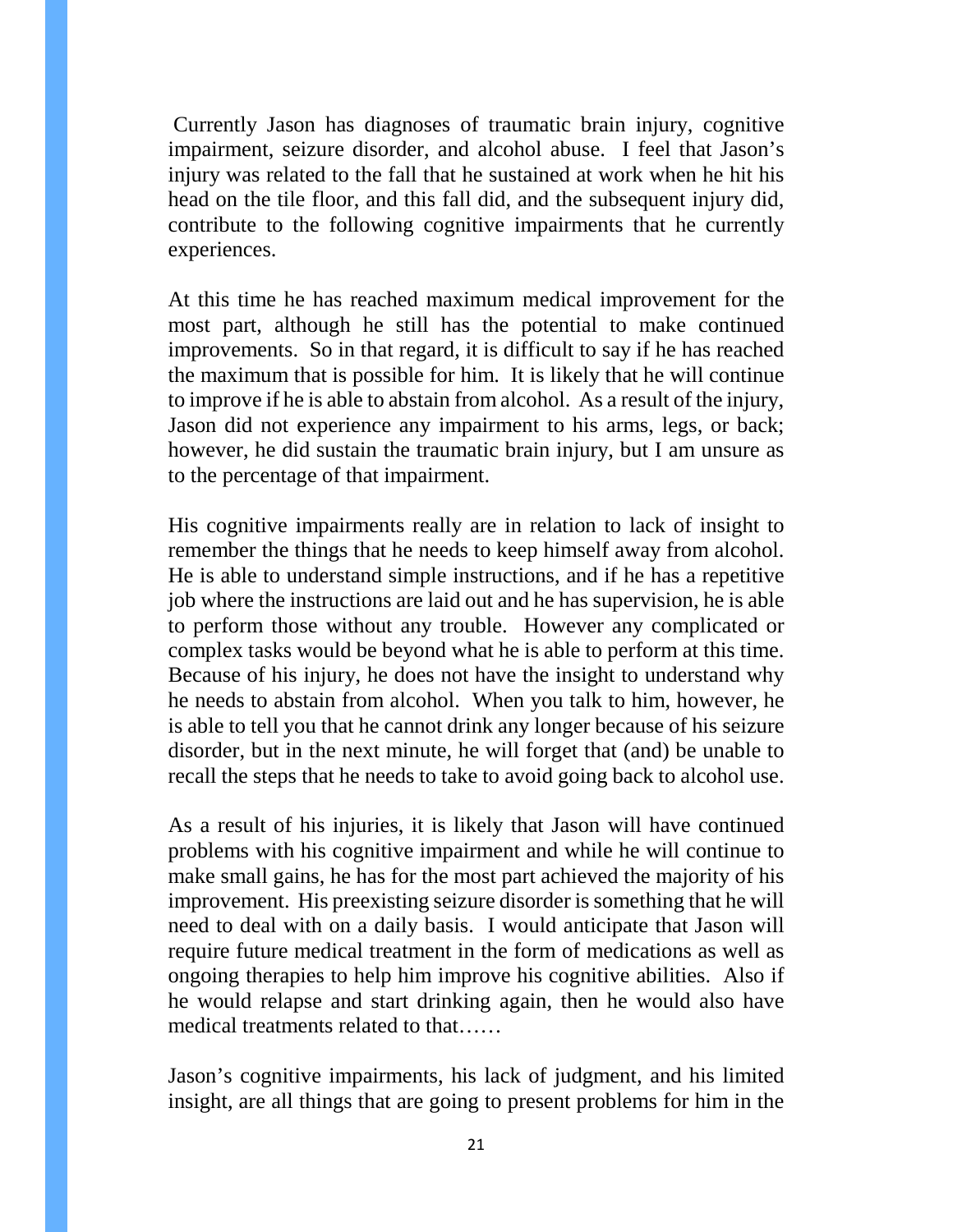future. At this point, it has been over three years since his brain injury. The likelihood of significant improvement is low, and I think he will require lifetime supervision. He has such limited insight into his alcohol problems, that he cannot problem solve ways to avoid triggering his impulse to drink. With his frontal lobe injury, I am not sure that is ever going to be anything that he is going to be able to learn. It is entirely possible that he may need placement in a care facility that is able to supervise him adequately enough to keep him away from the alcohol, which I believe is the root of all his problems at this time. His seizure disorder, not withstanding, when he drinks it lowers the effectiveness of the medication that he takes, although it does not directly cause him to have a seizure.

As far as any of the anticipated cause for his future medical treatments, he will follow up with me at least every six months in the office; however, he has required multiple hospitalizations due to recurrent seizures that have occurred after he has been drinking.

Also if the decision is made to put him into a care facility, that is also something that will need to be factored in, although it is extremely difficult to say with any degree of certainty how much that might be. (App 220-222).

Mr. Bluml underwent a neuropsychological exam performed by Amelia Nelson Sheese on July 8, 2015. The test results were abnormal, finding numerous impairments pertaining to language and memory deficits. Dr. Sheese stated: "Mr. Bluml's results show evidence of dominant left hemisphere dysfunction, particularly frontal and temporal areas, which is consistent with the areas of encephalomalacia described on his most recent head CT scan (2012) from his severe TBI." Dr. Sheese recommended that Lynn Bluml, Jason Bluml's father, remain as his power of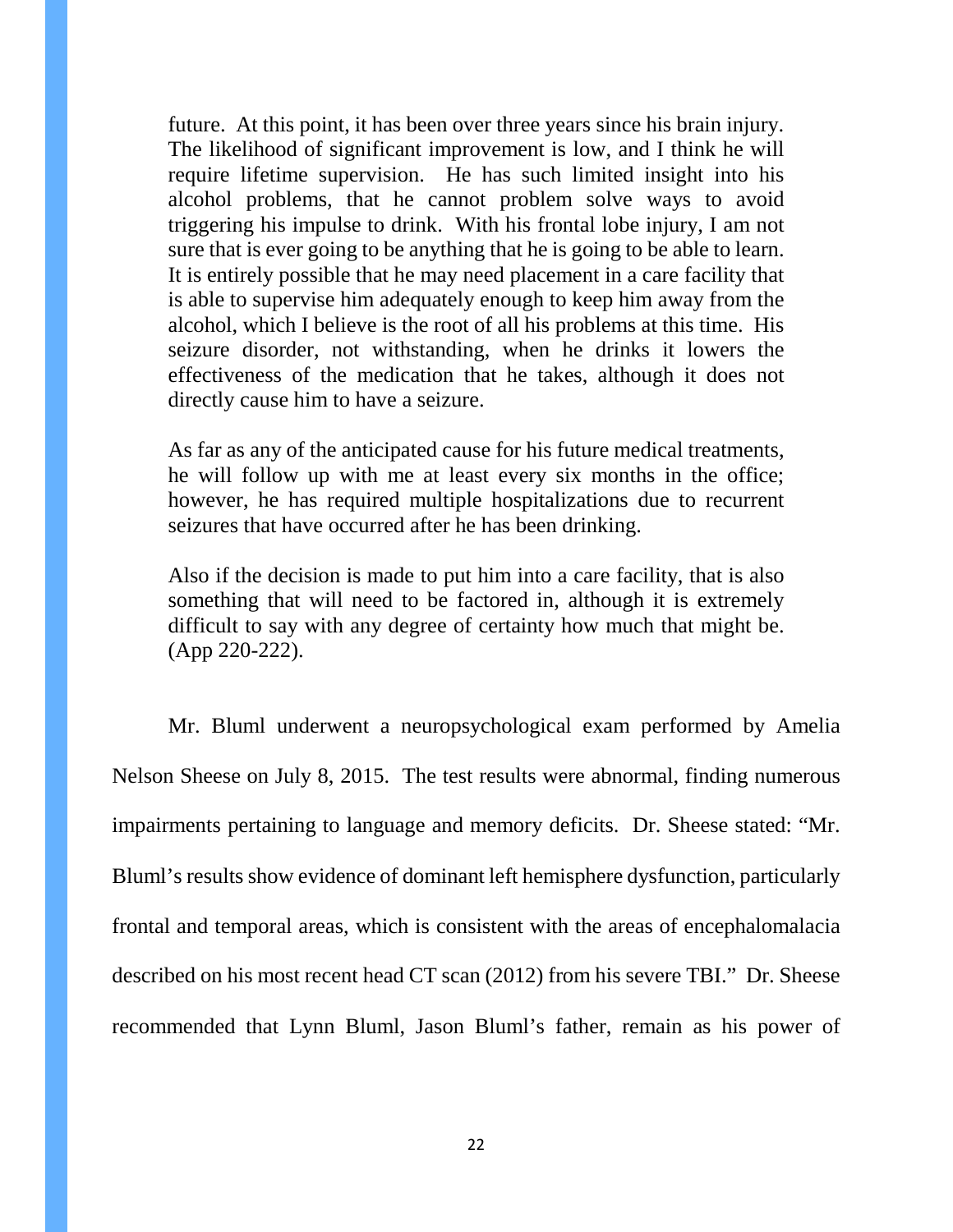attorney for major medical and financial decisions due to the extent of Mr. Bluml's cognitive injuries. (App 263-270).

Mr. Bluml testified that since the accident he has difficulty with reading (App at 85 ¶8-15), speech (App. 85 ¶ 22 – 86 ¶ 14) and memory (App. at 86 ¶ 15 – 87 ¶ 1). Deputy Christenson also noted in his opinion that Mr. Bluml appeared to have difficulty with memory, word finding and word processing at the hearing. (App at 15). Mr. Bluml's parents testified that he has trouble with the above issues along with understanding and processing information and taking care of his finances. (App 123 ¶23 – App 126 ¶23; App at 141 ¶18- App 145 ¶23).

Kevin Jarosik, Mr. Bluml's employer, testified that Mr. Bluml began working at Runza Restaurant part time as a fryer in March of 2013. Mr. Bluml makes ten dollars an hour and works approximately 20-25 hours per week. (App at 108 ¶ 1- App 109 ¶ 11). Mr. Jarosik normally drives Mr. Bluml to and from work. (App at 111 ¶ 22 – App at 112 ¶ 12). In an August 19, 2015 letter, Dr. Jeffrey opined that Mr. Bluml was at risk for operating a motor vehicle. (App at 223).

Mr. Jarosik testified that Mr. Bluml has difficulty reading and has memory issues, which limits the type of jobs Mr. Bluml can perform at the restaurant. (App at 109  $\P$ 12 – App at 11  $\P$  15). Ron Schmidt, a vocational rehabilitation counselor opines that Mr. Bluml is an odd lot worker. (App. at 276).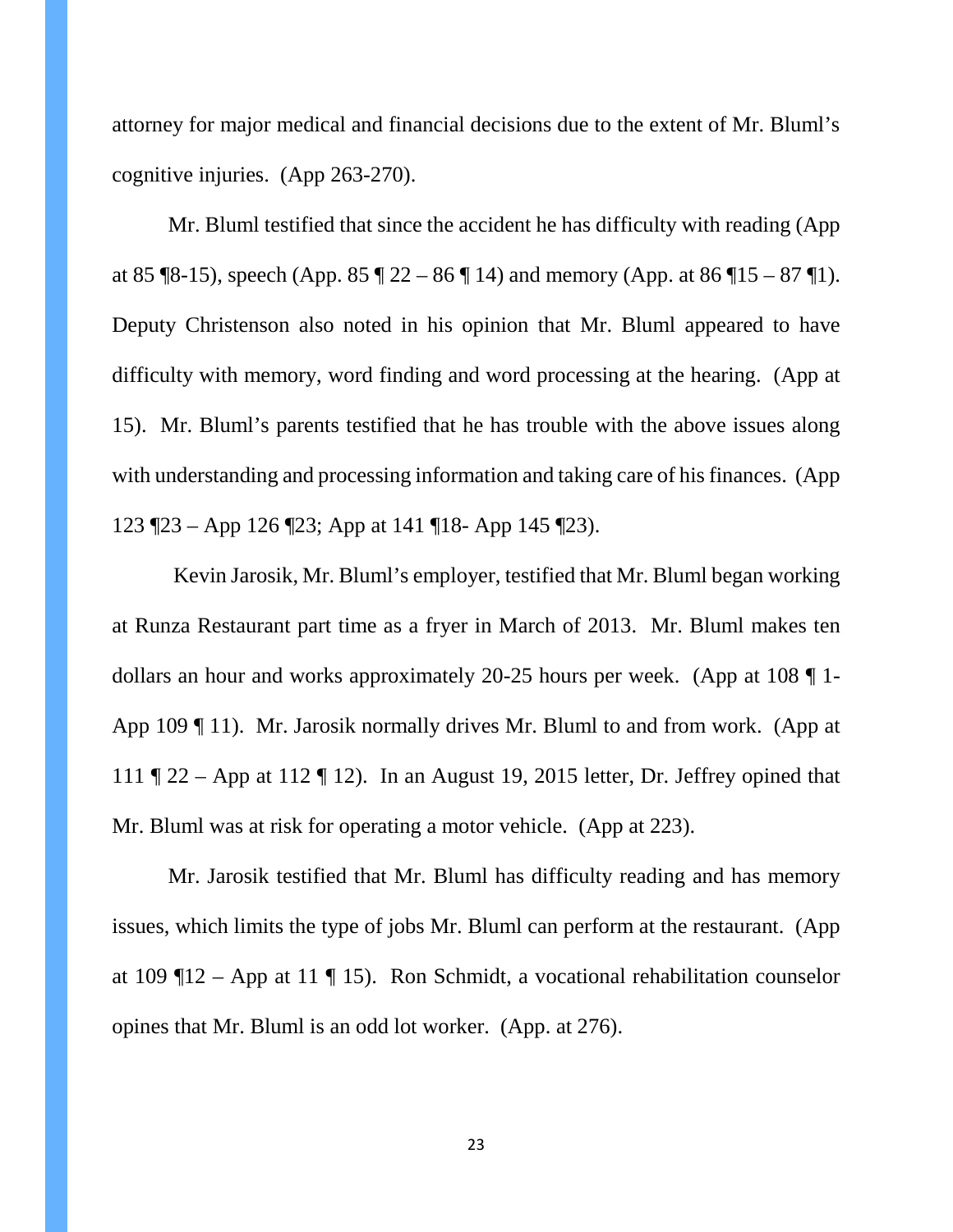Mr. Bluml's medical bills caused from the accident total \$703,278.26, and likely increasing, with Medicare and Nebraska Medicaid making payments to the medical providers due to the Defendants denial of the claim. (App at 330-344). The Medicaid lien indicated the medical providers billed \$662,824.74. Medicare showed additional total charges of \$41,304. (App at 330-344).

Mr. Bluml's medical providers relate all of the medical treatment as shown on the medical itemization to the February 15, 2012 accident. (App at 238-239; App. at 220-222; App at 230; App at 330-344). Dr. Jeffrey opines that the subsequent seizures brought upon by alcohol use is related to the cognitive impairments which have resulted from the February 15, 2012 traumatic brain injury. In short, Dr. Jeffrey asserts Mr. Bluml's cognitive impairments don't allow him the ability to stop drinking, which results in him having seizures. (App at 220-222).

### **ARGUMENT I**

**The Deputy Workers Compensation Commissioner, the Iowa Workers Compensation Commissioner and District Court Committed an Error of Law and an Abuse of Discretion in determining Mr. Bluml's injury did not arise out and in the course and scope of his employment.**

#### Preservation of Error

Mr. Bluml asserts his February 15, 2012 accident arose out of his employment and should be found compensable under the Workers Compensation Act. This issue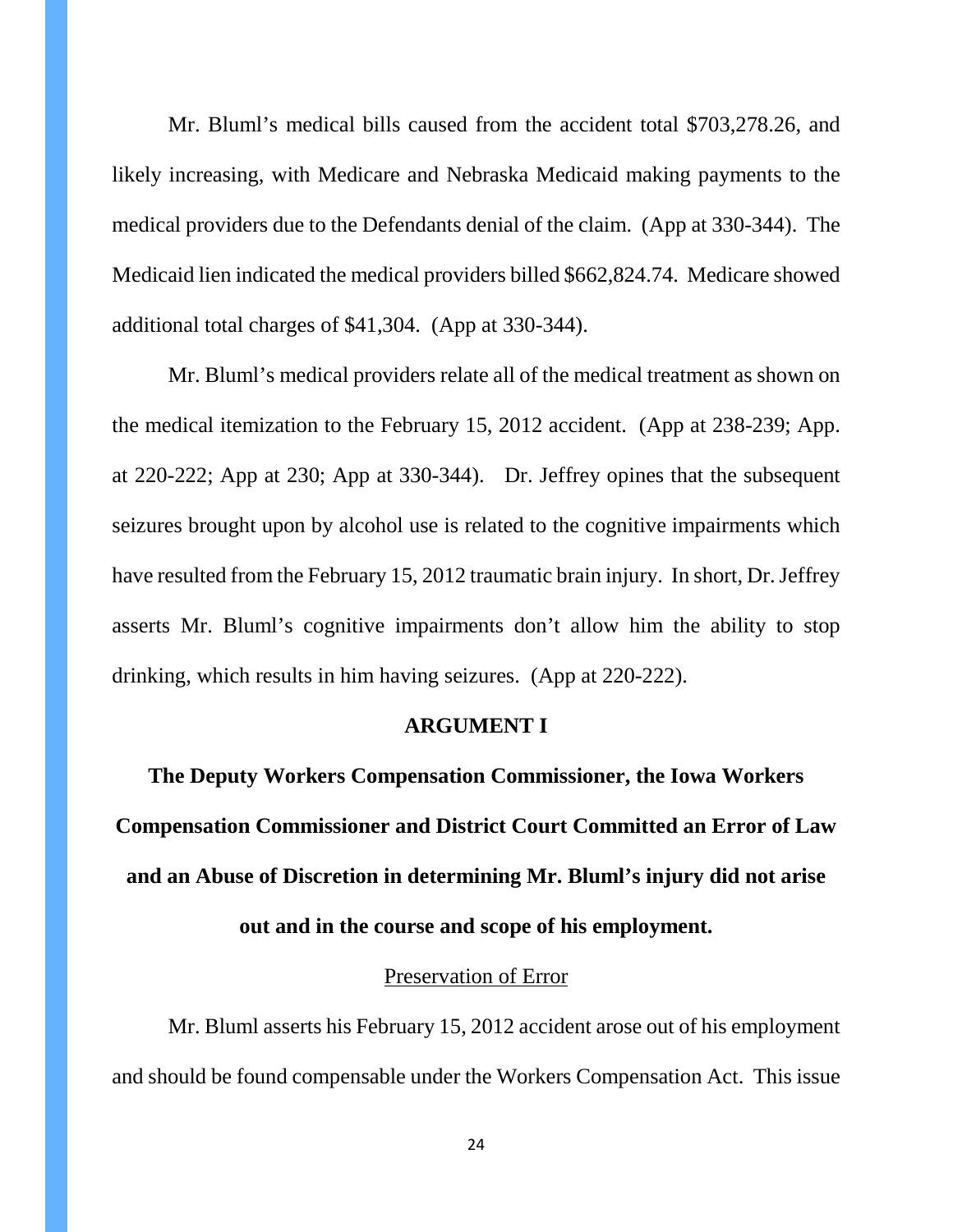was first raised in his Workers Compensation Petition, argued at the arbitration hearing and appealed to the Iowa Workers Compensation Director. Mr. Bluml filed a Petition for Judicial review with the District Court of Pottawattamie County, Iowa arguing that the Commissioner erred in his interpretation of the law, failed to follow case precedent and filed a decision that was irrational, illogical and unjustifiable. (App at 30-55; App at 61).

Following the January 25, 2018 Ruling on Petition for Judicial Review where the District Court affirmed the Commissioner's decision, Mr. Bluml filed this appeal to the Iowa Supreme Court. (App at 69).

#### Standard of Review

On Appeal, this Court follows much the same process as review by the District Court. The District Court reviews the Commissioner's actions in an appellate capacity and may grant relief if the Commissioner's action have prejudiced the Petitioner's substantial rights and the Commissioner's action meets on of the criteria set out in Iowa Code §17A.19(10)(a) through (n). Burton v. Hilltop Care Center, 813 N.W. 2d 250, 256 (Iowa 2012). This Court applies those same criteria to determine whether the district court correctly applied the law in exercising its judicial review. Id. at 255-256; Westling v. Hormel Foods Corp., 810 N.W. 2d 247, 251 (Iowa 2012); Herrera v. IBP, Inc., 633 N.W. 2d 284, 286-87 (Iowa 2001).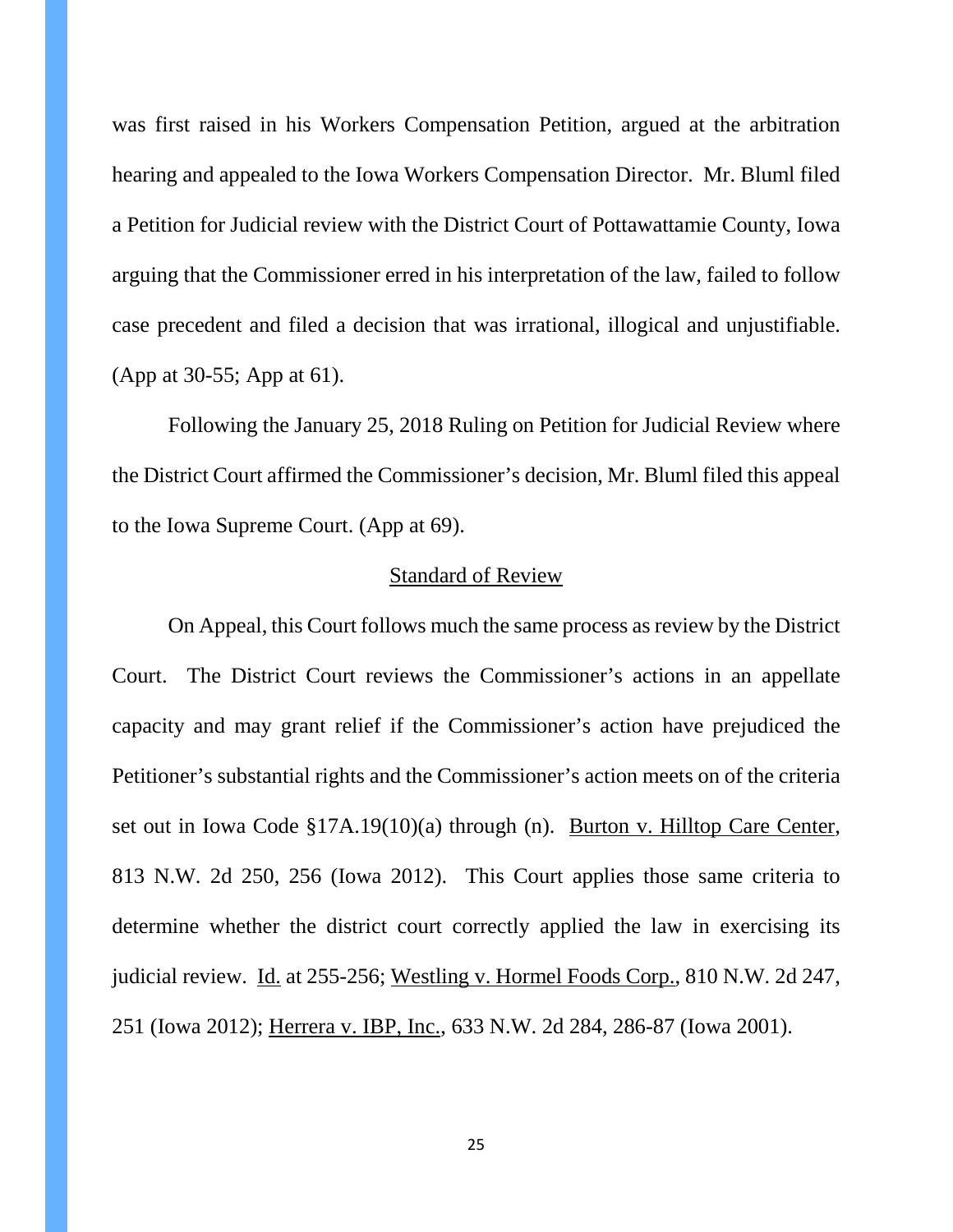The role of the Court reviewing an agency decision is threefold: 1) determine if the commissioner and district court applied the proper legal standard or interpretation of the law; 2) determine if there was substantial evidence to support the commissioner's and District Court's findings; and 3) determine if the commissioner's application of the law to the facts was irrational, illogical or wholly unjustifiable. Clark v. Vicorp Restaurants, Inc., 696 N.W. 2d 596, 603-04 (Iowa 2005).

Whether an injury arose out of employment is a "mixed question of law and fact." Lakeside Casino v. Blue, 743 N.W. 2d 169, 173 (Iowa 2007). The factual aspect "requires the commissioner to determine the operative events that give rise to the injury." Id. The legal aspect is "whether the facts as determined, support a conclusion that…[the] injury arose out of employment. Id.

The facts are essentially undisputed in this case. Thus the focus is whether the facts support a conclusion that the injury arose out of Mr. Bluml's employment. This argument implicates standards of review set forth in Iowa Code Section  $17A.19(10)(c)(h)(m)$ , which states:

The Court shall reverse modify, or grant other appropriate relief from agency action, equitable or legal and including declaratory relief, of it determines the substantial rights of the person seeking judicial relief have been prejudiced because the agency action is any of the following:

c) an erroneous interpretation of a provision of law whose interpretation has not been clearly vested by a provision of law in the discretion of the agency;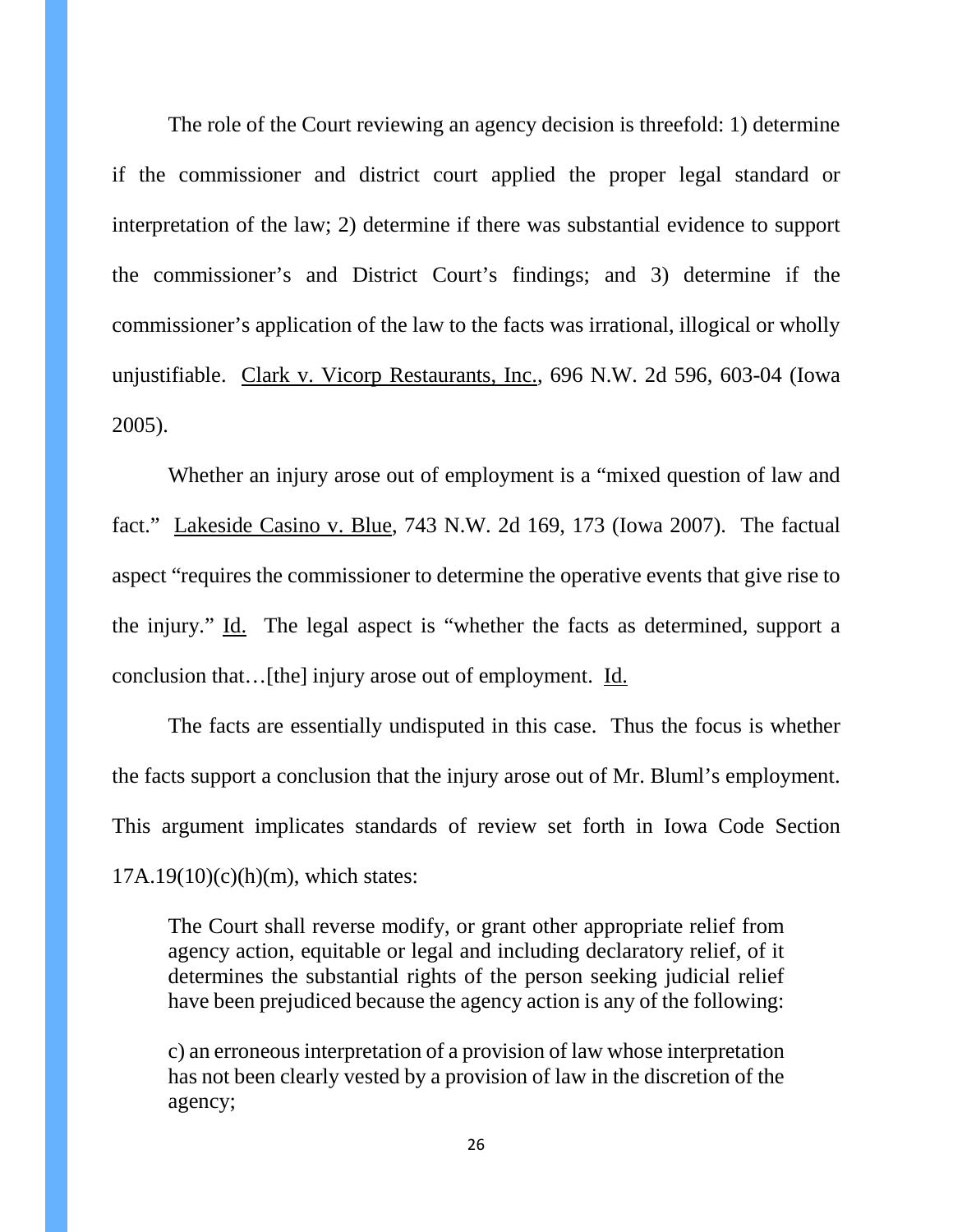h) action other than a rule that is inconsistent with the agency's prior practice or precedents, unless the agency has justified that inconsistency by stating credible reasons sufficient to indicate a fair and rational basis for the inconsistency;

m) an irrational, illogical or wholly unjustifiable application of law to fact that has clearly been vested by a provision of law in the discretion of the agency. (Iowa Code  $\S 17A$ . 19 (10) (c)(h)(m).

Interpretation of the worker's compensation statutes and related case law has not been clearly vested by a provision of law in the discretion of the Commissioner and the District Court/appellate Court is free to substitute its own judgment based on an erroneous interpretation of a provision of law. Lakeside Casino v. Blue, 743 N.W. 2d 169, 173 (Iowa 2007); On the other hand, application of the workers compensation law to the facts as found by the Commissioner is clearly vested in the Commissioner. Accordingly, the District Court may reverse the Commissioner's application of the law to the facts if it is "irrational, illogical or wholly unjustifiable." Id.

With regards to  $\S$  17A.19(10)(h), the key is whether an agency decision was reached in a manner consistent with the reasoned balancing of factors displayed in its prior, similar cases. Anthon-Oto Cmty Sch. Dist. v. Public Employment Relations Bd., 404 N.W. 2d 140, 144 (Iowa 1987). This section is an elaboration of agency action that is arbitrary, capricious or an abuse of discretion. Finch v. Schneider Specialized Carriers, Inc., 700 N.W. 2d 328, 332 (Iowa 2005). An agency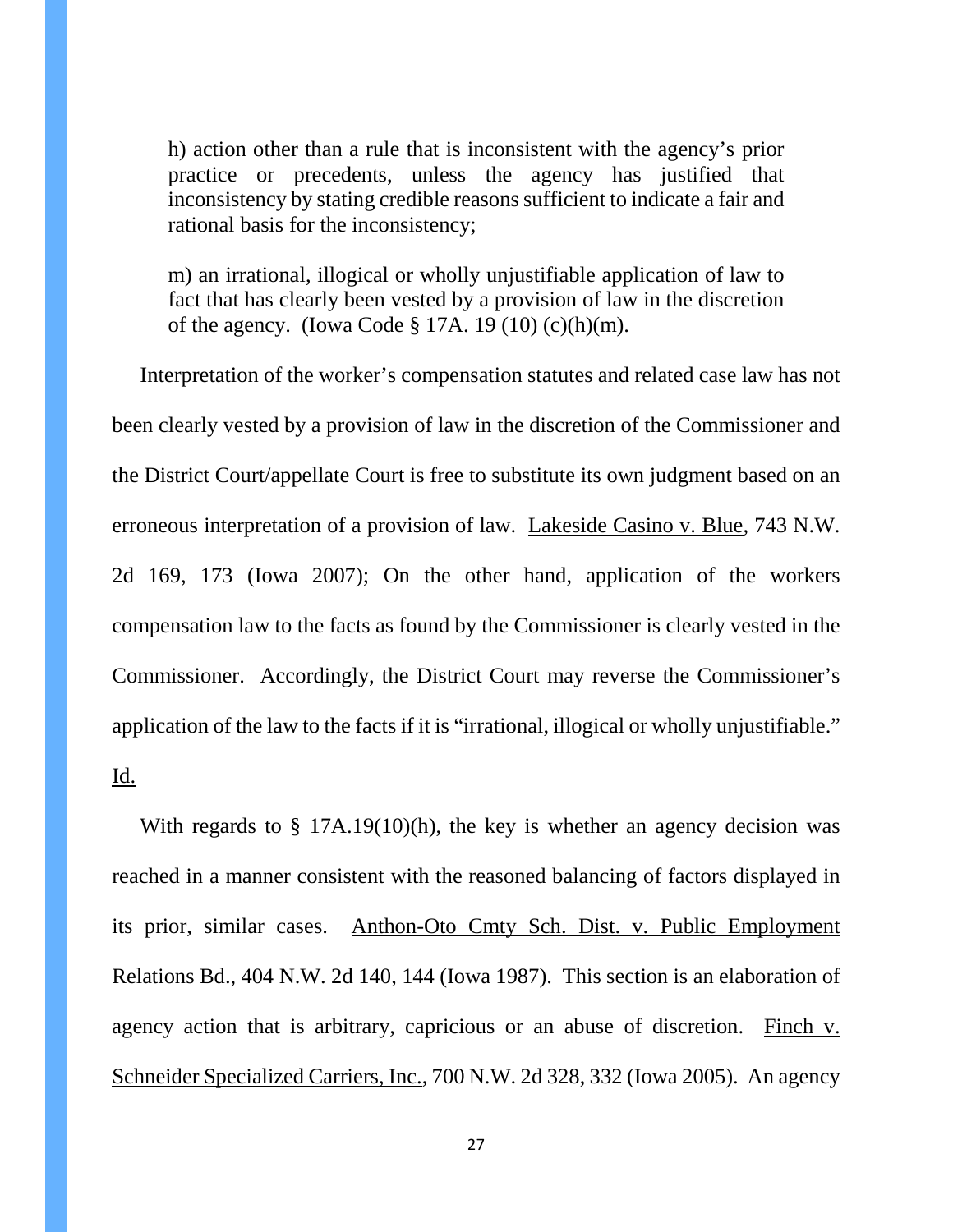action is arbitrary or capricious when the agency acts without regards to the law or facts of the case. Dico, Inc. v. Iowa Employment Appel Bd., 576 N.W. 2d 352, 355 (Iowa 1998). An agency action is unreasonable when it is clearly against reason and evidence. Soo Line R.R. v. Iowa Dep't. of Transp., 521 N.W. 2d 685, 688-89 (Iowa 1986). An abuse of discretion occurs when the agency action rest on grounds or reasons clearly untenable or unreasonable. Schoenfeld v. FDL Foods, Inc., 560 N.W. 2d 595, 598 (Iowa 1997).

In regards to Iowa Code §17A. 19(10)(m), a decision is irrational when it is not governed by or according to reason. A decision is illogical when it is contrary to or devoid of logic. A decision is unjustifiable when it has no foundation in fact or reason. AFSCME Iowa Council 61 v. State, Department of Administrative Services., 846 N.W. 2d 873,878 (Iowa 2014).

#### Argument

Mr. Bluml asserts the Deputy Commissioner, Commissioner and District Court incorrectly ruled that he did not sustain an injury which arose out of and in the course and scope of his employment. Mr. Bluml asserts the Deputy Commissioner, Commissioner and District Court did not properly apply the law nor followed precedent from previous workers compensation cases. Further, Mr. Bluml asserts the rulings are irrational, illogical and wholly unjustifiable.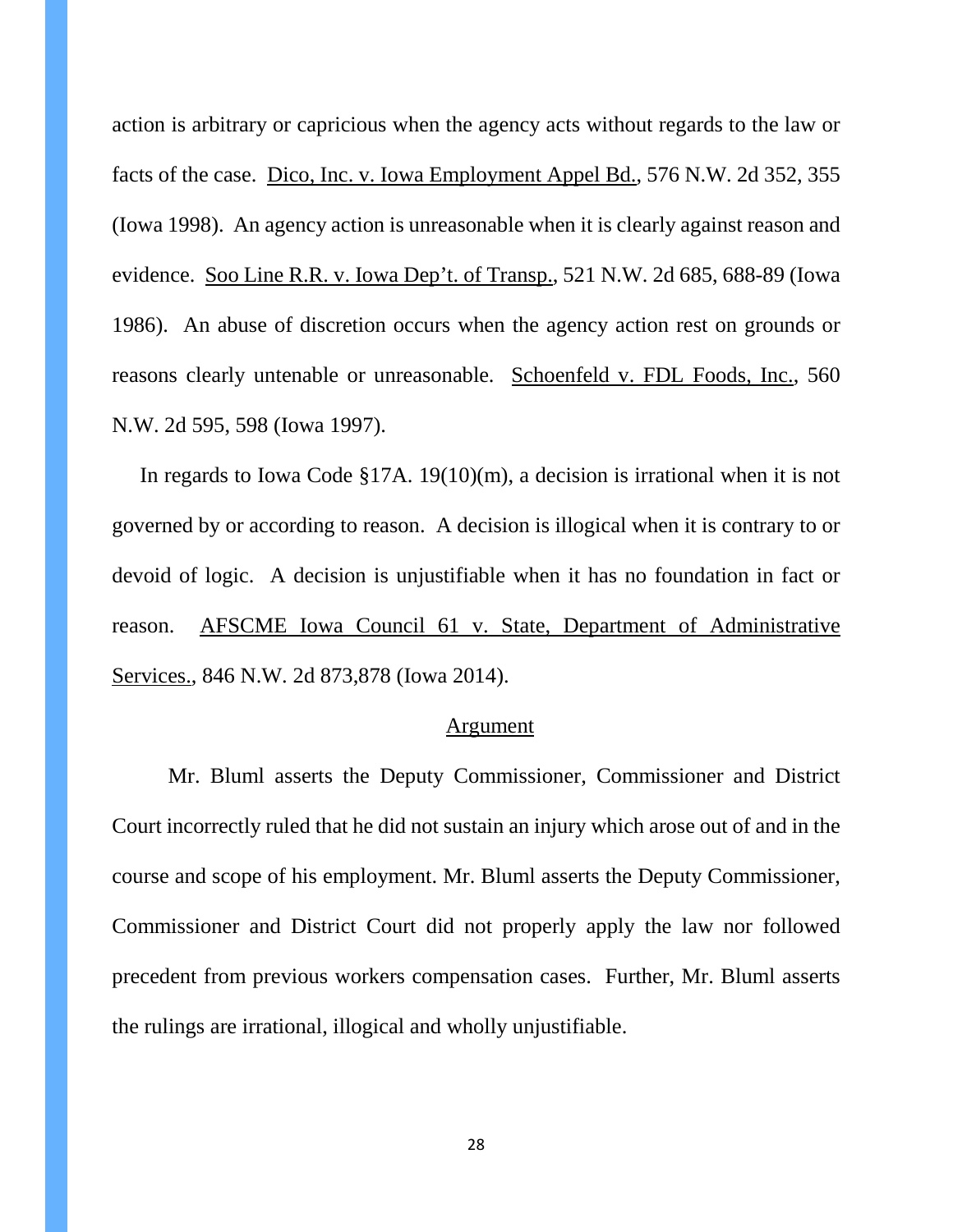The Iowa Workers Compensation Commissioner stated in his July 20, 2017 appeal decision that the issue of whether an idiopathic fall on a level floor is compensable when the hardness of the floor affects the injury appears to be a case of first impression in Iowa. (App at 22).

Iowa Courts are to construe the Workers Compensation Act liberally in favor of the employee and resolve all doubts in favor of the employee. Teel v. McCord, 394 N.W. 2d 405, 406 (Iowa 1986). Mr. Bluml has the burden of proving by the preponderance of the evidence that the February 15, 2012 injury actually occurred and that it both arose out of and in the course and scope of his employment. Quaker Oats Co. v. Ciha, 552 N.W. 2d 143 (Iowa 1996); Miedema v. Dial Corp., 551 N.W. 2d 309 (Iowa 1996). The words "arising out of" refer to the cause or source of injury. The words "in the course of" refer to the time, place and circumstances of the injury. 2800 Corp v. Fernandez, 528 N.W 2d 124 (Iowa 1995).

An injury occurs in the course of employment when it happens within a period of employment at a place where the employee reasonably may be when performing duties and while the employee is fulfilling those duties or doing an activity incidental to them. Ciha, 552 N.W. 2d 142. As Mr. Bluml was performing his job duties when the fall occurred, there is no doubt that the he was injured in the scope of his employment. The element of arising out of requires proof that a causal connection exists between the conditions of employment and the injury. Miedema, 551 N.W.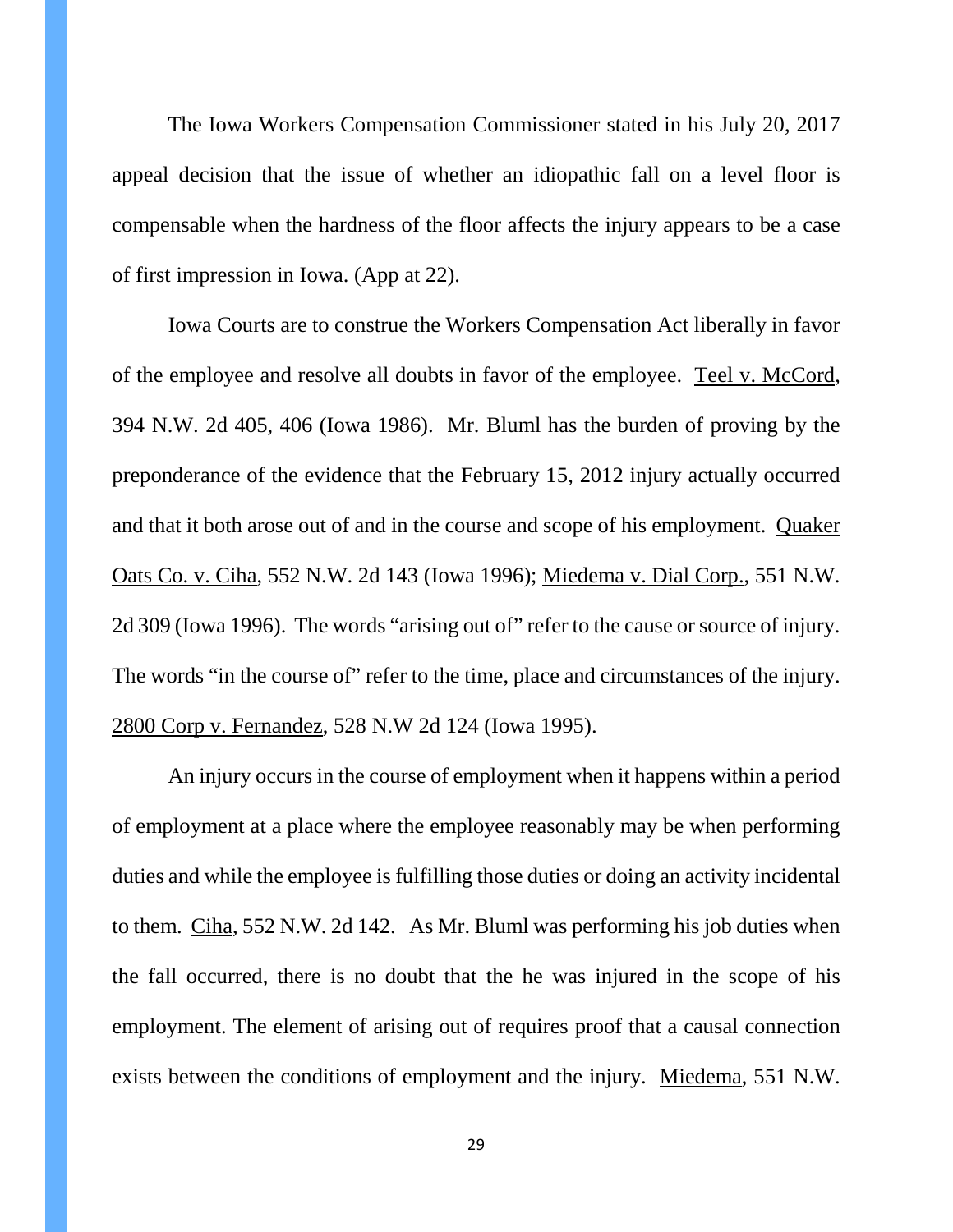2d 309. Mr. Bluml struck his head on a hard ceramic/tile floor, a work condition, causing his serious injuries. Mr. Bluml asserts Iowa law is clear that idiopathic falls are compensable when a condition of the employment, i.e. hard floors, aggravates the effects of the idiopathic fall and/or increases the risk of injury.

In Iowa, the general rule is that idiopathic injuries, or injuries personal to an employee, are not compensable. However, there are exceptions to the rule. Koehler Electric v. Wills, 608 N.W. 2d 1 (Iowa 2000) In Koehler, the employee fell from a ladder and landed on a hard concrete floor. Evidence suggested that the employee fell from the ladder due to a risk personal to the claimant, which was withdrawal of alcohol. The Iowa Supreme Court, finding that this was a compensable injury stated in part: "We hold that it is not necessary for a claimant injured in an idiopathic fall to prove that his injuries were worse because he fell from a height. It is only required that he prove that a condition of his employment increased the risk of injury. Id.

The Court in In AARP v. Whitacre, 834 N.W. 2d 870 (Iowa App. 2013), further clarified the point stating that the Koehler decision did not require the existence of a dangerous condition. It simply required that an employee be "placed in a position that aggravates the effects of an idiopathic fall." The hard ceramic floor at the Long John Silver's Restaurant clearly aggravated the effects of Mr. Bluml's fall. Mr. Bluml's medical providers relate all of the medical treatment to the February 15, 2012 fall where Mr. Bluml hit his head on the hard floor surface. (App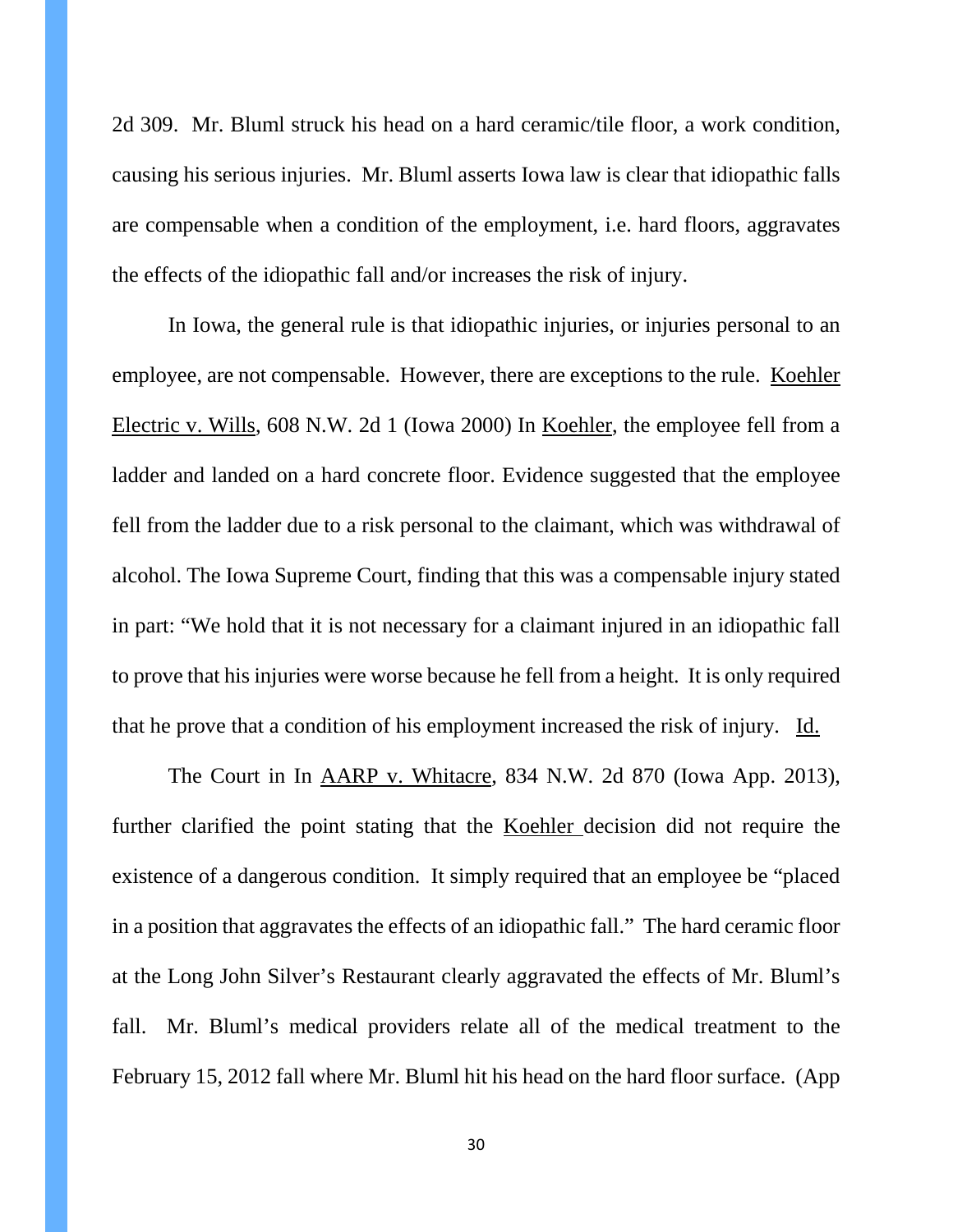at 238-239; App at 220-222; App at 230). Despite agreeing that the injuries sustained by Mr. Bluml were rendered more serious because the fall occurred on a hard floor surface, the Commissioner ruled against Mr. Bluml. (App at 22) The District Court affirmed the Commissioners decision. (App at 67) Mr. Bluml asserts the Commissioner's and District Court's decisions are not only illogical, but does not follow clear Iowa law.

The first case to clearly support Mr. Bluml's position is an April 16, 2003 Iowa Workers Compensation Arbitration decision in Ladwig v. Farner Bocken Co., (File No 5000116 April 16, 2003). Deputy Workers Compensation Commissioner Jon Heitland stated in part: "…It has also been held that the hardness of the floor struck during the fall can constitute a sufficient element of risk or hazard as to make the fall arise out of the employment. An idiopathic fall to a concrete floor may be compensable because of the effects of the hard surface." Id.

In Ladwig, the claimant asserted he either fell, slipped and fell, or tripped and fell, hitting his head on the concrete floor, which in turn resulted in a skull fracture and concussion. The defendants denied the claim, urging that the real cause of the claimant hitting his head was not anything associated with work, but rather the claimant's hypoglycemia, which resulted in the claimant passing out or fainting, falling onto his pallet jack and then hitting his head on the floor. Id.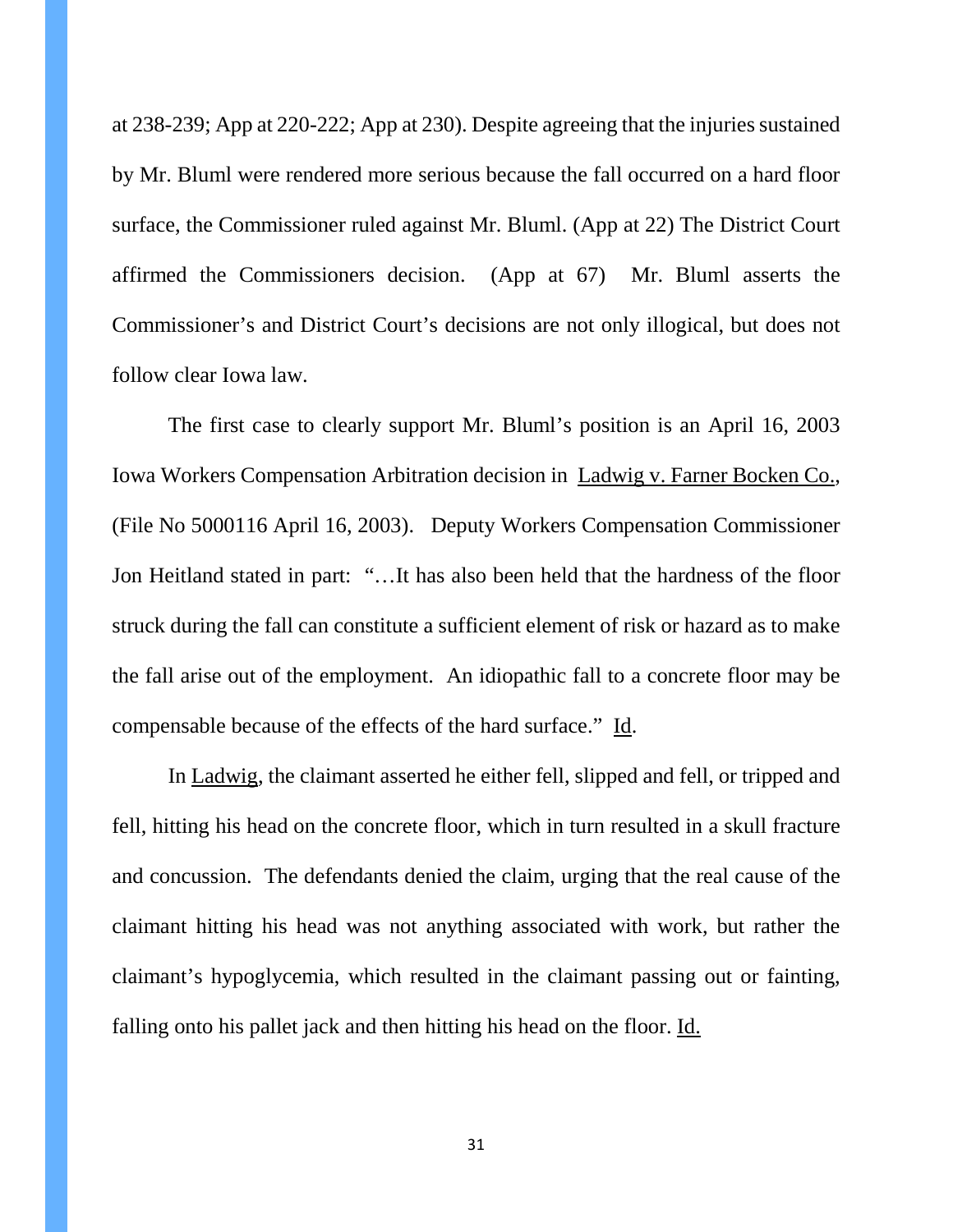Deputy Heitland in discussing idiopathic injuries and falls in the Ladwig case

quoted Kriegel v. Kwik Trip, Inc. (File No. 1168032 (App. November 30, 1999)

which stated in part:

The rules of law regarding compensability of idiopathic and unexplained falls are well established.

The basic rule on which there is now general agreement, is that the effects of such a fall are compensable if the employment places an employee in a position increasing the dangerous effects of such a fall, such as on a height, near machinery or sharp corners, or in a moving vehicle.

The general rule is that injuries sustained in an idiopathic fall onto a level floor surface are not compensable, except for some jurisdictions in which compensability has been awarded if the floor is concrete or hard.

After reviewing the evidence and testimony in the Ladwig matter, Deputy

Heitland concluded that the greater weight of evidence made it more likely that the

claimant's fall was due to a hypoglycemic reaction and not due to tripping or

slipping. Accordingly, he found that the claimant's fall was idiopathic in nature.

Deputy Heitland then stated in part:

This does not automatically lead to the conclusion that the claimant's fall injury does not arise out of the employment. Such a fall may still constitute a compensable work injury if the employment contributed some additional risk or hazard, as noted above. The Kriegel case noted that such increased hazards may include working at a height, on or near machinery, or falling onto a hard floor surface.

Thus we must examine the facts to see if the employment contributed to the injury, such as placing an object in the path of the fall that increased the damage to the claimant's body. In this case, the claimant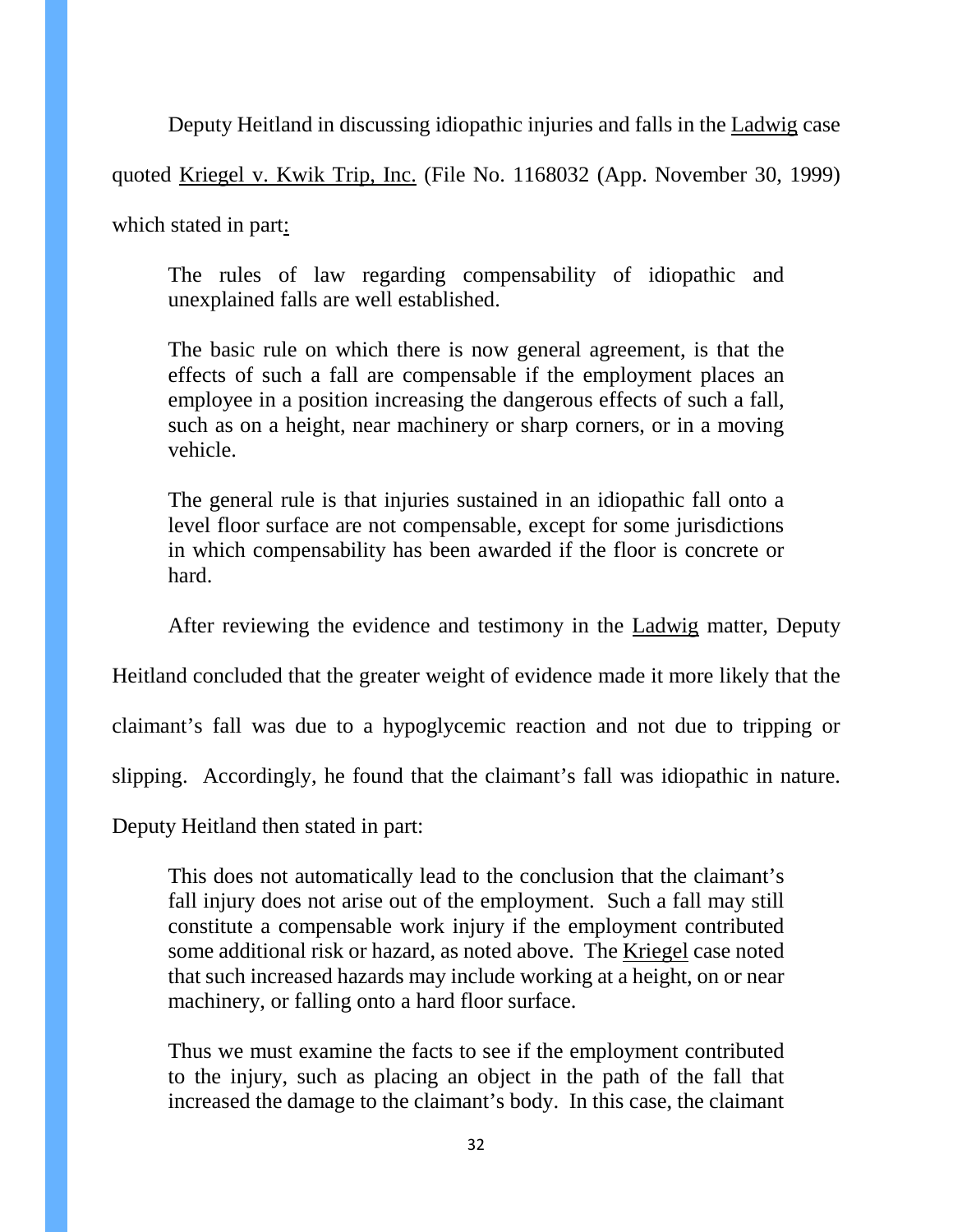fell onto and across his pallet jack, a hard metal machine, which was in the path of his fall. It is found that the presence of the hard metal pallet jack in the path of the claimant's fall increased the risk of injury.

It has been held by various jurisdictions that even an idiopathic fall can be compensable if the claimant was required to work at a height that increased the danger of the fall. Many cases hold that even a low height of a few inches may be sufficient to establish a hazard. It is not necessary for a claimant injured in an idiopathic fall to prove his injuries were worse because he fell from a height. It is only required that he prove that a condition of his employment increased the risk of injury. Koehler Electric v. Wills, 608 N.W. 2d 1 (Iowa 2000).

In this case, the claimant was required to work standing on his pallet jack, which was a few inches off the floor. When he fell, his body landed across the pallet jack and his neck extended downward, resulting in his head striking the floor. This constitutes a height which increased the risks of the fall.

Finally, it has also been held that the hardness of the floor struck during the fall can constitute a sufficient element of risk or hazard as to make the fall arise out of employment. An idiopathic fall to a concrete floor may be compensable because of the effects of the hard surface. Chapman, Dependents of v. Hanson Scale Co., 495 So. 2d 1357 (Miss. 1986).

Thus, on not one but all three of these grounds, it is found that the claimant's fall although idiopathic in origin, nevertheless arose out of his employment due to various aspects of the workplace described above and contributed to the risk of injury. Ladwig v. Farner Bocken Co., (File No 5000116).

Accordingly, there is clear precedent in Iowa that that the hardness of a floor

struck during a fall can constitute a sufficient element of risk or hazard as to make

the fall arise out of employment. Deputy Commissioner Heitland specifically stated

in the Ladwig case, his finding was based on three factors, which included that the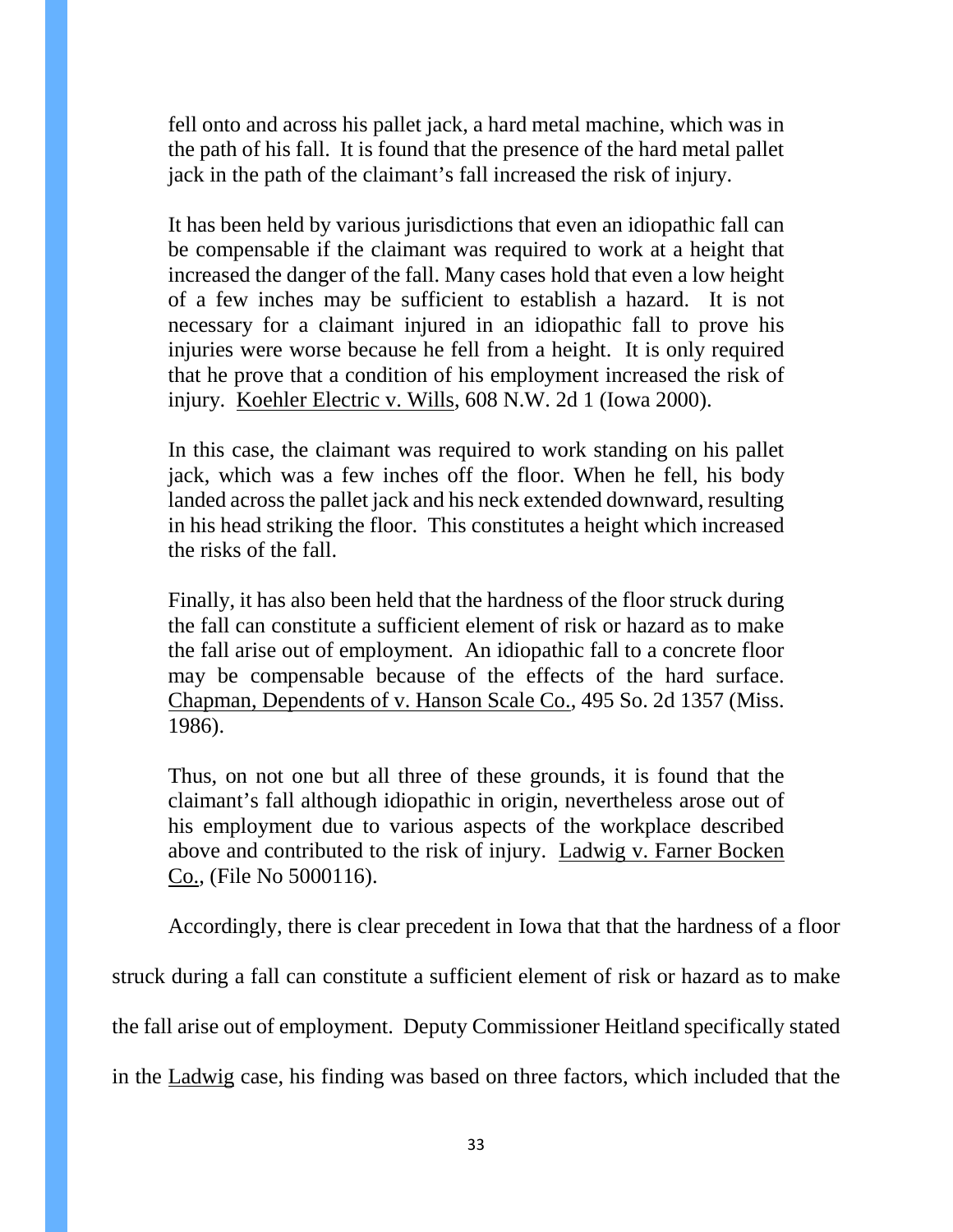hardness of the floor struck during the fall constituted a sufficient independent element of risk or hazard as to make the fall arise out of employment. Id.

The Ladwig decision specifically followed the ruling of the Mississippi Supreme Court in Chapman, Dependents of v. Hanson Scale Co., 495 So. 2d 1357 (Miss. 1986).

In Chapman, the claimant fell at work, hit his head and died. The Court noted that the worker did not trip, slip nor was pushed; he just fell. Evidence suggested that Mr. Chapman may have fallen as a result of a grand mal seizure. The Mississippi Supreme Court in ruling Mr. Chapman's death arose out of and within the course and scope of his employment stated in part:

Without contradiction Chapman's death was caused when his head struck the concrete floor of his employer's premises. We regard the floor as an appurtenance of the employer's premises the same as any other piece of equipment or fixture. We see no appreciable difference between a worker's collision with another piece of equipment, a table or a trash can, which would be compensable, on the one hand, and a collision with a concrete floor, on the other. Both are collisions by the worker with an appurtenance of the employment, both are encounters by the worker with an employment risk, both contribute to injury or death and, as a matter of law, both arise out of and in the course of employment. Chapman, 495 So. 2d at 1360.

In a later case, the Mississippi Supreme Court stated: "Injury or death arises out of and in the course of employment even when the employment merely aggravates or contributes to the injury. Smith v. Container General Corp. (559 So. 2d 1019 (Miss. 1990).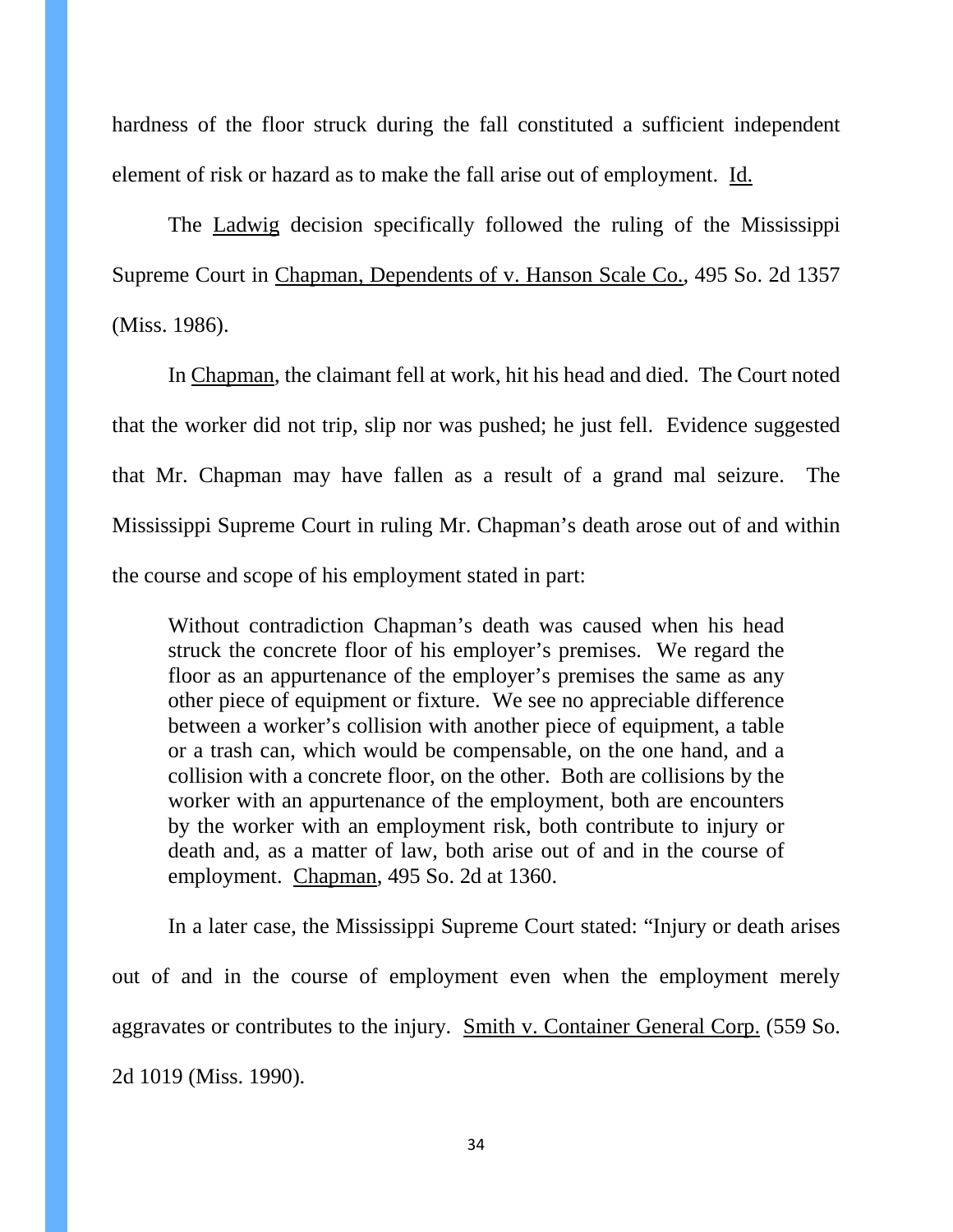Similarly in George v. Great Eastern Food Products, Inc., 44 N.J. 44 (N.J. 1965), which was cited in the Chapman case, an employee died from a fractured skull as the result of an idiopathic fall. An attack of dizziness, apparently induced by some cardiovascular condition, precipitated the occurrence. The employee did not strike anything until his head hit the level concrete floor upon which he was standing. The Court found that the incident arose out of and in the course and scope of his employment. The Court could not find any consistent or meaningful distinction as to why an employee who hits a table, chair or other object on the way down from a fall should be compensated but one that hits a floor, which caused injury or death, be found not compensable. Id.

In General Ins. Corp v. Wickersham, 235 S.W. 2d 215 (Tex. 1950) an employee entered the door of the restaurant where he worked and fell to the floor, which at the point of the fall was covered with tile. He died four hours later and an autopsy later revealed that head injuries were the cause of death. The Texas Court found the incident to be a compensable workers compensation claim and stated in part:

We can find no sound reason for denying a recovery where the fall is to the floor, when recovery is allowed where the fall is from a ladder, or platform or similar place, or into a hole, or against some object as a table, machine or post. Suppose the employee had fallen against a counter or showcase. It seems clear that a recovery would be allowed under the Garcia case and even under the cases from New York, Massachusetts and Ohio. What difference can it make that employee's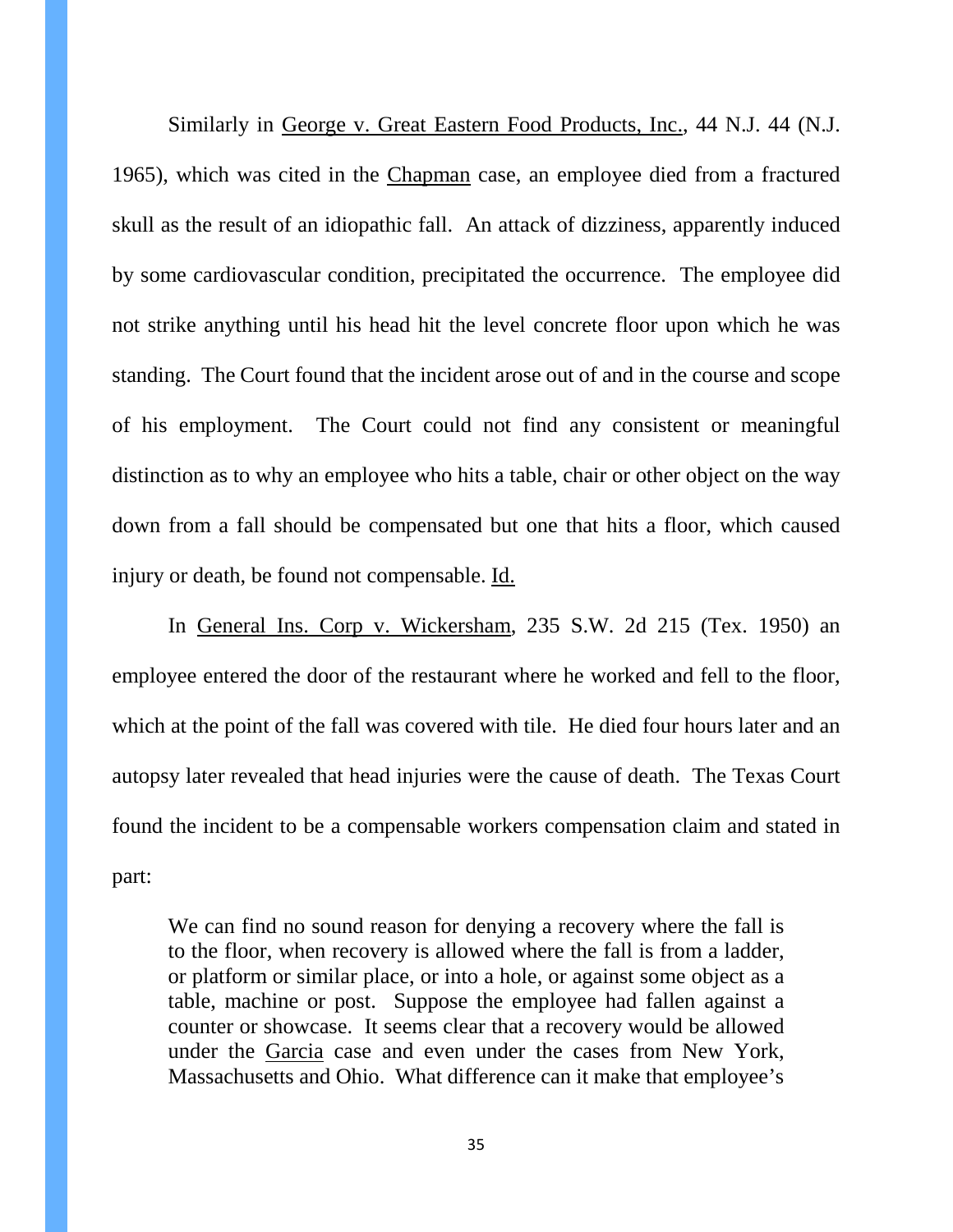head struck a tile floor, rather some object a few inches above or below the level of the floor? Id.

Returning back to Iowa cases, In AARP v. Whitacre, 834 N.W. 2d 870 (2013) the Iowa Court of Appeals found an employer liable for a workers compensation claim which arose out of a personal and idiopathic condition when the claimant struck his head on hard surfaces. In Whitacre, the claimant was a 79 year old parttime janitor. Claimant was on a coffee break with one of his supervisors when he began to choke. At that time, he stood up to get a drink of water, stumbled, and hit the corner of his supervisor's desk and the concrete wall. Claimant than landed head first on a hard floor. There was no evidence that he stumbled on anything. His resultant injuries were lacerations to his head and face and a blood clot in his brain. Id.

The Court of Appeals specifically disavowed the increased risk doctrine and stated that the analysis is whether the nature of the employment exposes the employee to the risk of such injury. Further it pointed out that Iowa has abandoned any requirement that the employment subject the employee to a risk or hazard that is greater than that faced by the general public. Id.; Lakeside Casino v. Blue, 743 N.W. 2d 169 (Iowa 2007).

The Court of Appeals noted that although work conditions did not cause the claimant to fall and blackout, work conditions in the form of the concrete wall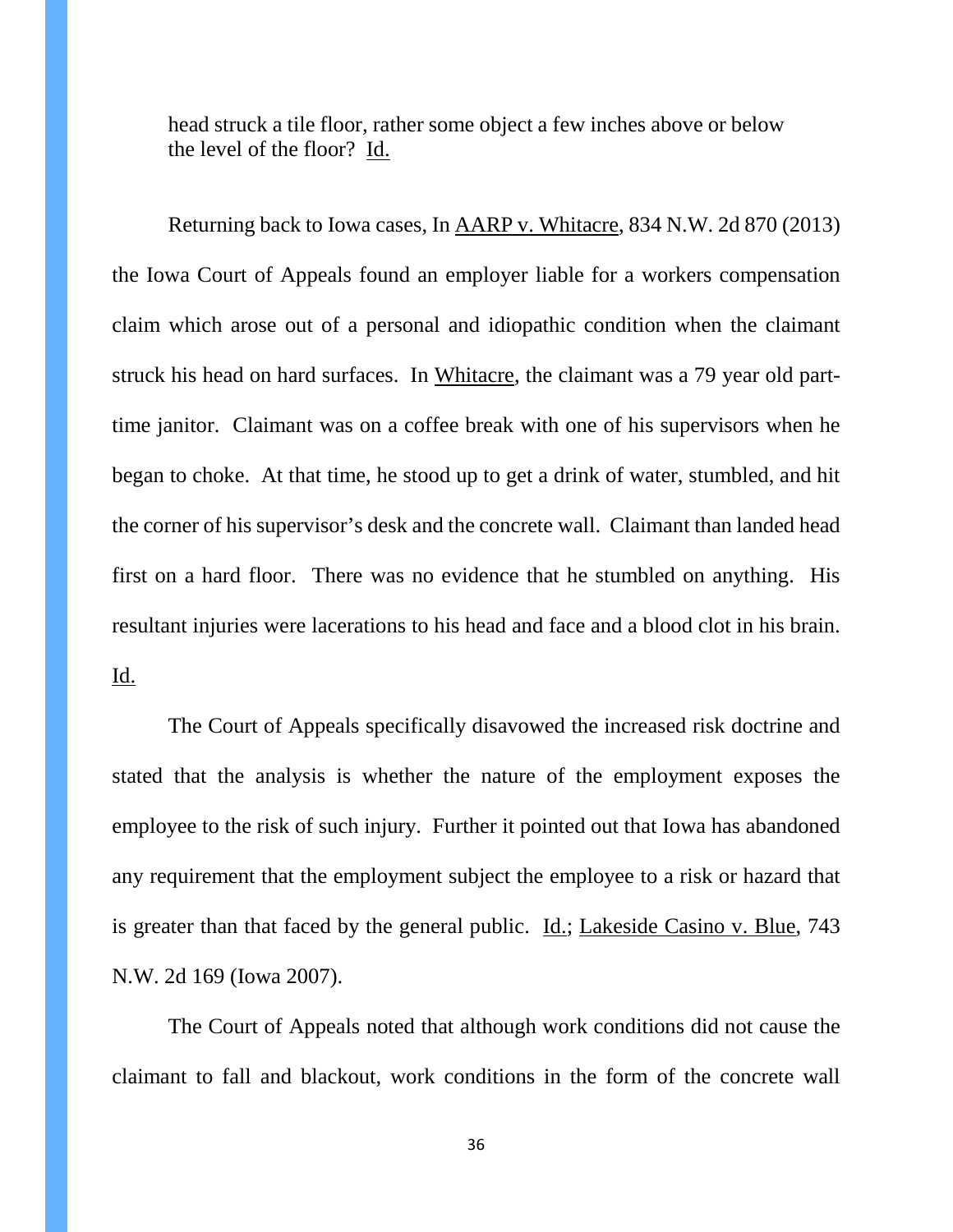definitely worsened the effects of the fall. The employer argued that there was no dangerous condition created by the employment and that a wall, standing alone, was not a risk that could aggravate an injury. However the Court of Appeals noted that the employee did not have to be placed in a dangerous condition, but merely a position that aggravates the effects of an idiopathic fall. Id.

The Court also stated that the construction of the office in which claimant was working had contributed to the effects of the injury. The office was small, with concrete walls and a concrete floor. Id. Similarly the area in which Mr. Bluml was narrow with hard floors and metal counters. (App at 323-324). Mr. Whitacre's claim was found compensable because his head hit hard surfaces (wall and floor) which aggravated the effects of his injury. In Mr. Bluml's case, his matter was found non-compensable for the simple fact he hit his head on a floor as opposed to the wall, metal counters or if there was another object on the floor. However it is undisputed that hitting his head on the hard floor surface rendered his injuries more serious. (App at 22). It is illogical and inequitable to allow compensability to Mr. Whitacre but deny Mr. Bluml's claim on this basis.

It should also be noted that in the original arbitration decision, Whitacre v. AARP (File No 5029751), the Deputy Commissioner wrote in part:

It has also been recognized that where a claimant falls and hits the floor, the hardness of the floor struck during the fall can constitute a sufficient element of risk or hazard as to make the fall arise out of the employment. An idiopathic fall to a concrete floor may be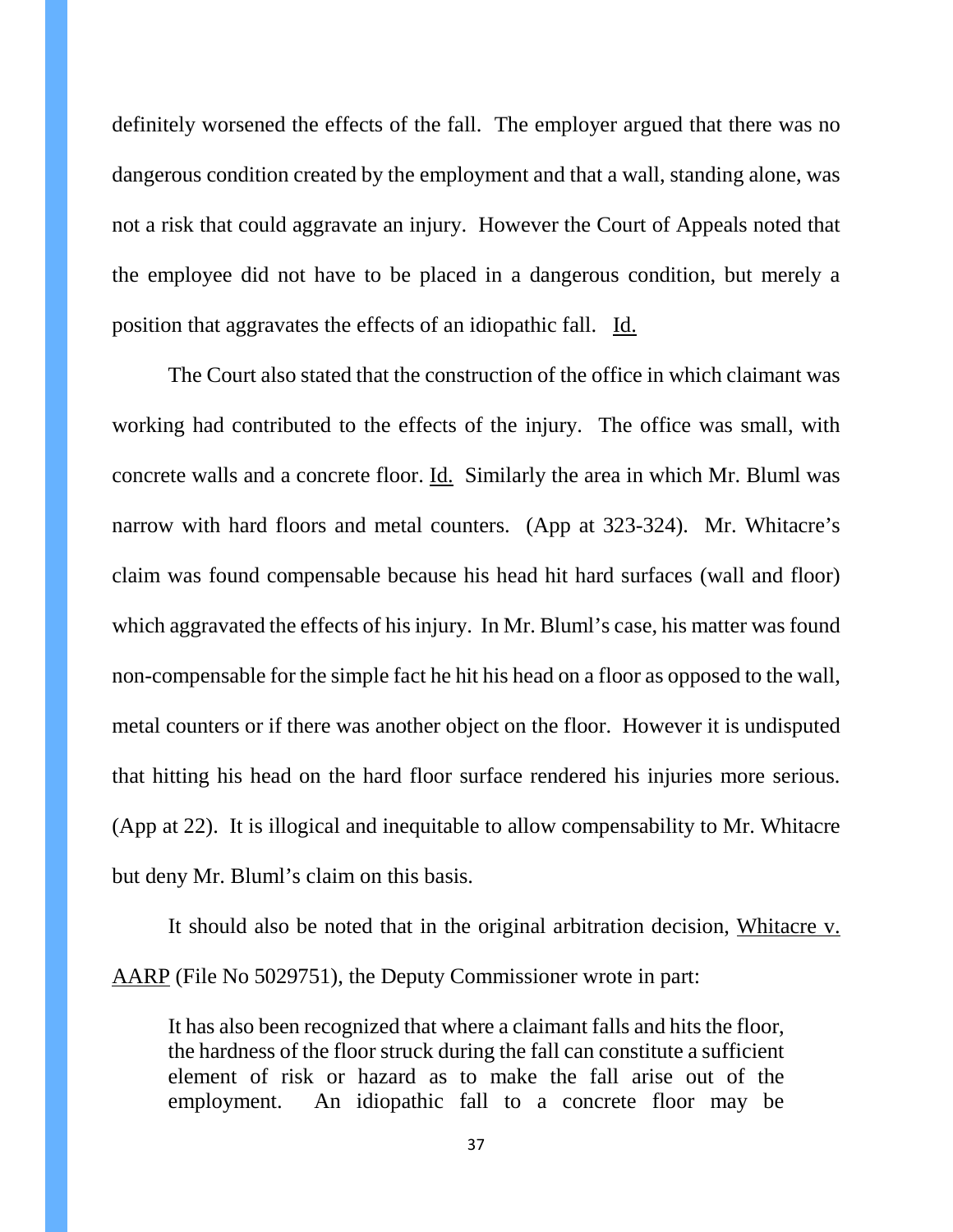compensable because of the effects of the hard surface. Here it is both the hardness of the wall upon which the claimant hit his head that primarily caused claimant's injury, and the hardness of the floor, which also contributed to his facial injuries, which constitute the element of an adverse work condition.

This case is distinguishable from Miedema, the rest room back injury case, above, in that, in Miedema, there was no showing the rest room stall's design or construction in any way contributed to the employee's injury. Here in contrast, the design and construction of the office where claimant passed out significantly contributed to claimant's injury.

If the wall claimant fell against had been of some material other than hard concrete, the effects of his head hitting it would have been less onerous. If he had choked and passed out in another part of the building, such as in the hallway, which was carpeted, his injury may well have been less serious. But he choked and passed out in a small office with hard concrete walls and a hard floor. Hitting his head against such a hard, unyielding surface resulted in a great deal of damage to his head and brain. This although work conditions did not cause him to black out and fall, work conditions in the form of the concrete wall definitely worsened the effects of the fall. It is found that claimant's injury arose out of his employment. Whitacre v. AARP (File No. 5029751).

Iowa case law and past workers compensation decisions seem to coincide with

the jurisdictions that find idiopathic falls to level floors to be compensable when the

hard surface aggravates or increases the risk of injury. The Ladwig and Whitacre

cases are prime examples. However, other Iowa cases, follow the same rationale.

In Benco Manufacturing v. Albertsen, 764 N.W. 2d 783 (Iowa Ct. App. 2009), the Court concluded that an employee who fell backwards into a cement wall screening a restroom sustained injuries arising out of her employment. The Court held that the cement wall screening the restroom door is related to the working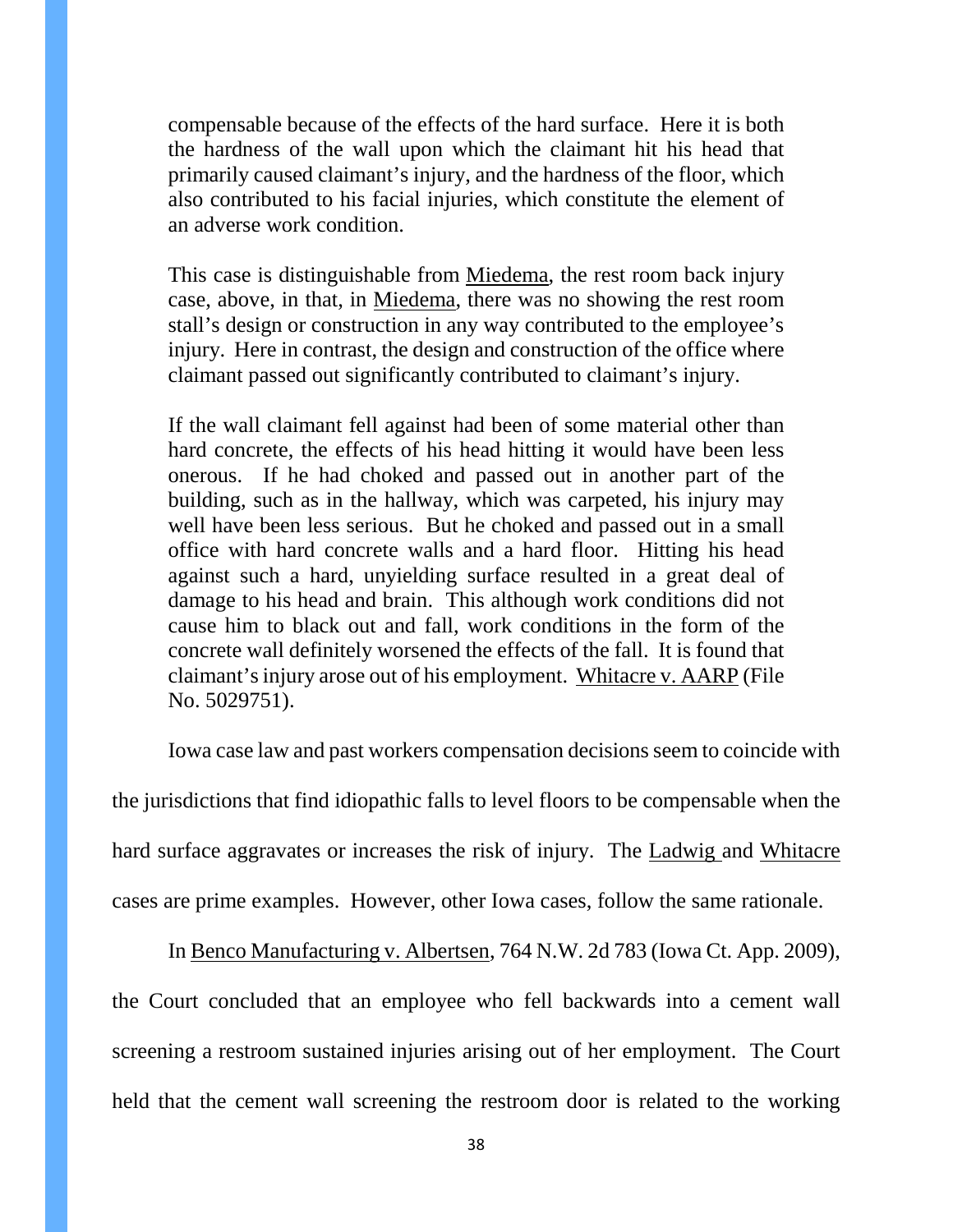environment and aggravated Albertsen's injury from her fall by breaking her neck. Id. Instead of a hard floor causing the injury, the Benco case granted compensability due to an employee striking her head on a hard wall, a work condition. Similarly, Mr. Bluml striking his head on a hard floor is a work condition that aggravated his injuries from the fall.

It should also be noted that the Iowa Court of Appeals in Curries Company and Travelers Insurance Company v. McCurdy, 746 N.W. 2d 278 (Iowa App. 2008) found compensable a claim by a gentleman who asserted he incurred a bilateral foot condition due to standing or walking on a hard concrete floor for twelve years. In McCurdy, the employee's doctor pointed out that the employee's bilateral foot conditions were caused by him walking or standing on hard surfaces for long periods of time and being unable to relax certain foot tendons. The Appeals Court agreed that the legal standard was met because all of the medical opinions in the case established that the bilateral foot conditions were caused by the work conditions. The Commissioner in his original ruling stated: "By pointing out that the claimant worked for 12 years on a hard concrete floor, the defendants only underscore the claimant's case." Id. While obviously not entirely on point with this case, the McCurdy decision does provide additional precedent that the hardness of a floor can constitute a sufficient risk or hazard of employment, increase the risk of injury and/or aggravate the effects of an injury.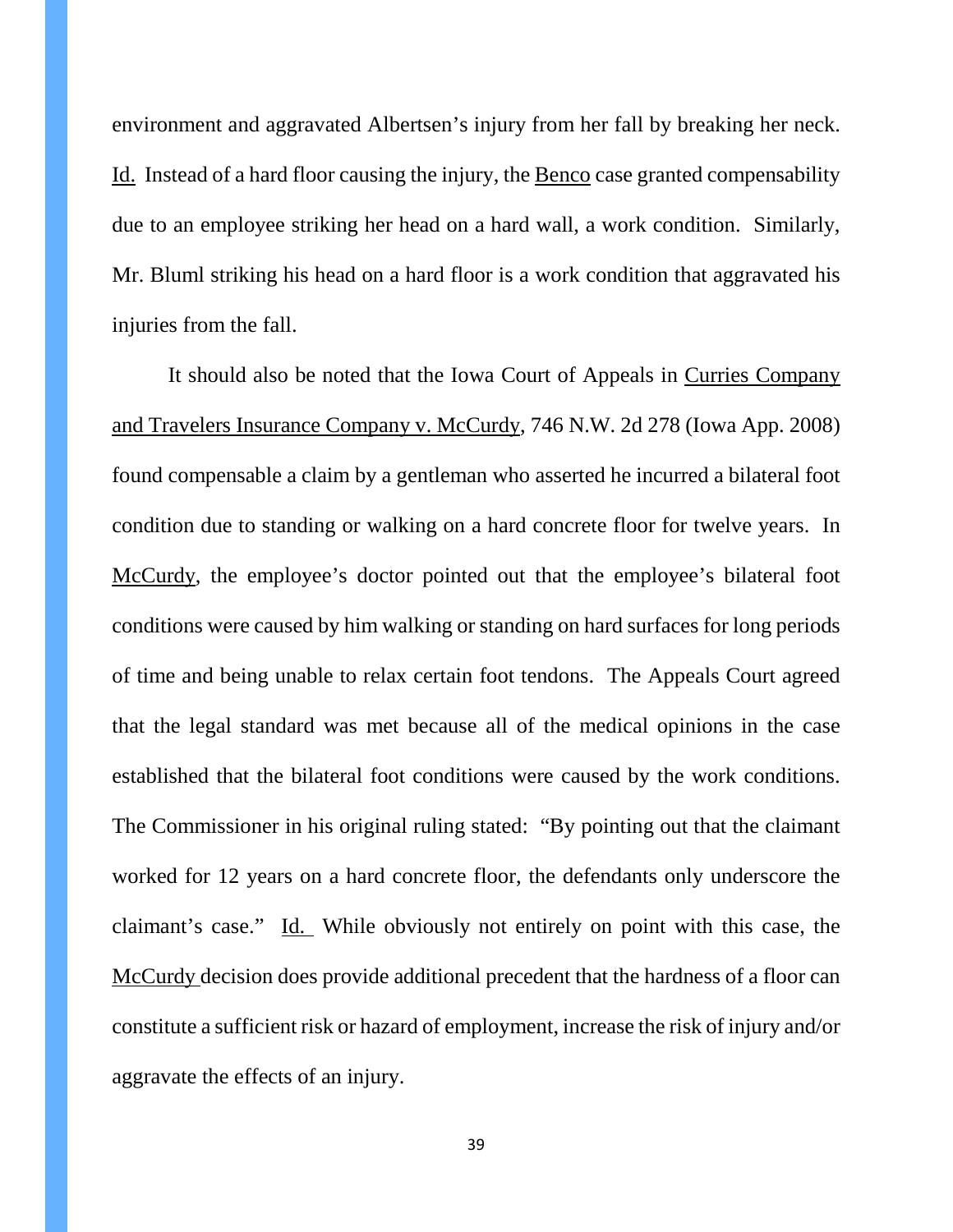Respondents have argued that Benco and Whitacre cases are distinguishable from our present matter because the employees struck their head against a hard wall instead of a hard floor. Although in Whitacre the employee's injuries were also caused by striking his head on a hard floor surface. Mr. Bluml fails to see any difference in an employee being injured due to falling into a hard wall as opposed to a hard floor. The hard ceramic floor at Long John Silvers was a real and tangible employment condition that clearly aggravated the effects of Mr. Bluml's injury when his head struck said floor. See AARP v. Whitacre, 834 N.W. 2d 870 (2013). The question the Court should focus on is whether the hard surface increased the risk of injury or aggravated the effects of the fall.

Further, in AARP v. Whitacre, 834 N.W. 2d 870 (Iowa App. 2013), the Court stated that the Koehler decision did not require the existence of a dangerous condition. It simply required that an employee be "placed in a position that aggravates the effects of an idiopathic fall." In Lakeside Casino v. Blue, 743 N.W. 2d 169 (Iowa 2007), the Iowa Supreme Court abandoned any requirement that the employment subject the employee to a risk or hazard that is greater than that faced by the general public. Id. Falling on the hard ceramic floor at Long John Silver's clearly aggravated and made for worse injuries sustained by Mr. Bluml.

Mr. Bluml also asserts that the hard floor at his place of employment was an instrumentality essential to the work of the defendant-employer. In the case of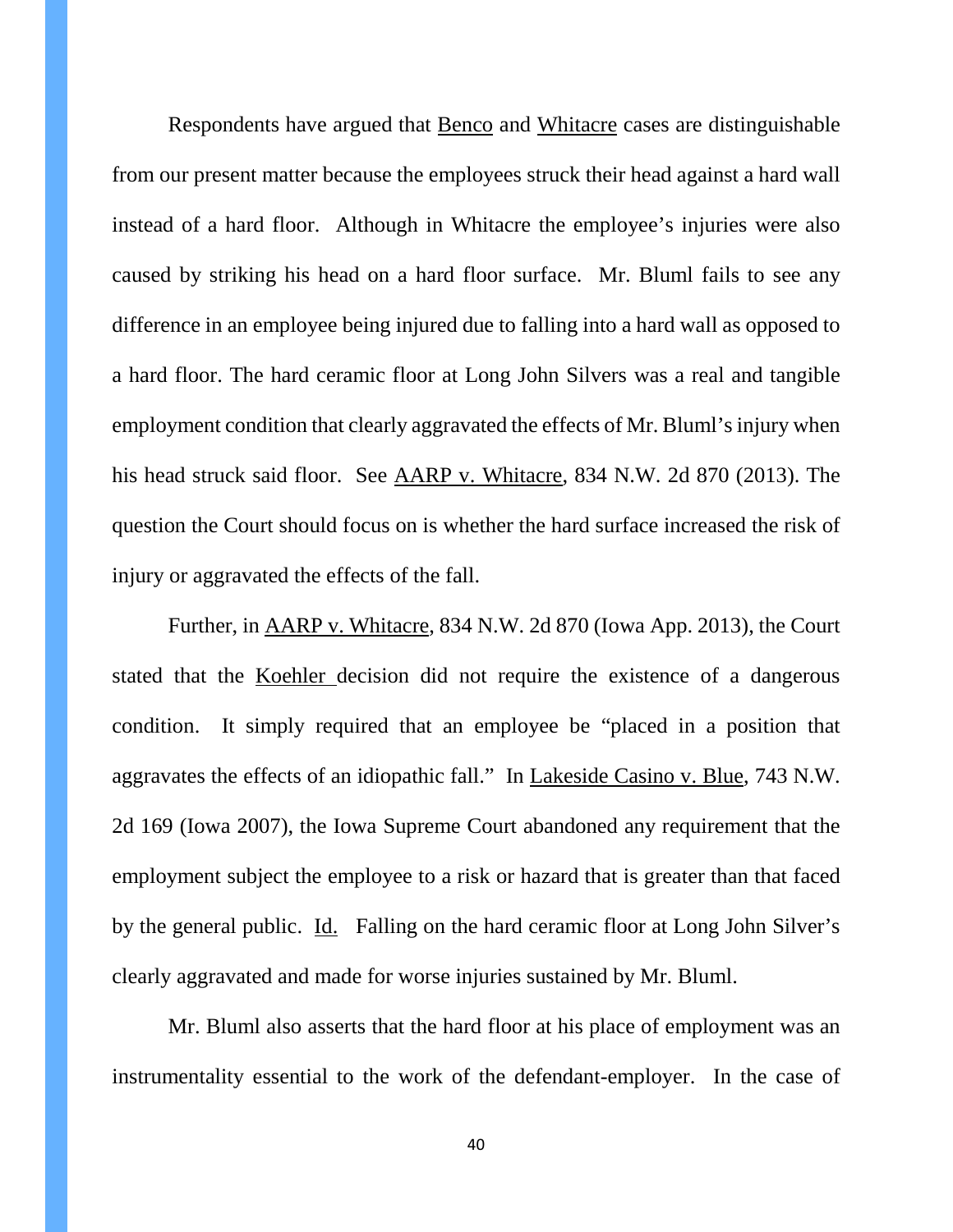American General Insurance Company v. Barrett, 300 S.W. 2d 358 (Tex. Civ. App. 1957), Barrett suddenly blacked out and fell striking his head on a paved road. The fatal accident occurred just as Barrett was leaving his place of employment on the company premises. An X-Ray revealed a skull fracture. Testimony by doctors supported a conclusion that Mr. Barrett died from natural causes rather than those of a traumatic origin. However, the testimony also supported a conclusion that the fracture could have caused the death. The trial Court found that the skull fracture caused or contributed to cause the death of Mr. Barrett. The Court of Appeals affirmed stating that the injury originated out of the work of the employer:

In the instant case it can be said that the hard-surfaced road was an instrumentality essential to the work of the employer and falling against it was a hazard to which Barrett was exposed because of the employment and injury and death came to him because he was then working in the course of his employment. Id.

It seems only logical that a fast food restaurant would not have a carpet or soft floors behind the counter. Spilling of food and drinks must be common, necessitating a tile/ceramic surface. Obviously, tile/ceramic surfaces are hard. Falling on the hard, unyielding surface at the Long John Silver's Restaurant was a hazard of employment to which Mr. Bluml was exposed to and resulted in his injuries being much more severe than had he fallen on a softer surface.

In summary, Mr. Bluml asserts he sustained a compensable work injury because striking his head on the hard, unyielding tile/ceramic floor aggravated the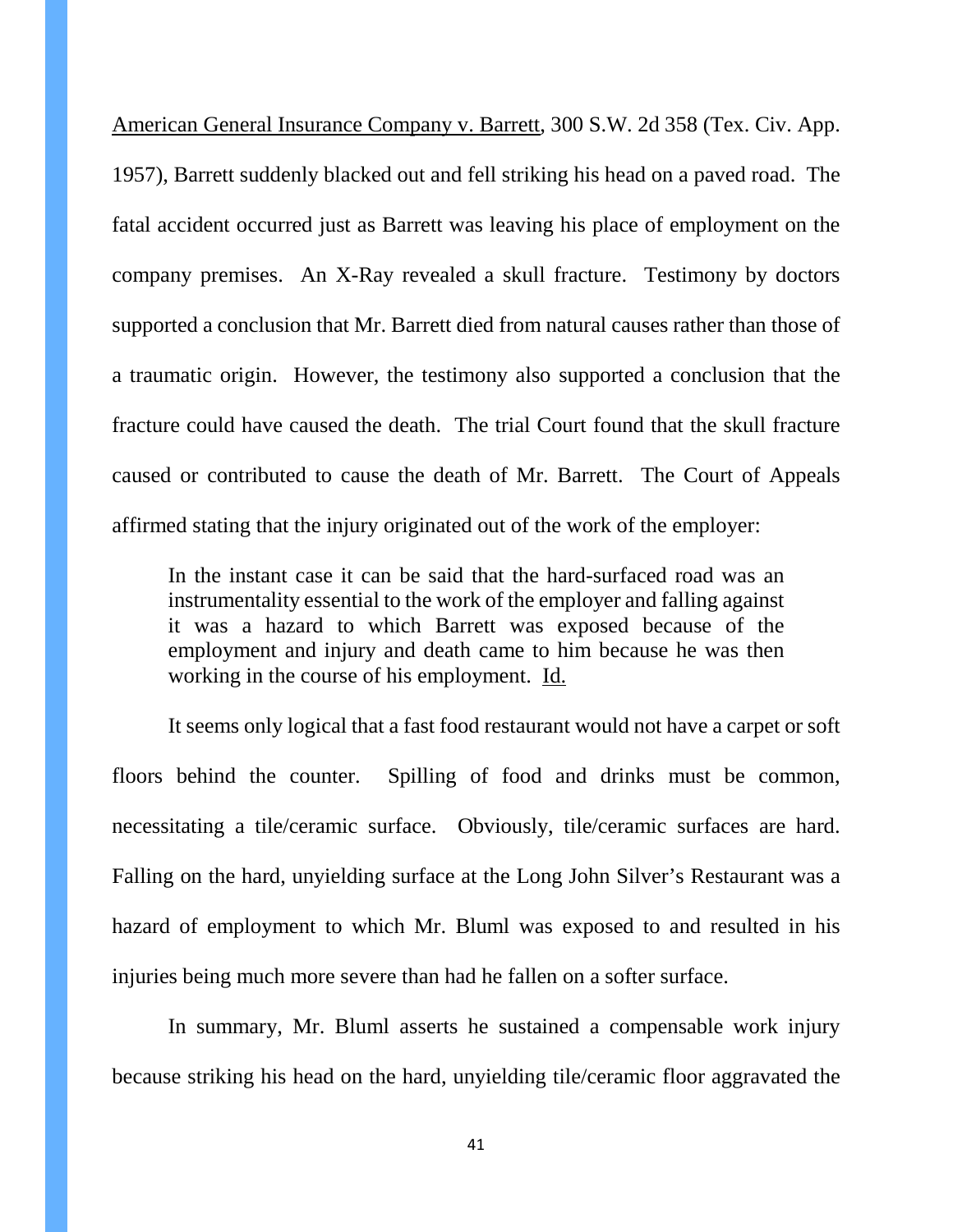effects of the fall and increased the severity of his injuries. Iowa Workers Compensation decisions have specifically stated that the hardness of the floor struck during a fall can constitute a sufficient element of risk or hazard as to make the fall arise out of the employment. Ladwig v. Farner Bocken Co., (File No 5000116); Whitacre v. AARP (File No. 5029751). The Ladwig case adopted the following line of reasoning:

…It has also been held that the hardness of the floor struck during the fall can constitute a sufficient element of risk or hazard as to make the fall arise out of employment. An idiopathic fall to a concrete floor may be compensable because of the effects of the hard surface. Chapman, Dependents of v. Hanson Scale Co., 495 So. 2d 1357 (Miss. 1986).

Iowa courts follow the rule of law that an idiopathic fall to a hard surface is compensable when the effects of the hard surface aggravate or make the injury worse. AARP v. Whitacre, 834 N.W. 2d 870 (2013). Respondents have argued that idiopathic falls on a level floor are not compensable regardless of the hardness of the floor on the theory that a floor presents a risk or hazard encountered everywhere and that such risks and hazards presented by a level floor are the same risks which confront all member of the public. Luvaul v. A. Ray Barker Motor Co., 72 N.M. 447, 384 P. 2d 885 (1963); Ledbetter v. Michigan Carton Co., 74 Mich. App. 330, 253 N.W. 2d 753 (1977); et al. For example, "Virginia follows the actual risk doctrine which excludes an injury which comes from a hazard to which the employee would have been equally exposed apart from employment. Bernardo v. Carlson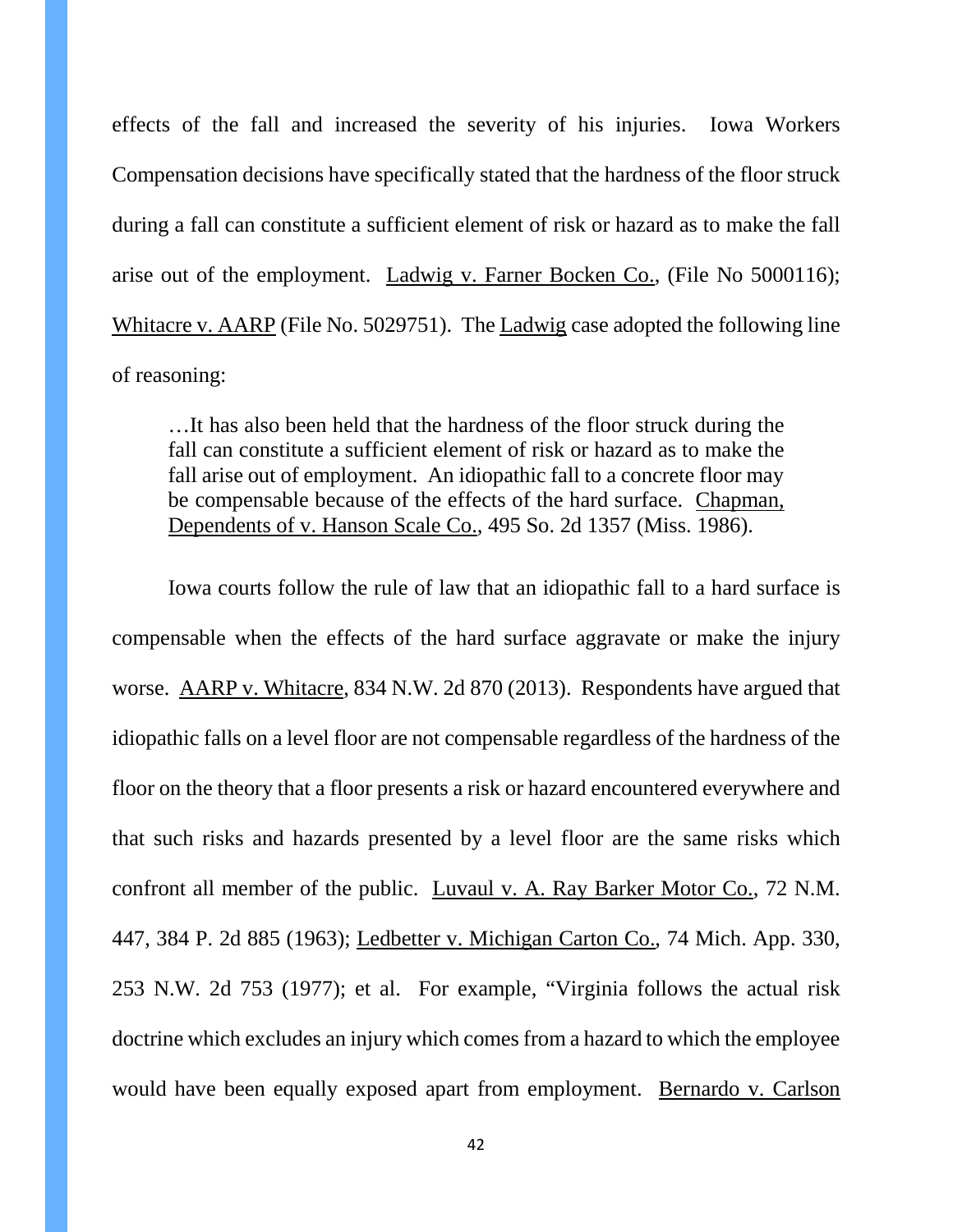Cos.-TGIF, 728 S.E. 2d 508, 511 (2012). However, the Iowa Supreme Court, which also follow the actual risk doctrine, abandoned any requirement that the employment subject the employee to a risk or hazard that is greater than that faced by the general public. Lakeside Casino v. Blue, 743 N.W. 2d 169 (Iowa 2007). Accordingly, Mr. Bluml asserts it is incorrect and illogical for the Deputy Commissioner, Commissioner and District Court to find Iowa follows the majority of jurisdictions that rule idiopathic falls onto a level floor surface are not compensable.

Mr. Bluml asserts the Deputy Commissioner, Commissioner and District Court erred in their interpretation of the law, failed to follow case precedent and filed decisions which are irrational, illogical and unjustifiable. There is no doubt that the extensive injuries suffered by Mr. Bluml were caused by his head hitting the hard tile floor. Falling against this hard surface was a hazard to which Mr. Bluml was exposed to and worsened the effects of the fall. According Mr. Bluml respectfully requests the Court reverse the decisions made by the Deputy Commissioner, Commissioner and District Court and find that Mr. Bluml's February 15, 2012 workplace accident arose out of and in the course of his employment.

#### **ISSUE #2**

**The Deputy Workers Compensation Commissioner, the Iowa Workers Compensation Commissioner and District Court Committed an Error of Law and an Abuse of Discretion in determining Mr. Bluml's injury did not arise**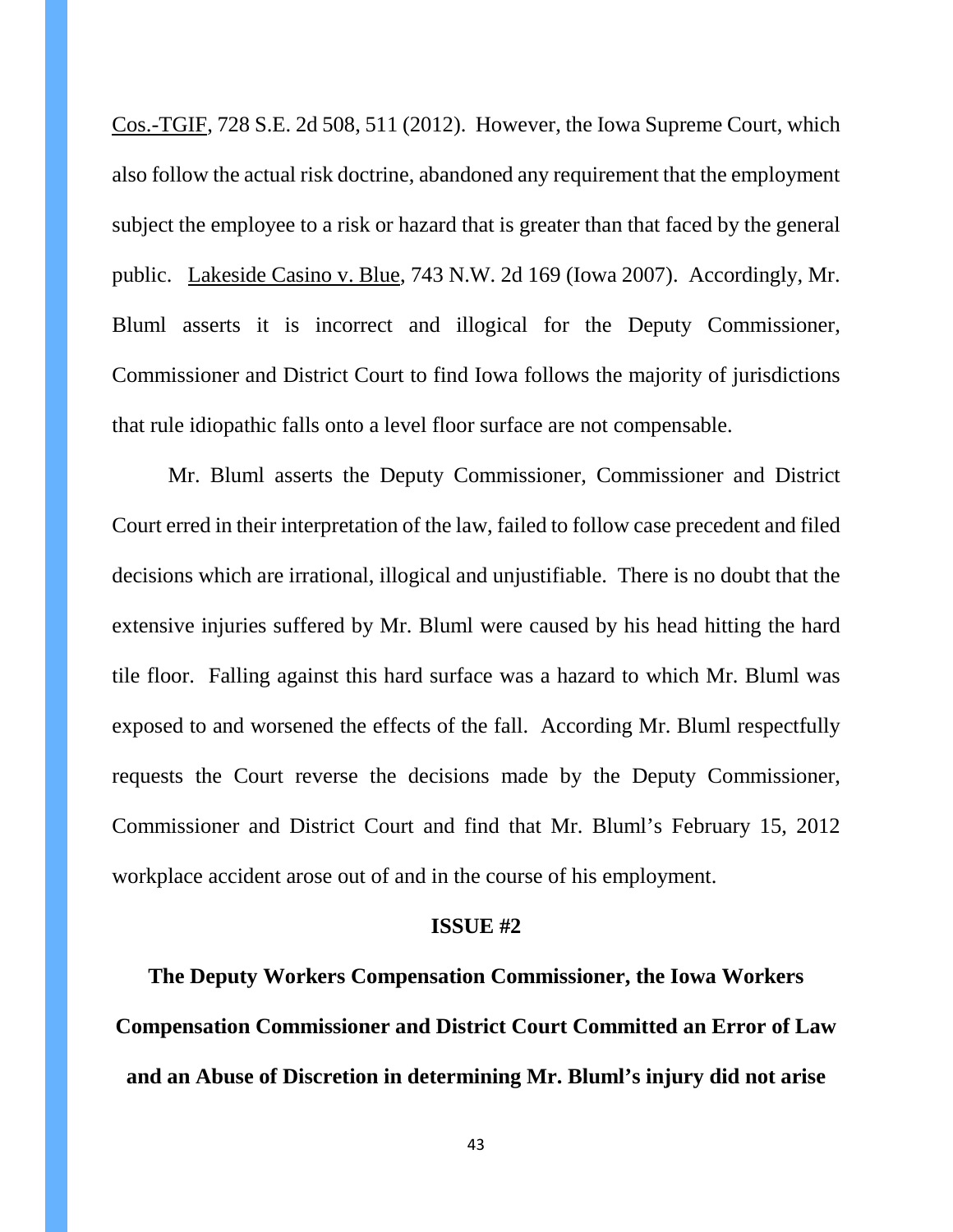**out and in the course and scope of his employment and finding all other matters moot. If error had not occurred it should have been found that Mr. Bluml has incurred a permanent disability and is entitled to Permanent Disability benefits.**

#### Preservation of Error

Mr. Bluml asserts he is entitled to Permanent Total Disability benefits. This issue was first raised in his Workers Compensation Petition, argued at the arbitration hearing and appealed to the Iowa Workers Compensation Director. Mr. Bluml filed a Petition for Judicial review that the Commissioner erred in his interpretation of the law, failed to follow case precedent and filed a decision that was irrational, illogical and unjustifiable. (App at 30; App at 61). Further, this issue was specifically raised in the Petition for Review (App. at 32).

Following the January 25, 2018 Ruling on Petition for Judicial Review where the District Court affirmed the Commissioner's decision, Mr. Bluml filed this appeal to the Iowa Supreme Court. (App at 69)

#### Standard of Review

On Appeal, this Court follows much the same process as review by the District Court. The District Court reviews the Commissioner's actions in an appellate capacity and may grant relief if the Commissioner's action have prejudiced the Petitioner's substantial rights and the Commissioner's action meets one of the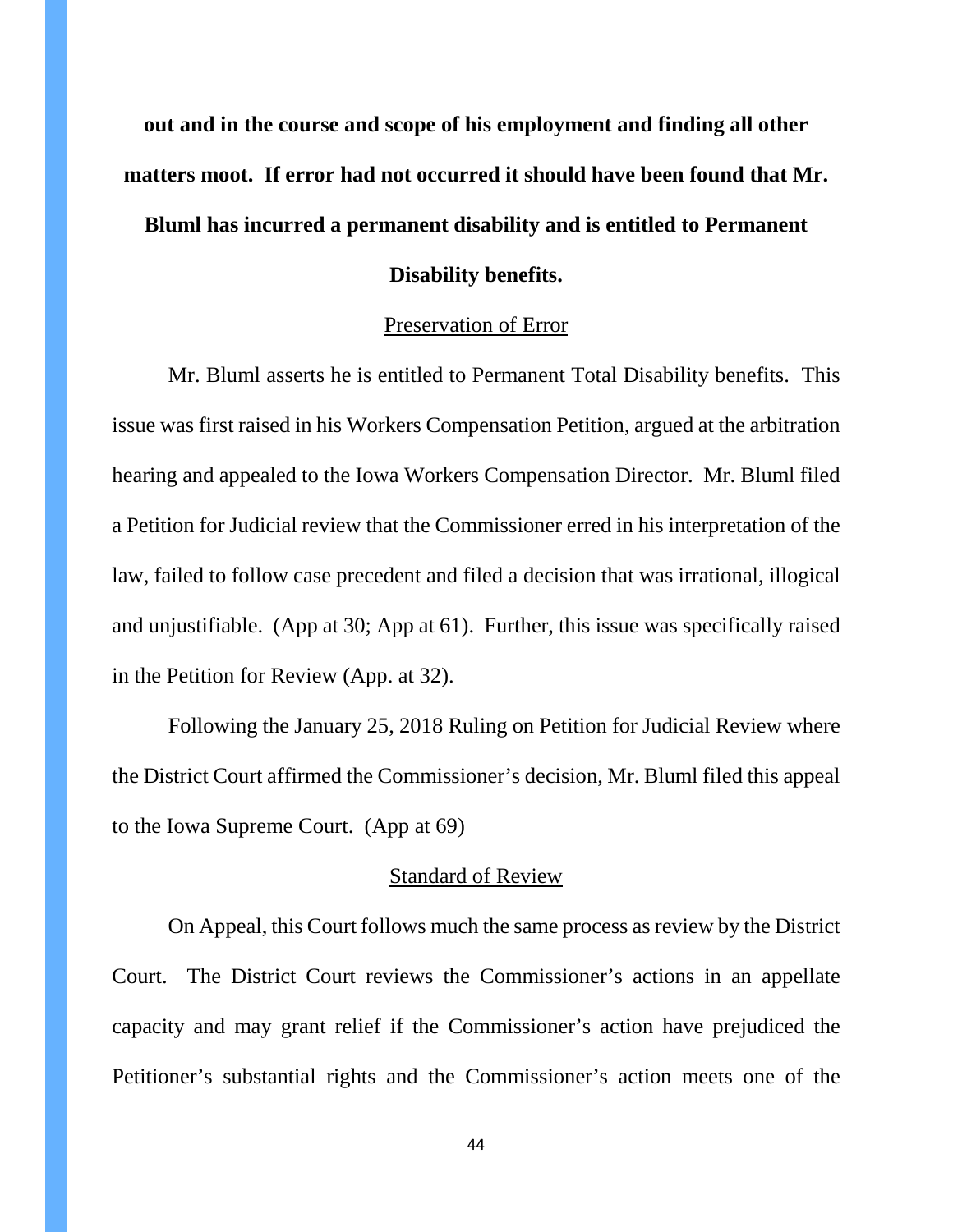criteria set out in Iowa Code §17A.19(10)(a) through (n). Burton v. Hilltop Care Center, 813 N.W. 2d 250, 256 (Iowa 2012). This Court applies those same criteria to determine whether the district court correctly applied the law in exercising its judicial review. Id. at 255-256; Westling v. Hormel Foods Corp., 810 N.W. 2d 247, 251 (Iowa 2012); Herrera v. IBP, Inc., 633 N.W. 2d 284, 286-87 (Iowa 2001).

The role of the Court reviewing an agency decision is threefold: 1) determine if the commissioner and district court applied the proper legal standard or interpretation of the law; 2) determine if there was substantial evidence to support the commissioner's and District Court's findings; and 3) determine if the commissioner's application of the law to the facts was irrational, illogical or wholly unjustifiable. Clark v. Vicorp Rests., Inc., 696 N.W. 2d 596, 603-04 (Iowa 2005).

As the remaining issues of the case where considered moot by the Iowa Workers Compensation Commissioner and District Court, should the court reverse the order finding this matter did arise out of Mr. Bluml's employment a number of remaining issues need to be addressed. The first being that if the Court finds this to be a compensable injury, the Court should find Mr. Bluml has sustained a permanent disability and entitled to permanent total disability benefits.

The Court shall reverse, modify, or grant other appropriate relief from agency action if the agency action (and District Court action) was based upon a determination of fact clearly vested by a provision of law in the discretion of the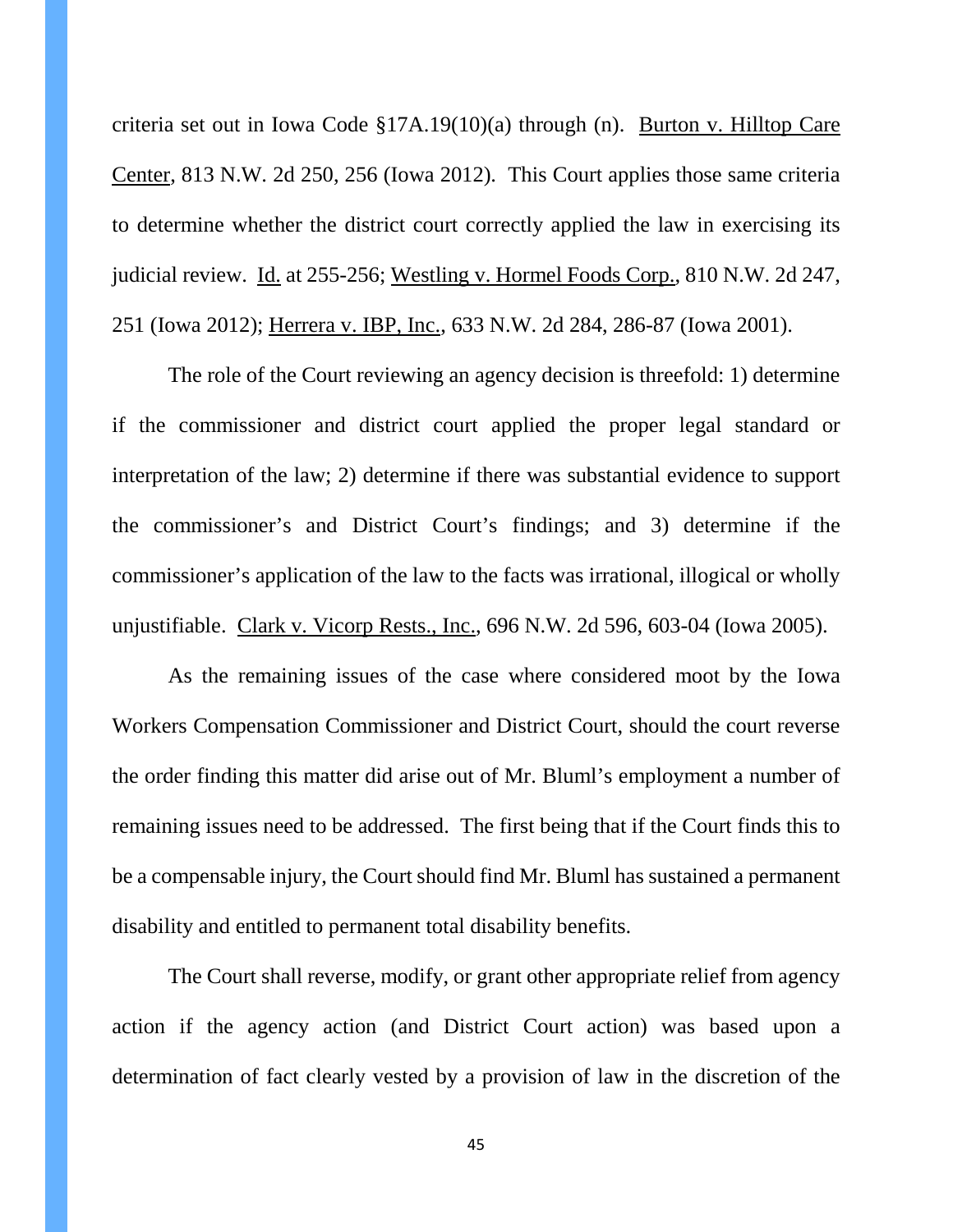agency that is not supported by substantial evidence in the record before the Court when the record is viewed as a whole. Iowa Code § 17A.19(10)(f). Substantial evidence means the quality and quantity of evidence that would be deemed sufficient by a neutral, detached and reasonable person, to establish the fact at issue when the consequences resulting from the establishment of that fact are understood to be serious and of great importance. Iowa Code 17A. 19(10)(f)(1). The adequacy of the evidence in the record to support a particular finding of fact must be judged in light of all the relevant evidence in the record supports its material findings of fact. Iowa Code §17A. 19(10)(f)(3); Lange v. Iowa Dep't of Revenue, 710 N.W. 2d 242, 247 (Iowa 2006). To the extent error is predicated on an erroneous interpretation of the law, we do not give deference to the workers' compensation commissioner. Schadendorf v. Snap-On Tools Corp., 757 N.W.2d 330, 334 (Iowa 2008).

#### Argument

It is clear from the medical records, detailed in the Fact section of this brief, that Mr. Bluml has incurred a permanent disability as a result of this fall.

Total disability does not mean a state of absolute helplessness. Permanent total disability occurs where the injury wholly disables the employee from performing work that the employee's experience, training, education, intelligence and physical capacities would otherwise permit the employee to perform. McSpadden v. Big Ben Coal Co., 288 N.W. 2d 181 (Iowa 1980). A finding that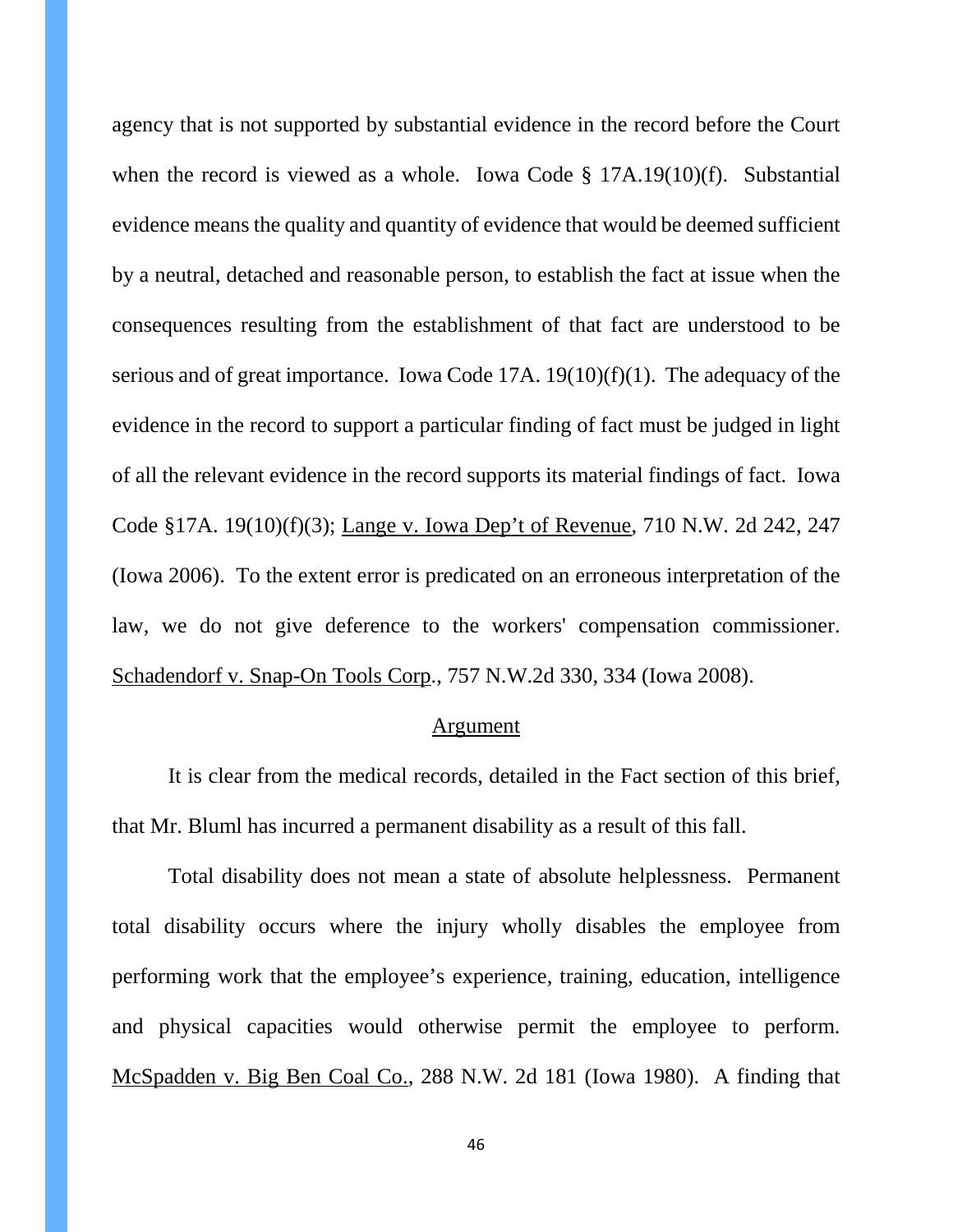claimant could perform some work despite claimant's physical and educational limitations does not foreclose a finding of permanent total disability. Chamberlin v. Ralston Purina, File No. 661698 (App. October 29, 1987); Shadel v. Snap-on-Tools Corp., File No. 5006828 (April 12, 2004).

In Guyton v. Irving Jensen Co., 373 N.W. 2d 101 (Iowa 1985), the Iowa courts formally adopted the odd-lot doctrine. Under that doctrine, a worker becomes an odd-lot employee when an injury makes the worker incapable of obtaining employment in any well-known branch of the labor market. An odd-lot worker is thus totally disabled if the only services the worker can perform are so limited in quality, dependability, or quantity that a reasonable stable market for them does not exist. Guyton, 372 N.W. 2d at 105.

Under the odd-lot doctrine, the burden of persuasion on the issue of industrial disability always remains with the worker. Nevertheless, when a worker makes a prima facie case of total disability by producing substantial evidence that the worker is not employable in the competitive labor market, the burden to produce evidence showing availability of suitable employment shifts to the employer. If the employer fails to produce such evidence and the trier of facts finds the worker does fall in the odd-lot category, the worker is entitled to a finding of total disability. Guyton, 372 N.W. 2d at 106.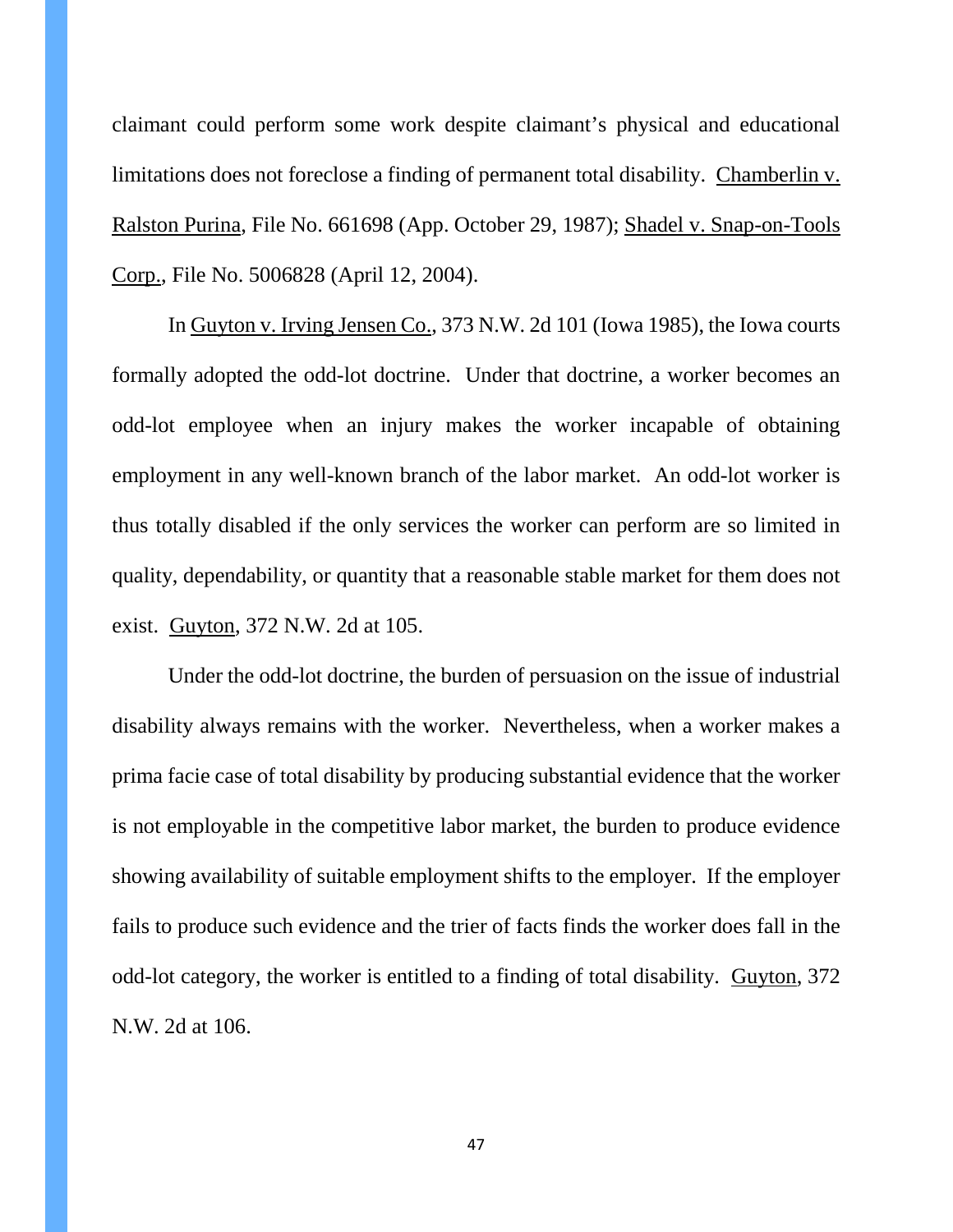Factors to be considered in determining whether a worker is an odd-lot employee include the worker's reasonable but unsuccessful effort to find steady suitable employment, vocational or other expert evidence demonstrating suitable work is not available for the worker, the extent of the worker's physical impairment, intelligence, education, age, training, and potential for retraining. No factor is necessarily dispositive on the issue. Secondary Injury Fund of Iowa v. Nelson, 544 N.W. 2d 258 (Iowa 1995).

While Mr. Bluml has returned to work, running the fryer at a Runza restaurant, he should still be considered an odd-lot worker. Dr. Jeffrey has opined that Mr. Bluml is "able to understand simple instructions, and if he has a repetitive job where the instructions are laid out and he has supervision, he is able to perform those without any trouble. However, any complicated tasks would be beyond what he is able to perform at this time." (App at 220-222). Further Dr. Jeffrey stated: "With his frontal lobe injury, I am not sure there is ever going to be anything that he is going to be able to learn." (App at 220-222). Dr. Jeffrey has also opined that Mr. Bluml may need placement into a care facility to supervise him adequately. (App at 222). A CT of the head has revealed Mr. Bluml has extensive encephalomalacia of the anterior lateral left temporal lobe and left frontal lobe. (App at 248). Deputy Commissioner Christenson remarked: "Petitioner sustained a brain trauma injury that has had a devastating impact on his life and the life of his mother and father.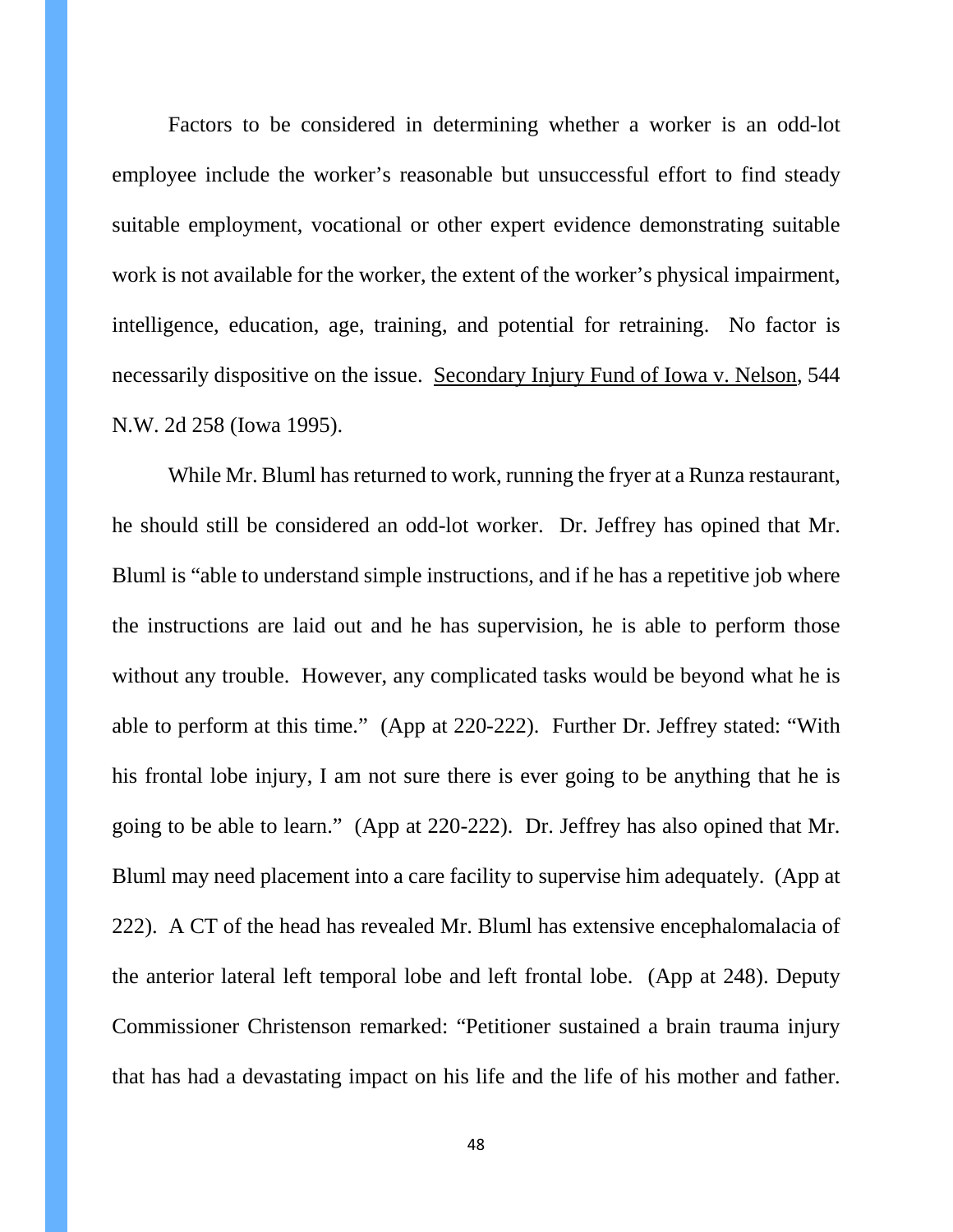(App at 18). Further, due to his seizure issues, Mr. Bluml has been advised not to drive. (App at 223)

Kevin Jarosik, Mr. Bluml's employer, testified that Mr. Bluml has difficulty reading and has memory issues, which limits the type of jobs Mr. Bluml can perform at the restaurant. (App at  $109$  ¶12 – App at  $111$  ¶ 15). Mr. Jarosik only allows Mr. Bluml to conduct simple repetitive tasks, and will not allow him to work on the cash register or take orders due to Mr. Bluml's cognitive impairments. (App at 109 – App 112).

Mr. Jarosik normally drives Mr. Bluml to and from work (App at  $111 \text{ T}$  22 – App at 112 ¶ 12) as Mr. Bluml has been advised not to drive by Dr. Jeffrey. (App at 223). Ron Schmidt, a vocational rehabilitation counselor opines that Mr. Bluml is an odd lot worker. (App at 275).

Based upon the above, we believe Mr. Bluml meets the definition of being an odd-lot employee and should be awarded total permanent disability benefits. The commencement date for such benefits should be the date of injury, February 15, 2012. See Debose v. Process Mechanical Inc. File No. 889569 (Feb. 22, 1993).

Although this issue was found moot by the Deputy Commissioner, Commissioner and District Court, if the claim is found compensable there is undisputable evidence that this incident has caused permanent medical issues for Mr. Bluml, restricts his ability to work and has caused a permanent disability.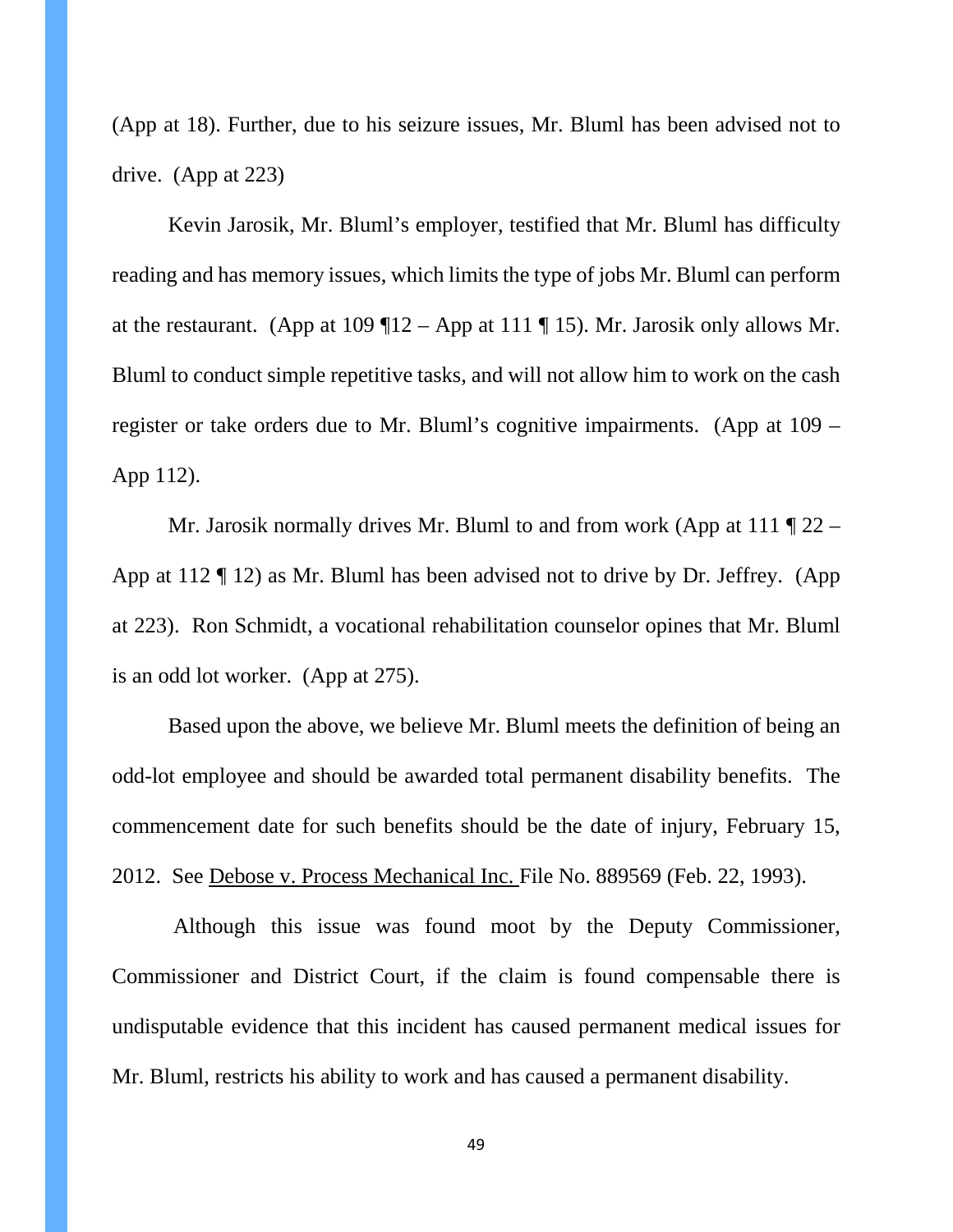#### **ISSUE #3**

**The Deputy Workers Compensation Commissioner, the Iowa Workers Compensation Commissioner and District Court Committed an Error of Law and an Abuse of Discretion in determining Mr. Bluml's injury did not arise out and in the course and scope of his employment and finding all other matters moot. If error had not occurred it should have been found that Mr. Bluml is entitled to penalty benefits.**

### Preservation of Error

Mr. Bluml asserts he is entitled to penalty benefits. This issue was first raised in his Workers Compensation Petition, argued at the arbitration hearing and appealed to the Iowa Workers Compensation Director. Mr. Bluml filed a Petition for Judicial review that the Commissioner erred in his interpretation of the law, failed to follow case precedent and filed a decision that was irrational, illogical and unjustifiable. (App at 30-55; App at 61). Further, this issue was specifically raised in the Petition for Review (App at 32).

Following the January 25, 2018 Ruling on Petition for Judicial Review where the District Court affirmed the Commissioner's decision, Mr. Bluml filed this appeal to the Iowa Supreme Court.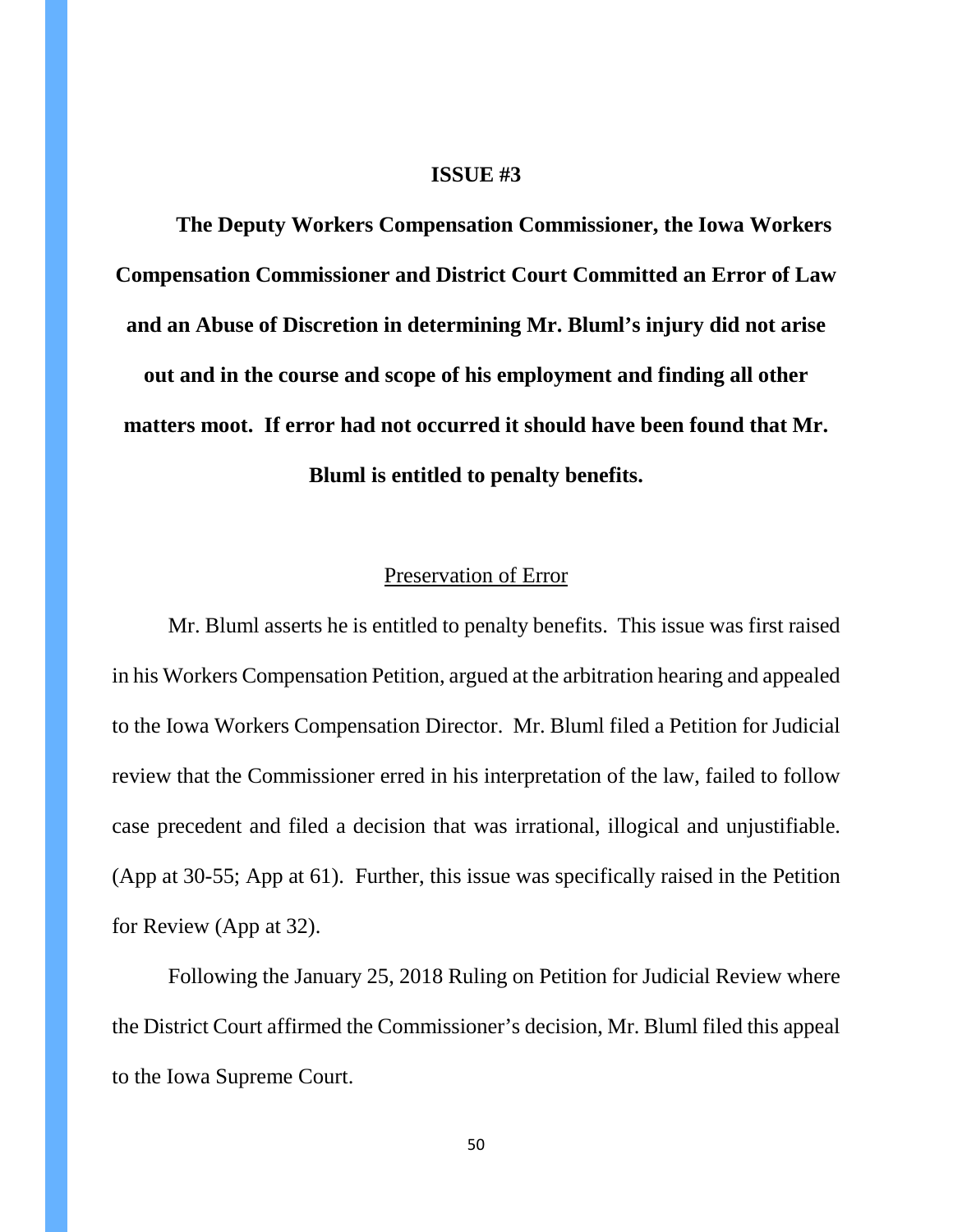# **Standard of Review**

Section 17A.19(10) of the Code governs the standard upon which the Court reviews a decision of the commissioner. It is well settled that " ' [t]he interpretation of workers' compensation statutes and related case law has not been clearly vested by a provision of law in the discretion of the agency.' " Lakeside Casino v. Blue, 743 N.W.2d 169, 173 (Iowa 2007) (citation omitted). Therefore, when The Court interprets a workers' compensation statute the Court will not give the commissioner's interpretation of the law deference and are free to substitute their own judgment. Id.; see also Iowa Code § 17A.19(10)( c ) (1999 Supp.). When reviewing the agency's factual determinations, The Court determines whether the factual determinations are based on " substantial evidence in the record before the court when that record is viewed as a whole." Iowa Code § 17A.19(10)( f ) (1999 Supp.).

The Code defines " substantial evidence" as [T]he quantity and quality of evidence that would be deemed sufficient by a neutral, detached, and reasonable person, to establish the fact at issue when the consequences resulting from the establishment of that fact are understood to be serious and of great importance. Id. § 17A.19 (10)( f )(1). The factual determinations made by the workers' compensation commissioner are " ' clearly vested by a provision of law in the discretion of the agency,' " together with the application of the law to those facts. Mycogen Seeds v.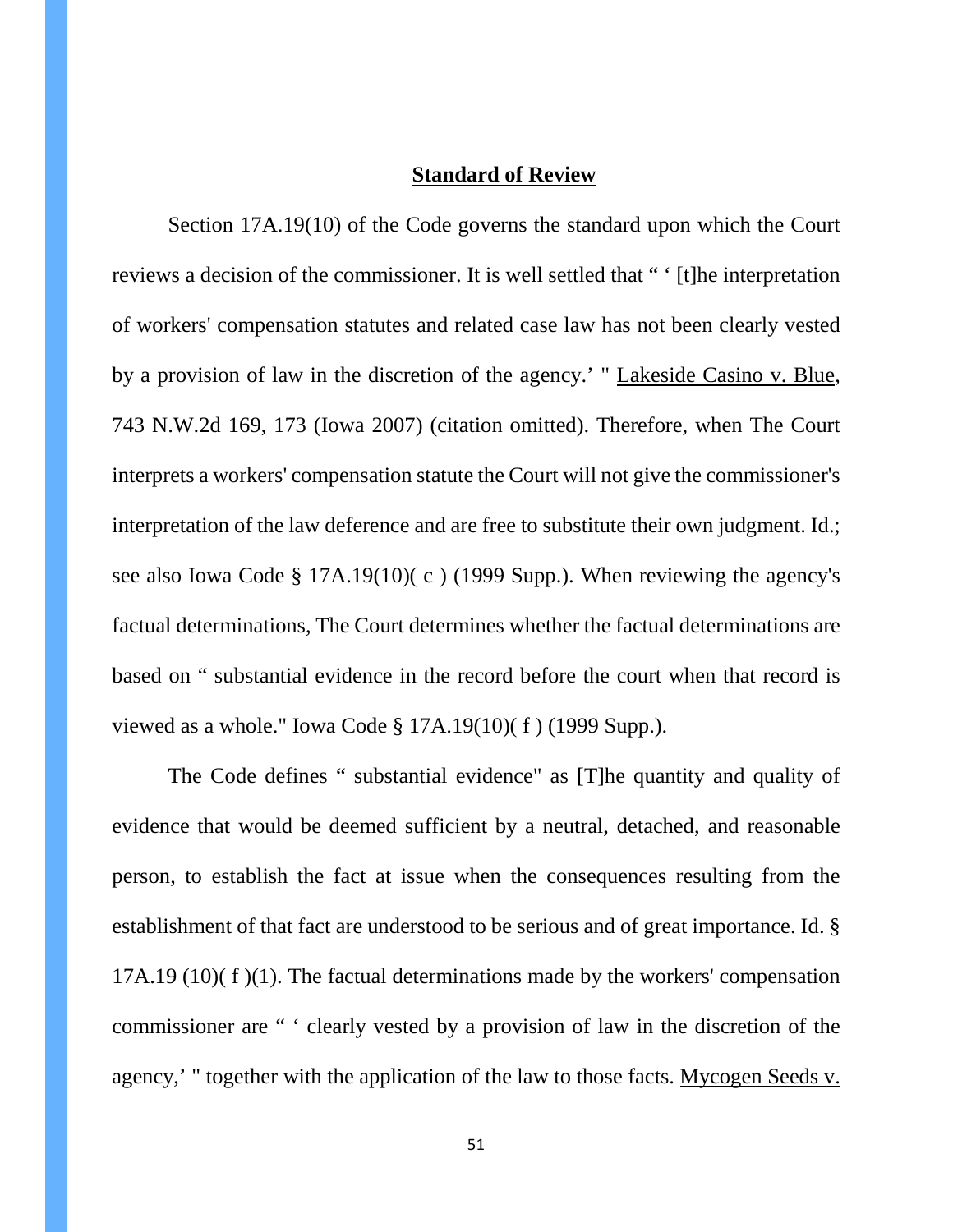Sands, 686 N.W.2d 457, 465 (Iowa 2004) (citation omitted). When applying the " substantial evidence" standard to the agency's fact-finding, The Court must give the agency the appropriate discretion. Id. The Court reviews an agency's decision to determine whether its application of the law to the facts was " ' irrational, illogical, or wholly unjustifiable.' " Id. (citation omitted). This standard of review affords appropriate deference to the agency. Id.

The commissioner may award penalty benefits on benefits that were unreasonably delayed or denied. Iowa Code § 86.13. The Code provides in relevant part that [i]f a delay in commencement or termination of benefits occurs without reasonable or probable cause or excuse, the workers' compensation commissioner shall award benefits in addition to those benefits payable under this chapter, or chapter 85, 85A, or 85B, up to fifty percent of the amount of benefits that were unreasonably delayed or denied. Id. To receive a penalty benefit award under section 86.13, the claimant must first establish a delay in the payment of benefits. Keystone Nursing Care Ctr. v. Craddock, 705 N.W.2d 299, 307 (Iowa 2005). The burden then shifts to the employer to prove a reasonable cause or excuse for the 757 N.W.2d 335 delay. Christensen v. Snap-On Tools Corp., 554 N.W.2d 254, 260 (Iowa 1996).

To the extent error is predicated on an erroneous interpretation of the law, we do not give deference to the workers' compensation commissioner. Schadendorf v. Snap-On Tools Corp., 757 N.W.2d 330, 334 (Iowa 2008).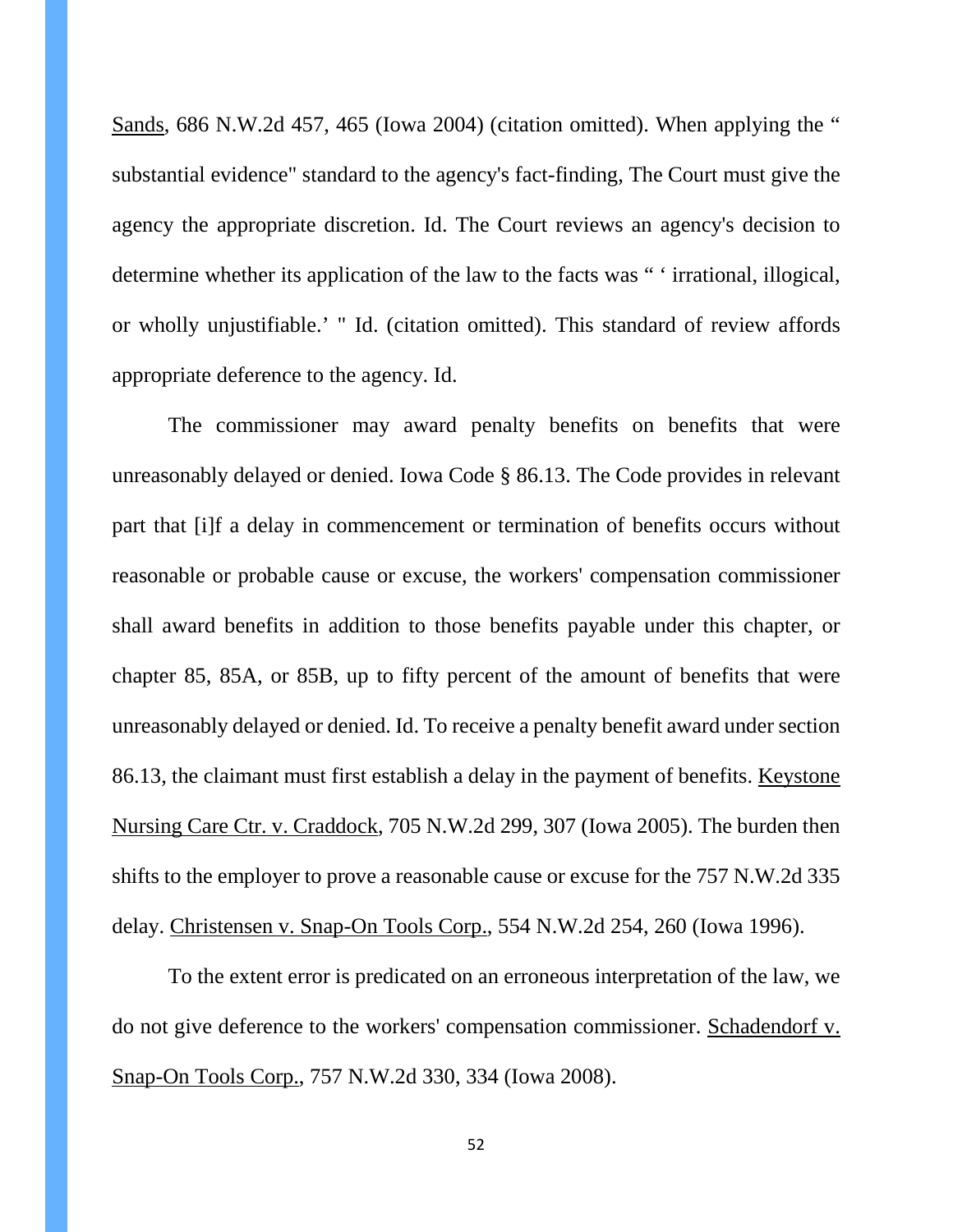#### Argument

Iowa Code §86.13 provides that a penalty of up to 50% shall be awarded if a delay in commencement or termination of benefits occurs without reasonable or probably cause or excuse. A reasonable basis exists for denial of policy benefits if the insured's claim is fairly debatable when it is open to dispute on any logical basis. Stated another way, if reasonable minds can differ on the coverage- determining facts or law, then the claim is fairly debatable. City of Madrid v. Blasnitz, 742 N.W. 2d 77 (Iowa 2007).

Based on Iowa law as discussed earlier in this brief, Mr. Bluml does not see any reasonably debatable issue as to why the Defendants denied coverage/benefits in this case. It is quite clear, at least to Mr. Bluml, that Iowa courts follow the rule of law that an idiopathic fall to a hard surface is compensable when the effects of the hard surface aggravate or make the injury worse. Accordingly, Mr. Bluml asserts he is entitled to a 50% penalty benefit pursuant to Iowa Code §86.13.

### **ISSUE # 4**

**The Deputy Workers Compensation Commissioner, the Iowa Workers Compensation Commissioner and District Court Committed an Error of Law and an Abuse of Discretion in determining Mr. Bluml's injury did not arise out and in the course and scope of his employment and finding all other**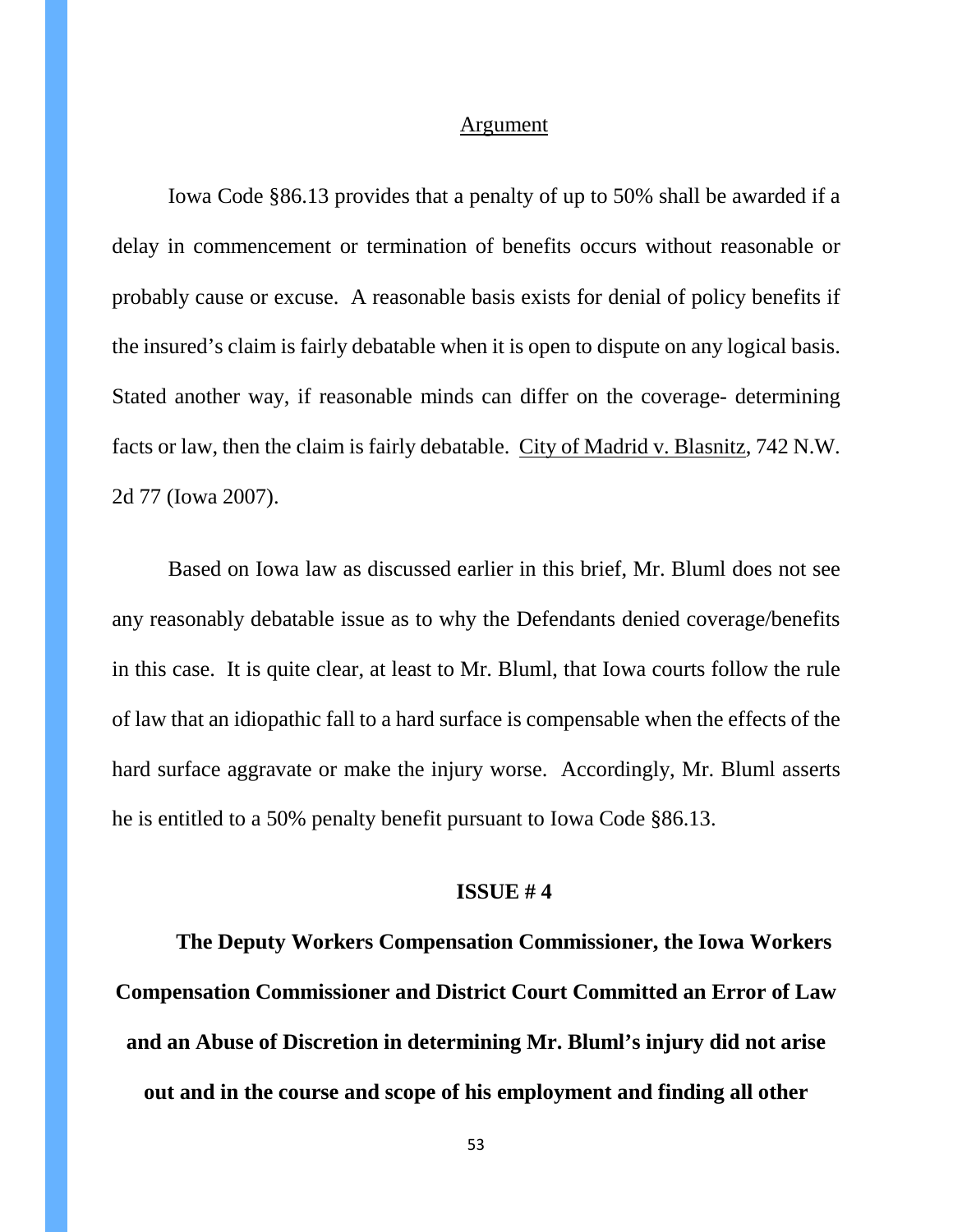# **matters moot. If error had not occurred it should have been found that Mr. Bluml is entitled to payment of all medical expenses pursuant to Iowa Code**

### **section 85.27.**

#### Preservation of Error

Mr. Bluml asserts he is entitled to payment of all medical expenses. This issue was first raised in his Workers Compensation Petition, argued at the arbitration hearing and appealed to the Iowa Workers Compensation Director. Mr. Bluml filed a Petition for Judicial review that the Commissioner erred in his interpretation of the law, failed to follow case precedent and filed a decision that was irrational, illogical and unjustifiable. (App at 30-55; App at 61). Further, this issue was specifically raised in the Petition for Review (App at 32).

Following the January 25, 2018 Ruling on Petition for Judicial Review where the District Court affirmed the Commissioner's decision, Mr. Bluml filed this appeal to the Iowa Supreme Court.

# Standard of Review

The Court applies the standards of judicial review set forth in the Iowa Administrative Procedure Act in our review of workers' compensation decisions. Tyson Foods, Inc. v. Hedlund, 740 N.W.2d 192, 195 (Iowa 2007). The court may reverse, modify, or grant other relief when agency action is based on fact determinations " not supported by substantial evidence in the record before the court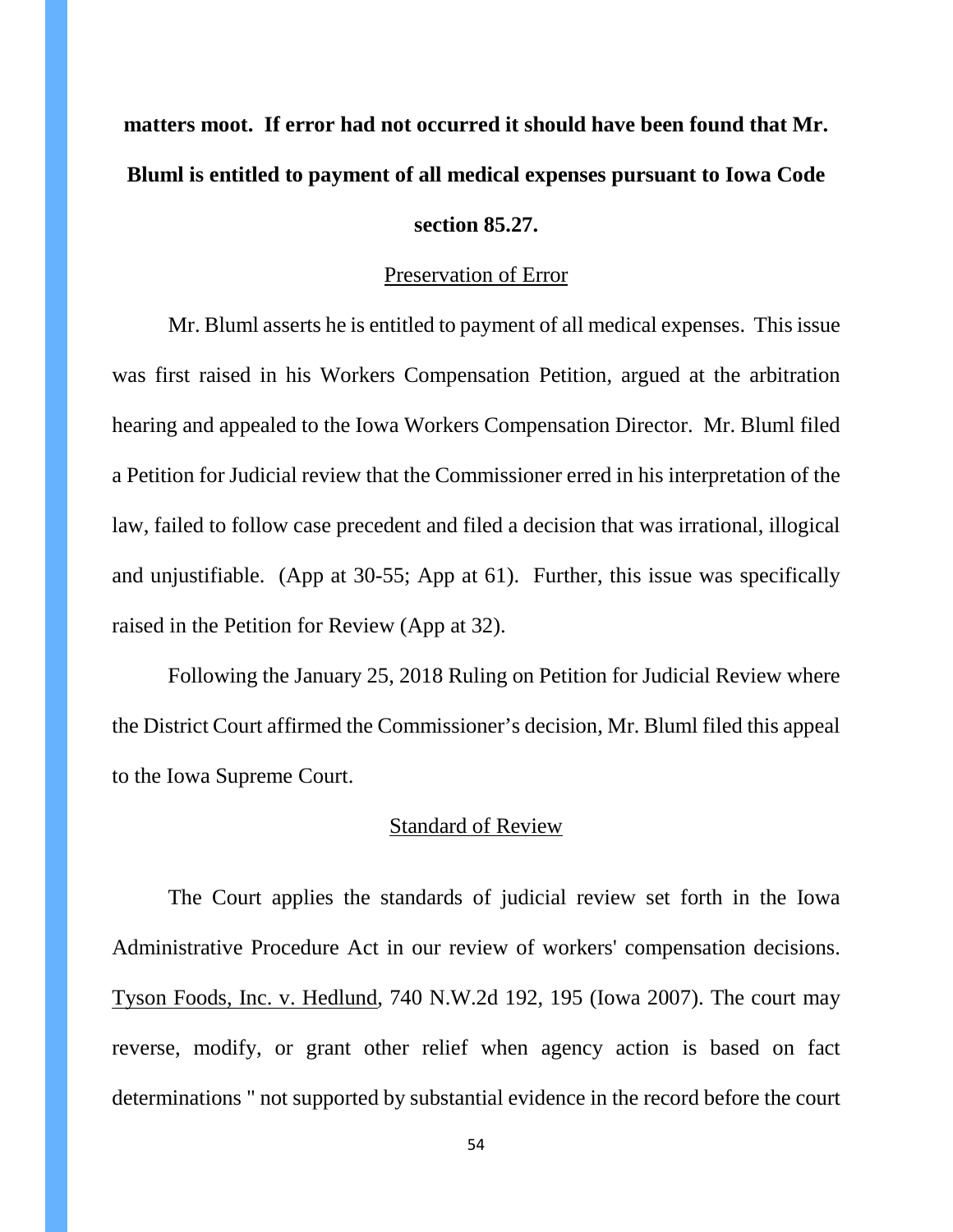when that record is viewed as a whole." Iowa Code § 17A.19(10)( f ) (2001). "Substantial evidence" is statutorily defined as the quantity and quality of evidence that would be deemed sufficient by a neutral, detached, and reasonable person, to establish the fact at issue when the consequences resulting from the establishment of that fact are understood to be serious and of great importance. Id. § 17A.19(10)( f )(1). To the extent error is predicated on an erroneous interpretation of the law, the court does not give deference to the workers' compensation commissioner. Schadendorf v. Snap-On Tools Corp., 757 N.W.2d 330, 334 (Iowa 2008).

#### Argument

Mr. Bluml's medical bills caused from the accident total \$703,278.26, and likely increasing, with Medicare and Nebraska Medicaid making payments to the medical providers due to the Defendants denial of the claim. (App at 330-344). The Medicaid lien indicated the medical providers billed \$662,824.74. (App at 341) Medicare showed additional total charges of \$41,304. (App at 344).

Mr. Bluml's medical providers relate all of the medical treatment as shown on the medical itemization to the February 15, 2012 accident. (App at 238-239; App at 220-222; App at 230; App at 330-344). Dr. Jeffrey opines that the subsequent seizures brought upon by alcohol use is related to the cognitive impairments which have resulted from the February 15, 2012 traumatic brain injury. In short, Dr. Jeffrey asserts Mr. Bluml's cognitive impairments don't allow him the ability to stop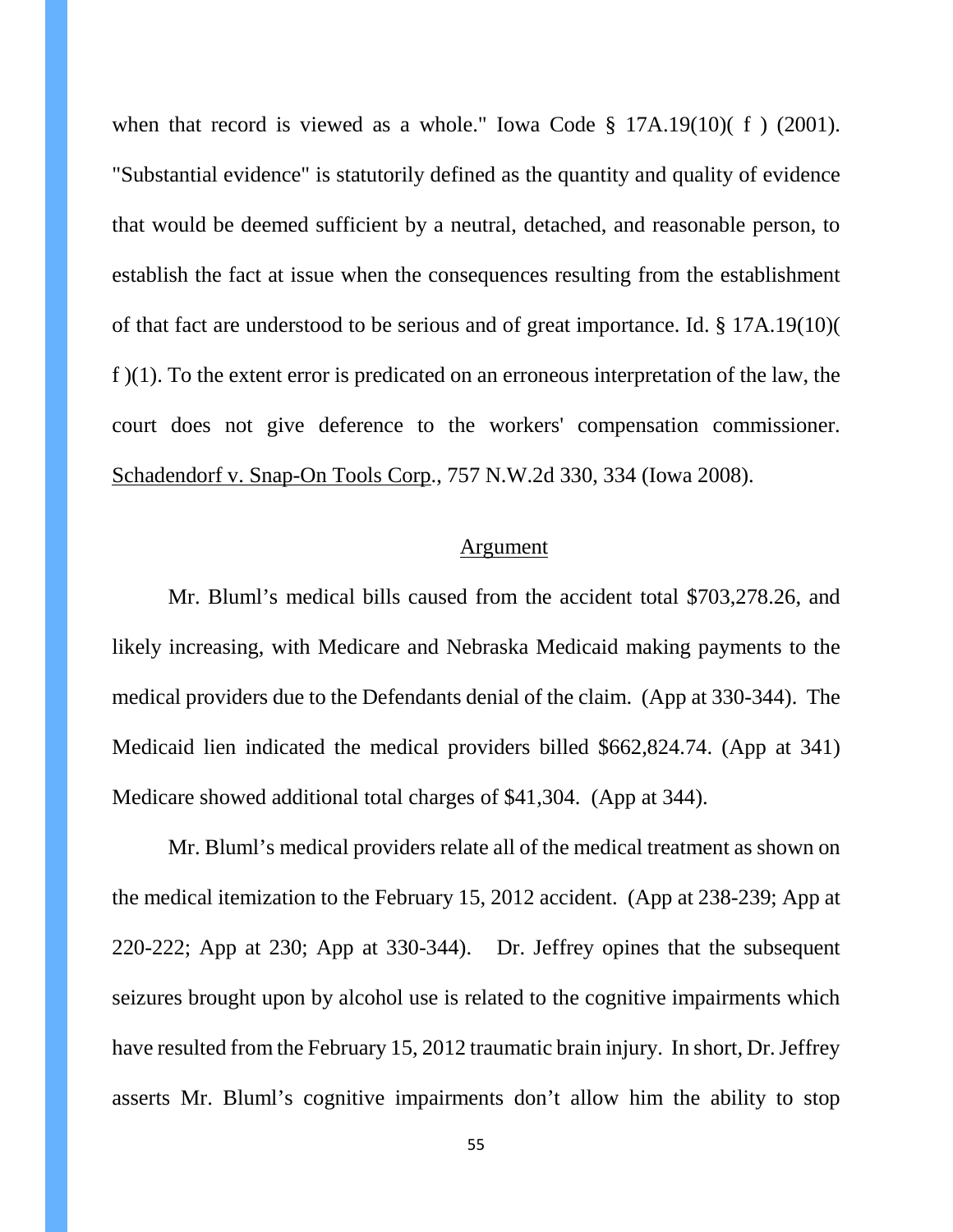drinking, which results in him having seizures. (App at 220-22). It is anticipated Mr. Bluml will treat for the rest of his life due to the injuries sustained in the February 15, 2012 accident and may need to be placed in a care facility. (App at 220-222).

An employer takes an employee subject to any active dormant health impairments. A work connected event that more than slightly aggravates the condition is considered to be a compensable injury. Ziegler v. United States Gypsum Co., 252 Iowa 613, 620 (Iowa 1961). Although Mr. Bluml had a pre-existing alcohol use problem and seizure disorder, the injuries sustained in the February 15, 2012 accident has aggravated this condition as opined by Dr. Jeffrey. (App at 220-222).

Dr. John Hannam, a neurologist at Lakeside Hospital in Omaha, Nebraska, has opined that Mr. Bluml has convulsive seizure disorder, posttraumatic epilepsy due to left cerebral hemisphere injury which led to the previous craniectomy and decompression. (App at 230). Accordingly, all of Mr. Bluml's hospitalizations and treatments related to seizures and alcohol treatment are related to this work place incident and should be reimbursed to Medicaid/Medicare. Further all future medicals related to the February 15, 2012 accident should be paid by Defendant.

On another note, if Mr. Bluml is successful and respondents are ordered to reimburse Medicaid/Medicare, the undersigned attorney asserts he should be entitled to a reasonable attorney fee. Nebraska Medicaid asserts that the full amount of the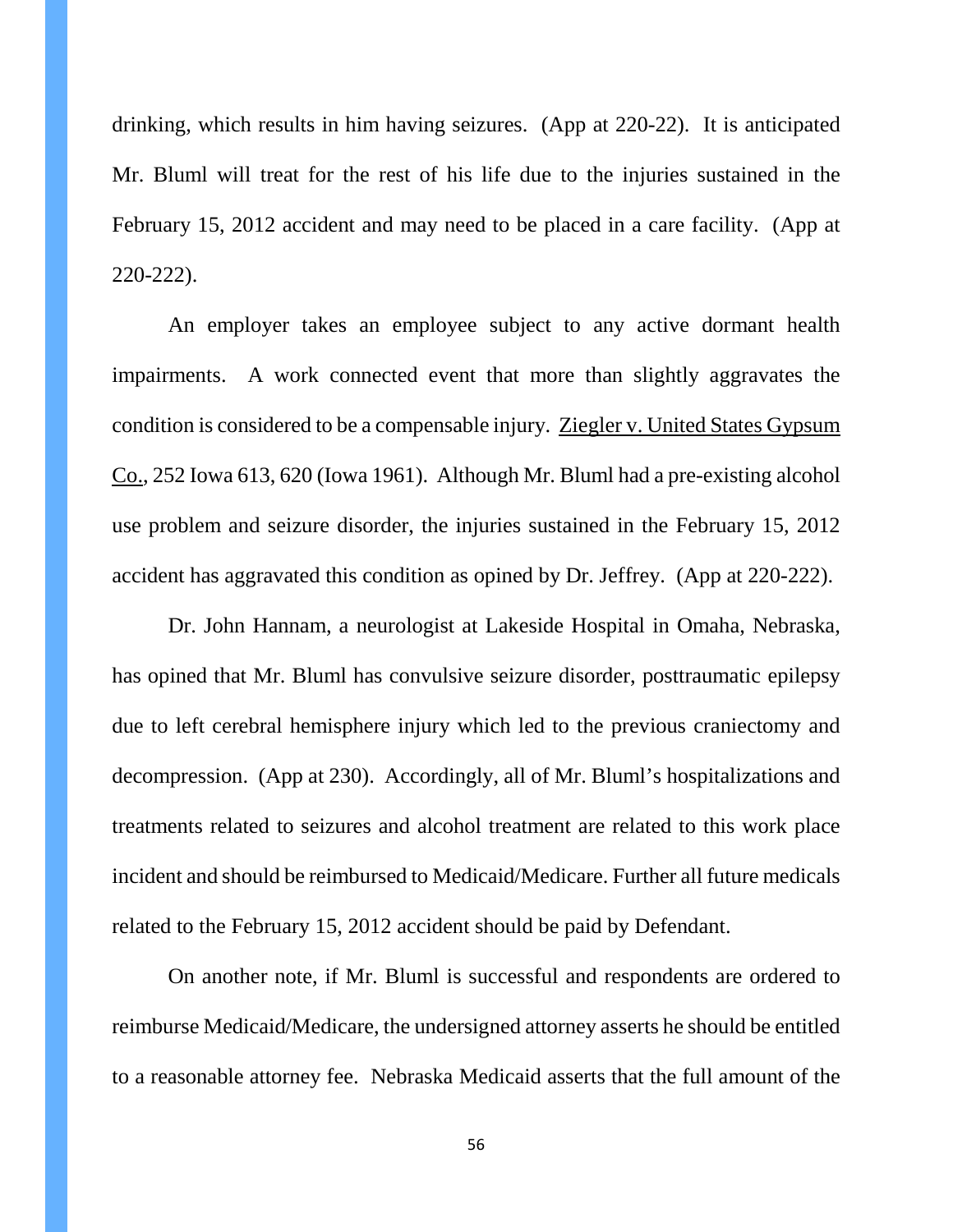payments it made on Mr. Bluml's behalf should be reimbursed to it, without attorney fees being assessed. It cites to Smalley v. Nebraska Dept. of Health & Human Services, 283 Neb. 544 (2012) and its regulations as to authority why it should be reimbursed the whole amount or the majority of the lien amount should any judgment be entered. Our case is distinguishable as neither Mr. Bluml nor the undersigned attorney made an agreement with Medicaid as was the situation in the Smalley case.

In Smalley, DHHS initially declined payment of the medical bills since a third party may have been liable. Smalley's attorney made a deal with DHHS that he would reimburse DHHS dollar for dollar any amounts paid Medicaid paid, in exchange of paying the bills while the case was in litigation. After the case settled, Smalley's attorney refused to pay back Medicaid the full amount, asserting the Arkansas Dept. Of Health & Human Services v. Ahlborn, 547 U.S. 268 (2006) case precluded Medicaid from obtaining the full lien amount.

In Ahlborn, the Plaintiff was asked to reimburse Medicaid \$215,645.30 out of a \$550,000 settlement. The parties in the settlement agreed that the case, if not disputed, was worth about six times the settlement amount. The United States Supreme Court asserted that since the case settled on a disputed basis at 1/6 of the true value, that Medicaid should only be reimbursed 1/6 of its lien amount, or \$35,581.47.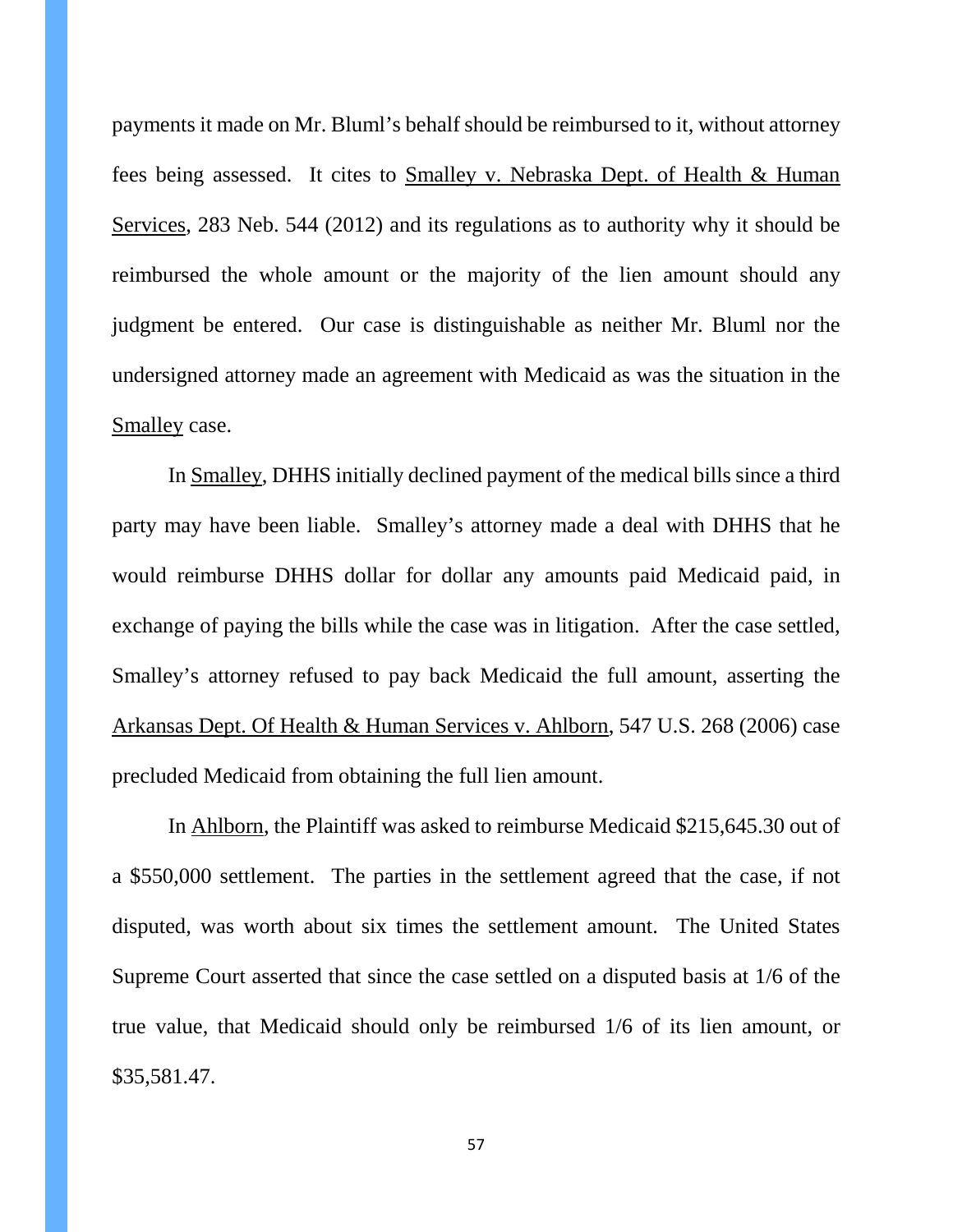However, because in the Smalley case the plaintiff's attorney and Medicaid reached an agreement during litigation that the full amount of the lien would be paid after settlement or judgment, the Nebraska Supreme Court felt the agreement was valid and ordered the Plaintiff to pay Medicaid back the full lien amount. Our case is distinguishable as Mr. Bluml nor his attorney ever made an agreement with Medicaid. The Workers Compensation insurer denied the claim and because Mr. Bluml did not have insurance, Medicaid stepped in and made payments.

Since this case has been a disputed case, Medicaid should help with the payment of attorney fees, should the Respondents be ordered to pay all past medical bills. Had the case not been pursued by Mr. Bluml's and his attorney, Medicaid would not obtain any monies whatsoever. The Iowa Workers Compensation manual states that in disputed cases, if the health insurance carrier is ordered to be reimbursed, a quantum meruit based fee is customarily paid by the health carrier. Courts in other jurisdictions have determined that attorney fees may be assessed on medical expenses recovered as part of a contested judgment. Langford v. Liberty Mutual Insurance Co., 854 S.W. 2d 100 (1993).

Accordingly, if medical bills are ordered to be reimbursed to Medicare/Medicaid, the undersigned requests that the Court grant the undersigned attorney reasonable attorney fees.

58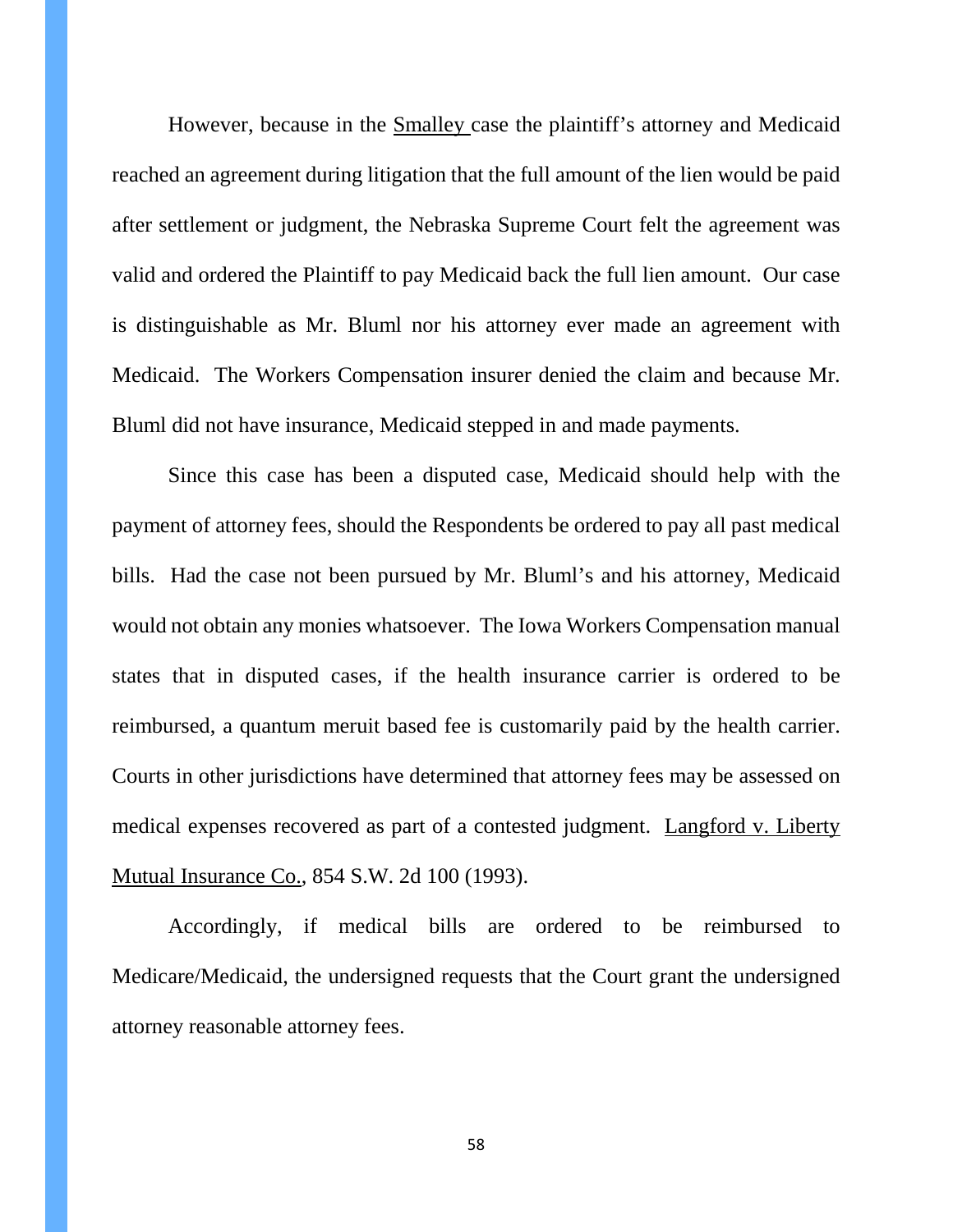#### **VIII**

# **CONCLUSION**

Mr. Bluml respectfully requests that the Court reverse the decision of the Iowa Workers Compensation Commissioner and District Court and find that Mr. Bluml's February 15, 2012 injury arose out of and in the course and scope of his employment and that his claim is compensable under Iowa law.

Further Mr. Bluml requests that the Court find for Mr. Bluml as detailed below or in the alternative remand back to the Iowa Workers Compensation Division for determination of the following:

- a. Petitioner requests that the Court order the employer to pay Mr. Bluml permanent total disability benefits at the rate of \$212.44 per week, commencing on February 15, 2012 and during the time Mr. Bluml remains permanently and totally disabled, which will be for the rest of his natural life.
- b. The employer be ordered to pay accrued weekly benefits in a lump sum;
- c. That employer pay interest on unpaid weekly benefits as set forth in Iowa Code Section 85.30;
- d. That a penalty in the amount of 50% be awarded to Mr. Bluml pursuant to Iowa Code 86.13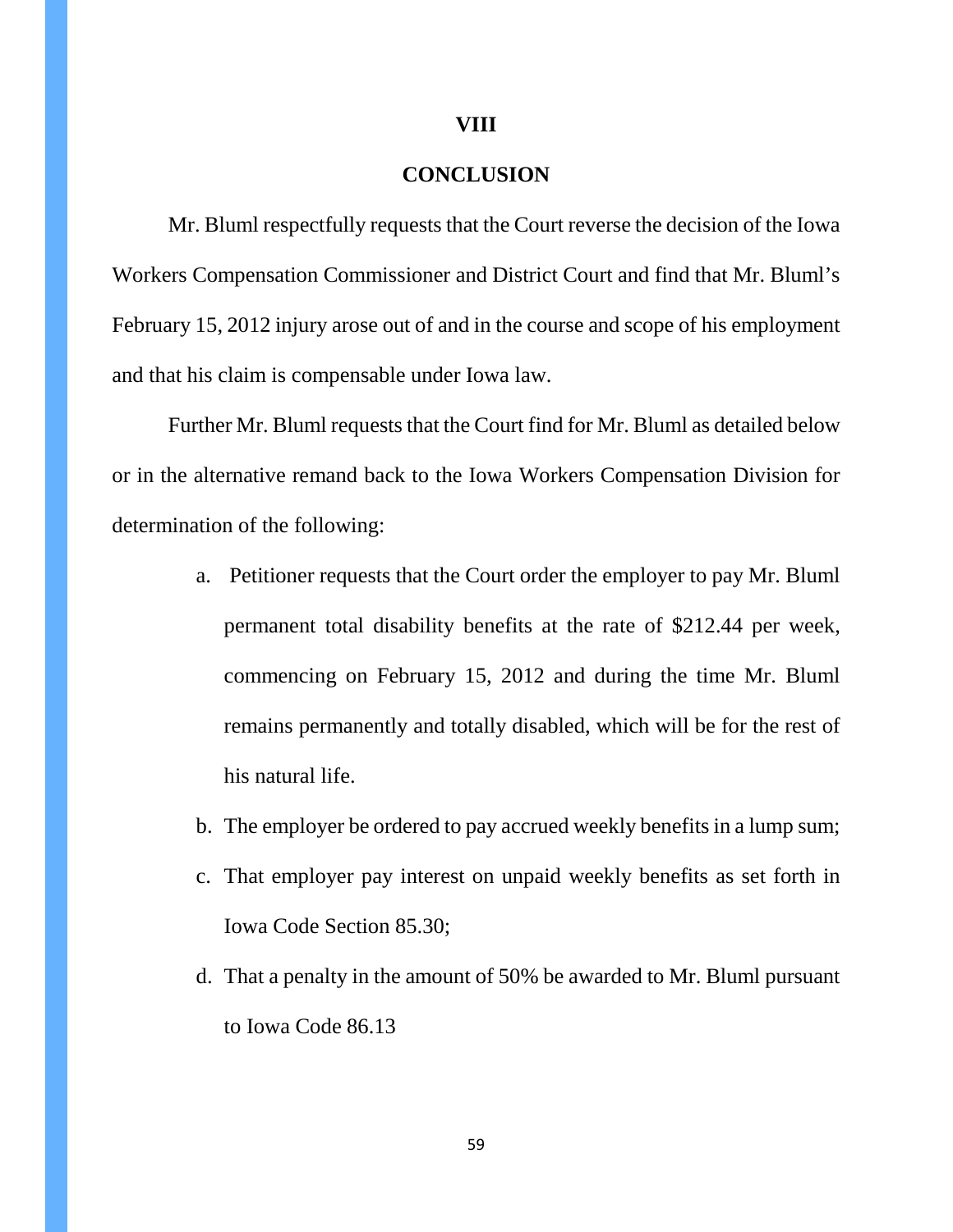- e. That employer be ordered to pay Mr. Bluml's past medical expenses, including satisfaction of Medicare and Medicaid liens;
- f. That the Court grant Mr. Bluml's attorney a reasonable attorney fee for medical benefits obtained for the benefit of Medicare and/or Medicaid or in the alternative allow for the sums to be paid to the lienholders be put into trust until the parties reach an agreement or litigate the matter pertaining to the undersigned's attorney request for a reasonable fee.
- g. That the Court order the employer to pay for all future medical expenses of the Claimant necessitated by the February 15, 2012 work injury.
- h. For any other order the Court deems just and equitable.

Jason Bluml, Petitioner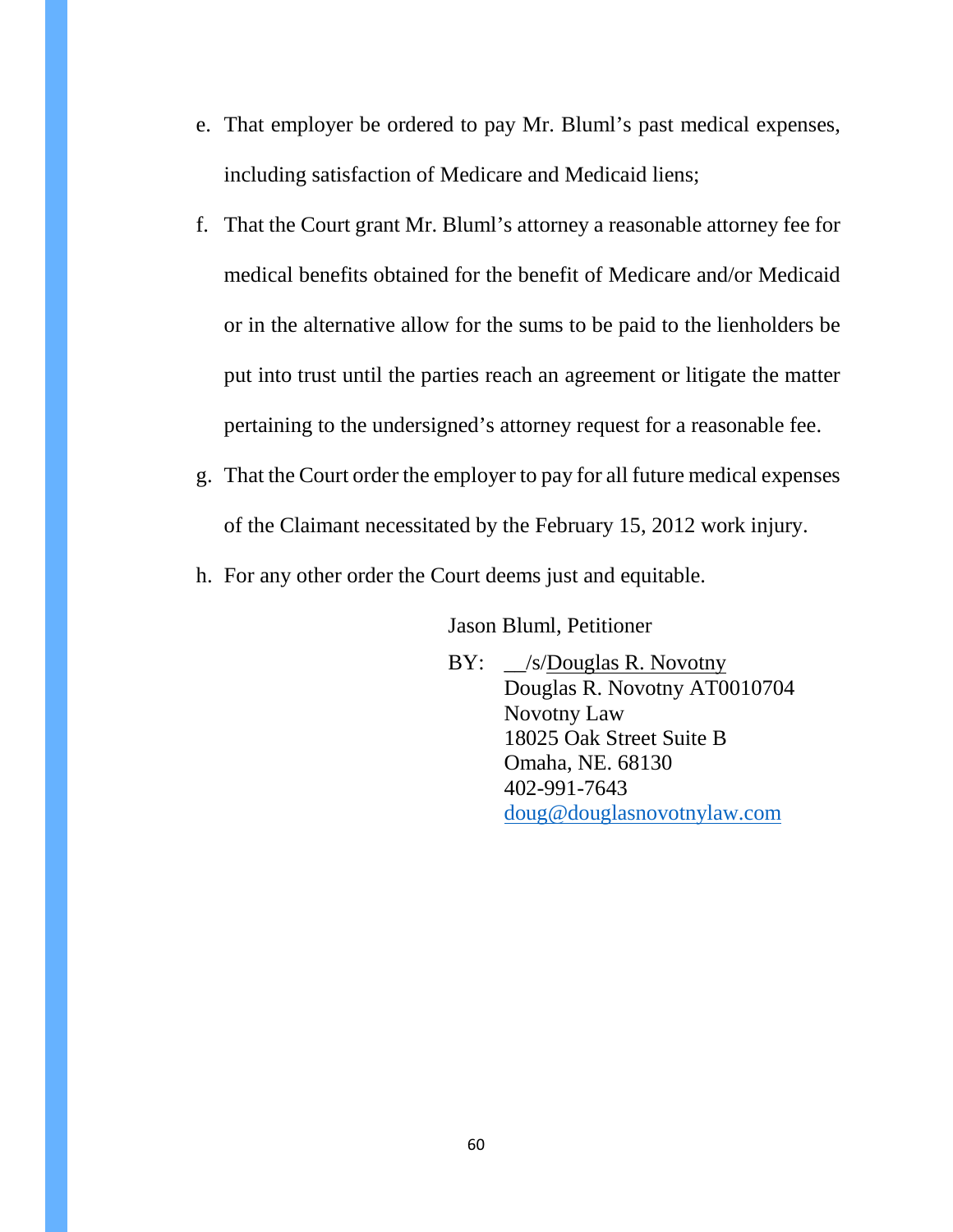# **IX**

# **REQUEST FOR ORAL ARGUMENT**

Notice is hereby given that the Appellants desire to be heard in oral argument

upon submission of this cause to the Supreme Court.

Jason Bluml, Petitioner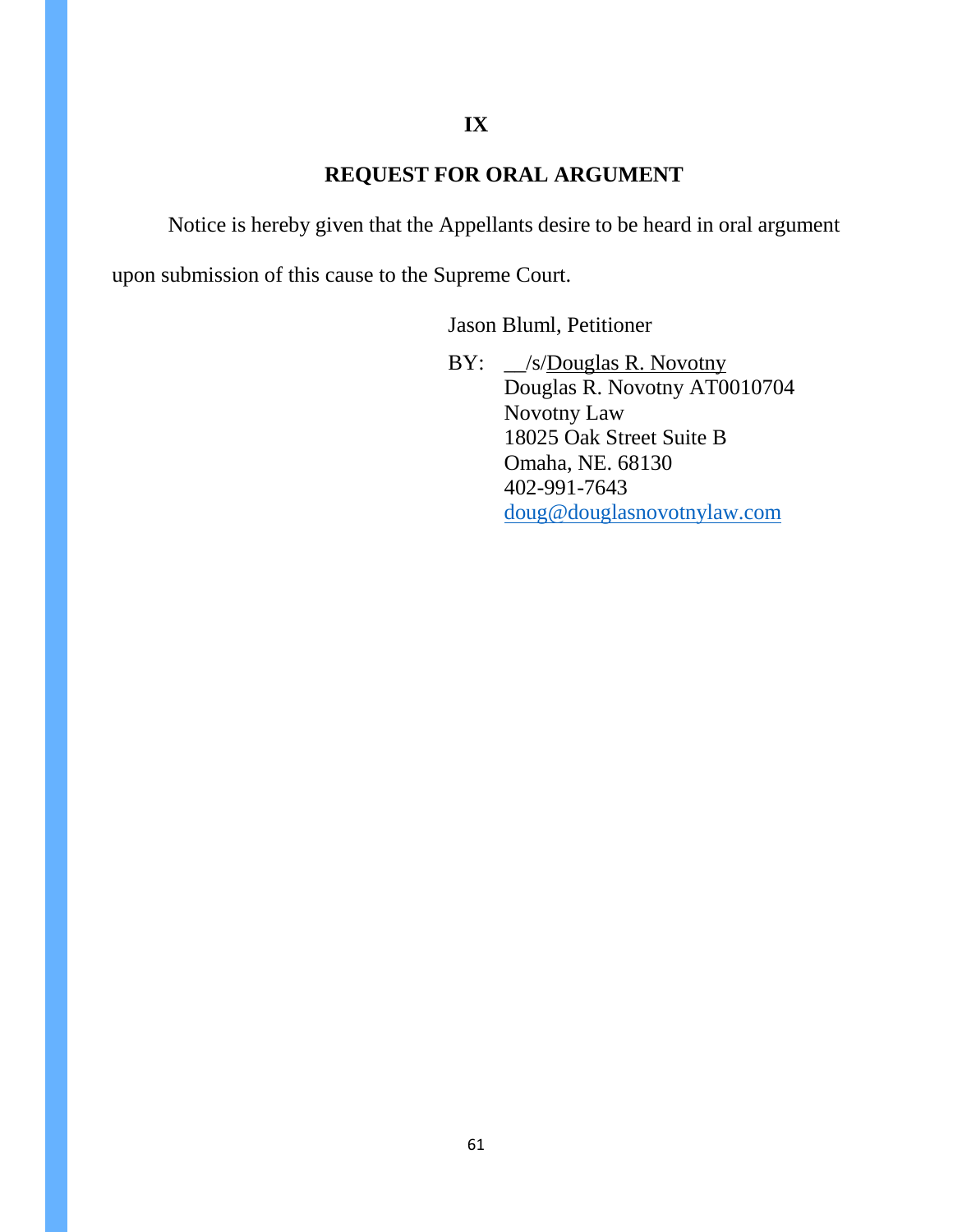# **CERTIFICATE OF COSTS**

The undersigned hereby certifies that the costs paid for printing Appellants

Brief and Request for Oral Argument was the sum of \$0.

Jason Bluml, Petitioner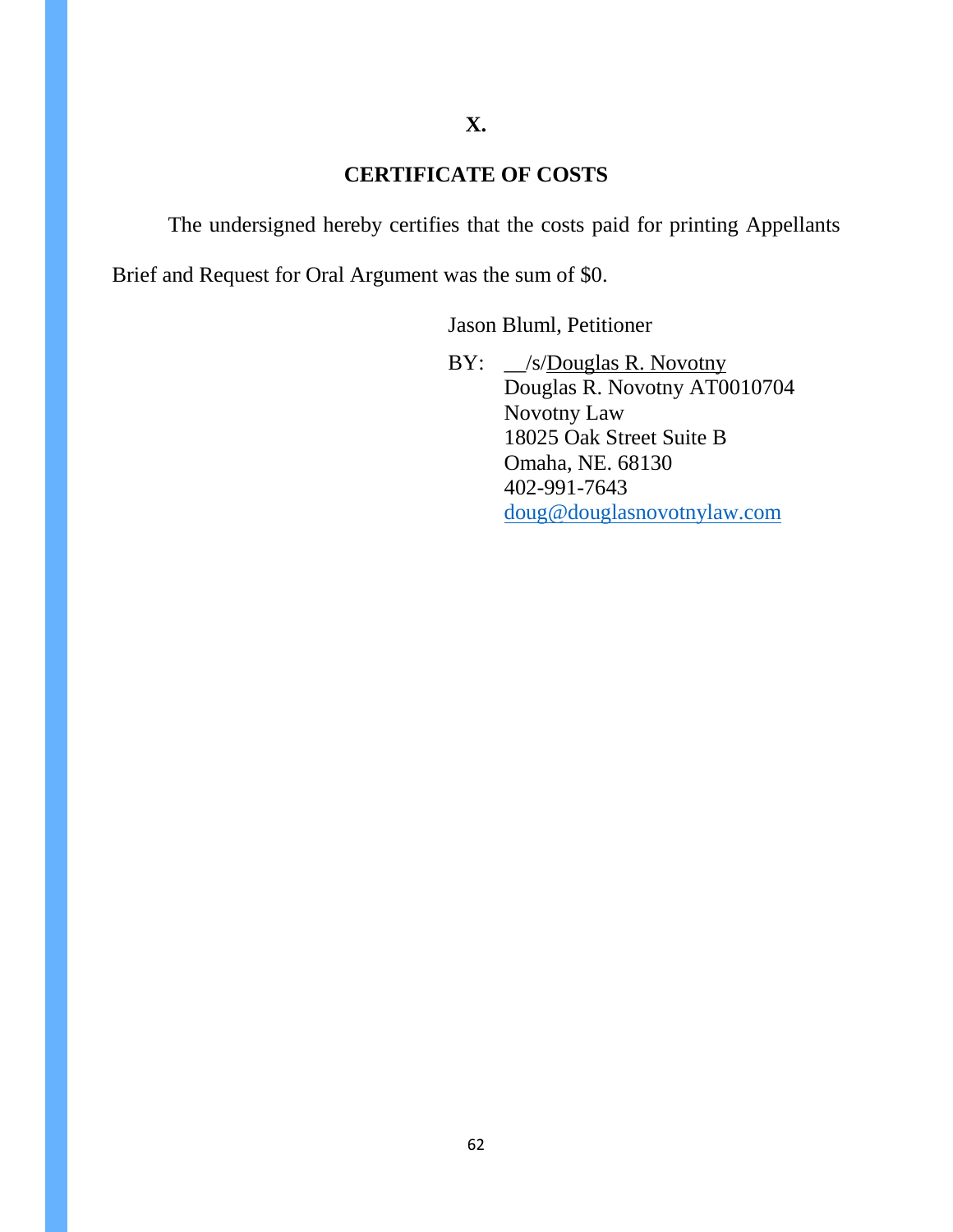# **CERTIFICATE OF COMPLIANCE WITH TYPE-VOLUME, LIMITATION, TYPEFACE REQUIREMENTS AND TYPE-STYLE REQUIREMENTS**

- 1. This Brief complies with the type- volume limitation of Iowa R. App. P.  $6.903(1)(g)(1)$  in that the Brief contains less than 14,000 words. Approximately 12,500 word after subtracting the Table of Contents, Table of Authorities, Statement of Issues and Certificates.
- 2. This brief complies with the typeface requirements of Iowa R. App. P.  $6903(1)(e)$  and the typestyle requirements of Iowa R. App. P.  $6903(1)(f)$ in that this Brief has been prepared proportionally spaced typeface using Times New Roman, 14 point.

Dated this 9<sup>th</sup> day of June, 2018.

Jason Bluml, Petitioner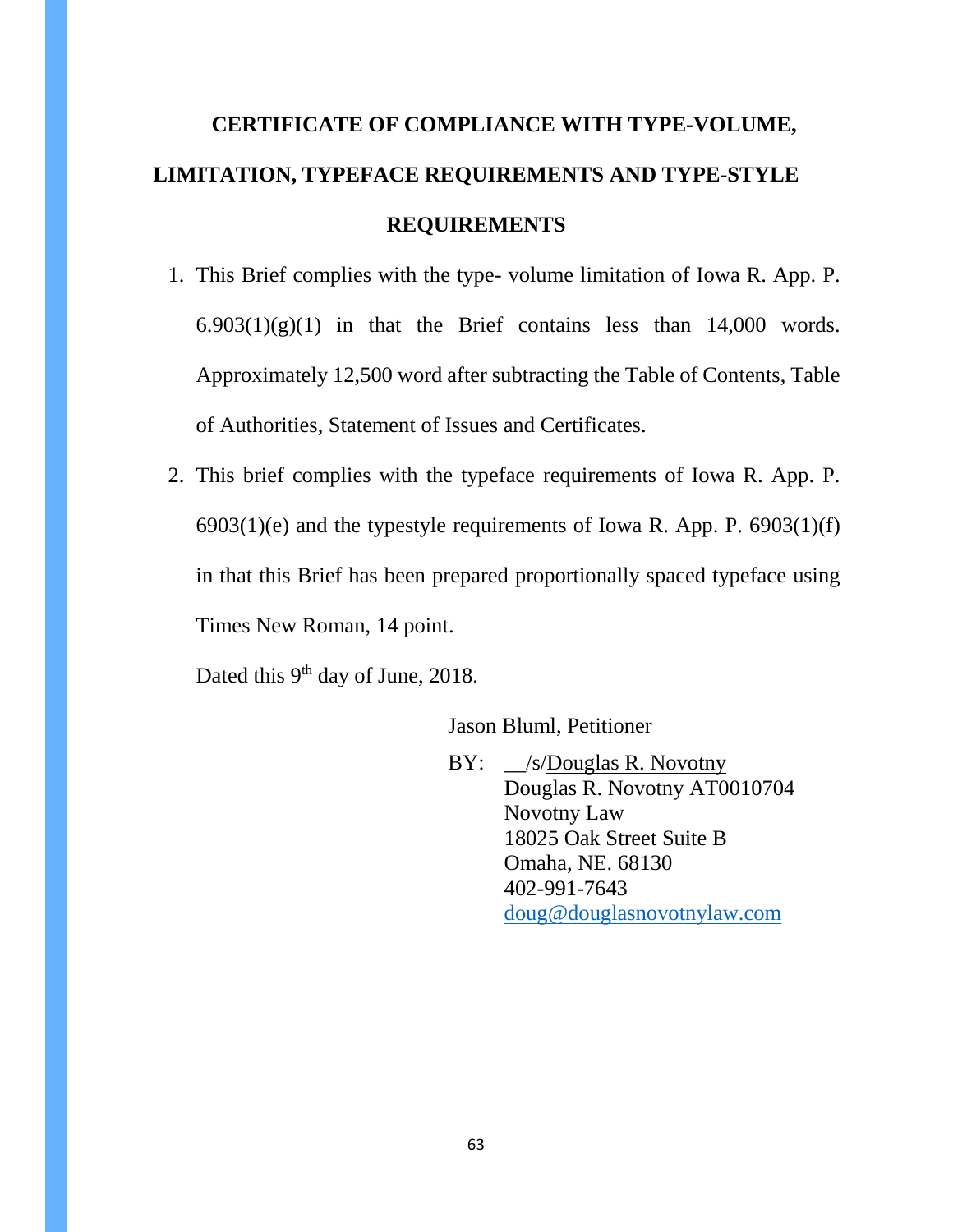# **PROOF OF SERVICE**

I hereby certify that on the 9<sup>th</sup> day of June, 2018, I did serve the Appellants' Proof Brief and Request for Oral Arguments on all other parties to this appeal by emailing, mailing or delivering one copy thereof to each of the following parties and attorneys:

Jean Z. Dickson Paul Powers 1900 East 54<sup>th</sup> Street Davenport, Iowa 52807-2708 Attorney for Dee Jays, Inc d/b/a Long John Silvers & Commerce & Industry

In full compliance with Iowa R. App. P. 6.901.

Jason Bluml, Petitioner